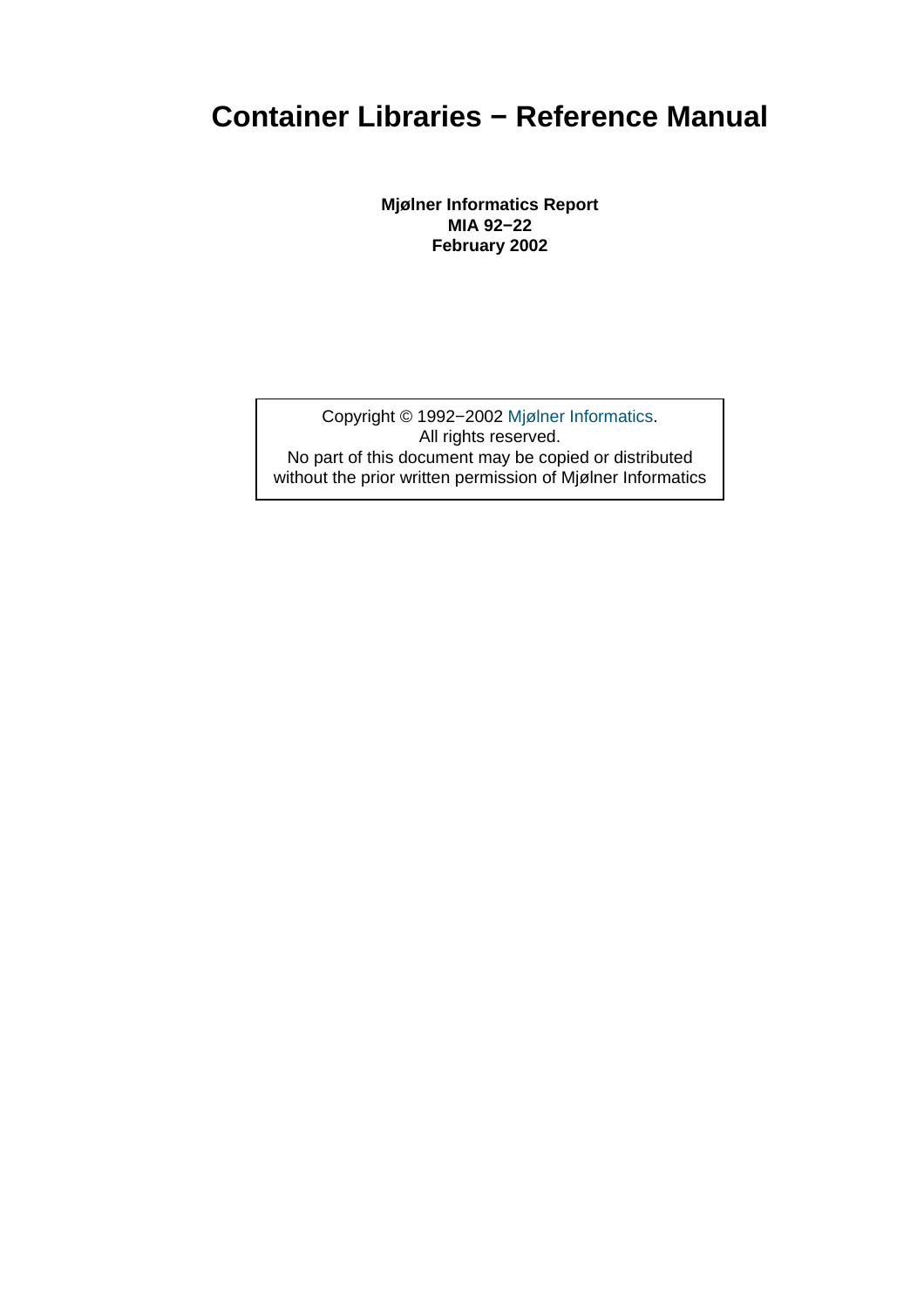# **Table of Contents**

| .25 |
|-----|
|     |
|     |
|     |
|     |
|     |
|     |
|     |
|     |
|     |
|     |
|     |
|     |
|     |
|     |
|     |
|     |
|     |
|     |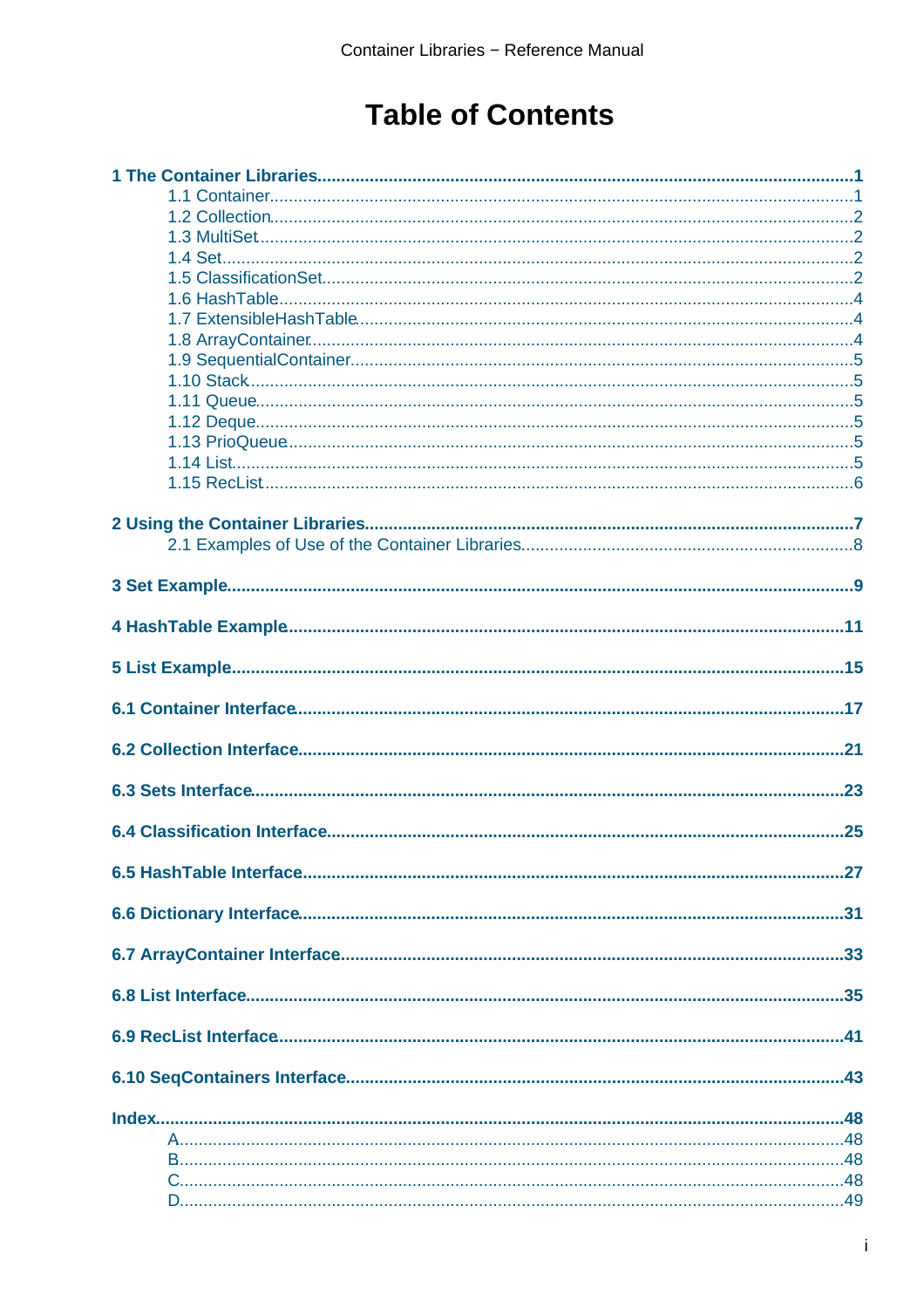# **Table of Contents**

| 49 |
|----|
|    |
|    |
|    |
|    |
|    |
|    |
|    |
|    |
|    |
|    |
|    |
|    |
| 51 |
|    |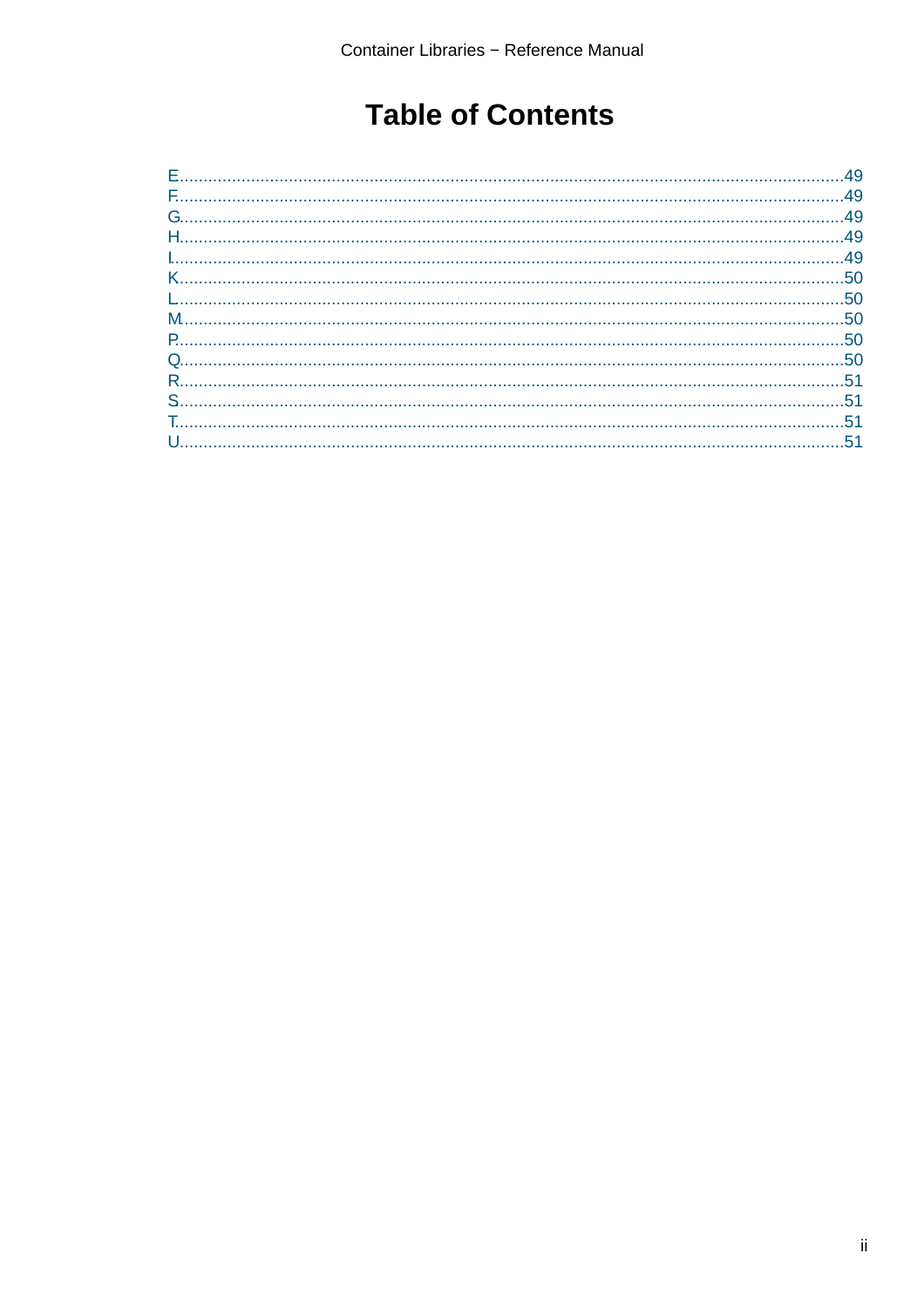# <span id="page-3-0"></span>**1 The Container Libraries**

 This document describes version 1.6 of the container libraries. The container libraries implements many fairly often used data structures, such as sets, lists, stacks, etc., giving solutions to a very broad range of data structuring issues. It is intended that the container libraries will be extended in the future to include data structures such as trees, and mappings. The container libraries contains a number of abstract patterns which can be used as the basis for other container data structures.

The entire inheritance hierarchy for the container libraries is:



The container libraries are fragmented into relatively small fragments to enable the programmers to be very selective in picking the proper data structures without being burdened with the overhead of the other data structures.

We will in the following discuss the patterns in the container libraries individually.

#### **1.1 Container**

 Container is the abstract superpattern for all patterns in the container libraries, defining all common attributes of container patterns.

Container patterns are generic patterns in the sense that the element type of the elements kept in the container is specified through the element virtual attribute.

Container defines the following additional attributes:

- init: To be invoked before the container object may be used.
- clear: empties the container.
- empty: returns true, if the container does not contain any elements.
- size: returns the number of elements in the container.
- capacity: returns the current capacity of the container. Most containers will dynamically expand as usage demands, and capacity returns the current capacity (subject to changes later, when usage demands). If the capacity of the container is in principle indefinite, capacity returns −1.
- has: takes a reference to an element object, and returns true if the element is in the container.
- scan: scans through the entire container, invoking INNER for each element in the container satisfying a predicate.
- find: scans through the entire container, invoking INNER first time an element is found, satisfying a predicate. Find also returns a reference to the element found.
- copy: creates an exact copy of the container. Only elements satisfying a predicate is copied to the new container.
- equal: a virtual procedure pattern, taking two element references. Equal returns true is the two element references are identical. Equal is used in the implementation of the above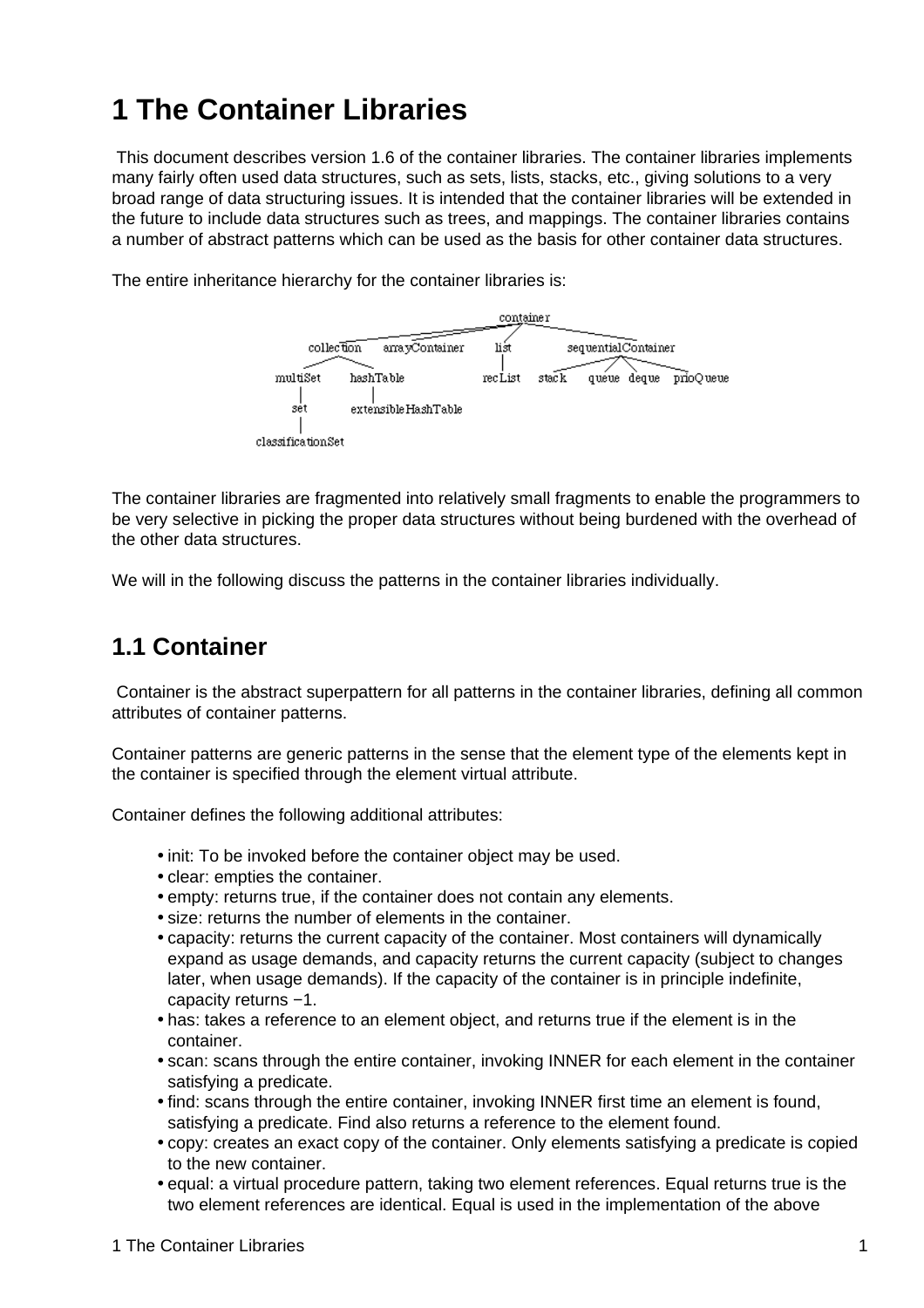operations (and some of the later mentioned operations). If some other equality test is wanted for specific containers, this can be accomplished by further binding equal in that container.

<span id="page-4-0"></span>Container also defines two exceptions:

- emptyContainerError: is invoked if the container is empty, and some container operation is invoked which demands a non empty container.
- illegalCellReference: is invoked, if some container operation is making illegal references internally in the container private data structures.

#### **1.2 Collection**

 Collection is a subpattern of the container pattern and is the abstract superpattern for all position independent container patterns in the container libraries, defining all common attributes of these patterns.

Collection defines the following additional attributes:

- insert: takes an element reference and inserts the element in the collection.
- delete: takes an element reference and deletes that element from the collection.
- union: takes a reference to another collection, and unifies the elements in both collections into this(collection).
- diff, sect, symDiff: similar to union.

#### **1.3 MultiSet**

 MultiSet is a subpattern of the collection pattern. MultiSet is an unstructured collection of element references, where duplicates are allowed. MultiSet does not define any additional operations.

### **1.4 Set**

 Set is a subpattern of the multiSet pattern. Set is like multiSet, except that duplicated are not allowed. Set does not define any additional operations.

### **1.5 ClassificationSet**

 ClassificationSet is a subpattern of the set pattern. ClassificationSet is used for dynamic classification of elements. ClassificationSet defines two additional attributes:

- subsets: is a set containing the subsets of this classificationSet.
- insertSubset: takes a classificationSet and inserts it as a subset of this classificationSet. The exception illegalSubset will be invoked if the subset inserted contains elements, that are not instances of a subpattern of the element type of this classificationSet.
- superSet: if this classificationSet is a subset of another classificationSet, superSet will reference that classificationSet.
- scanUnclassified: like scan except that it only scans those elements that are not member of any subsets of this classificationSet.

Let us illustrate by an abstract example, assuming that css1 contains the elements a, b and c, css2 contains the elements c, d and e, and finally cs contains the elements b and f: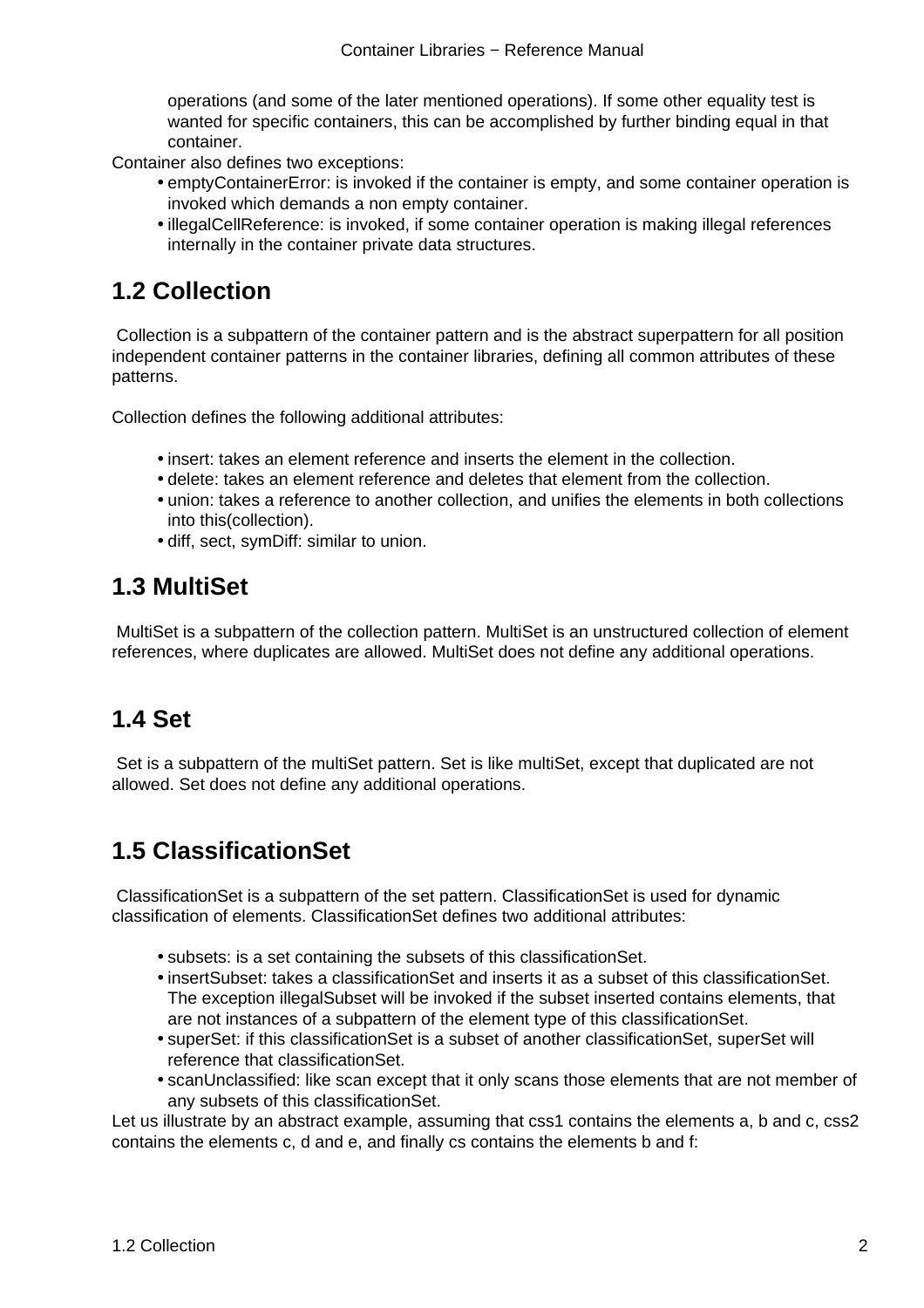

Then after



cs will contain the original elements, and the css1 subset:



Note that the element b, originally located in both cs and css1, now is located exclusively in css1. In this situation, cs.scan(# ... #) will run through the elements a, b, c, d, e and f. and css1.scan(# ... #) will run through the elements b and f.

If we then execute

css2[]−>cs.insertSubset

we will have the following situation:



Note again, that c is exclusively in css2. If we now execute

```
g[]−>css1.insert; f[]−>css2.insert; b[]−>cs.delete
```
we will have the following situation:

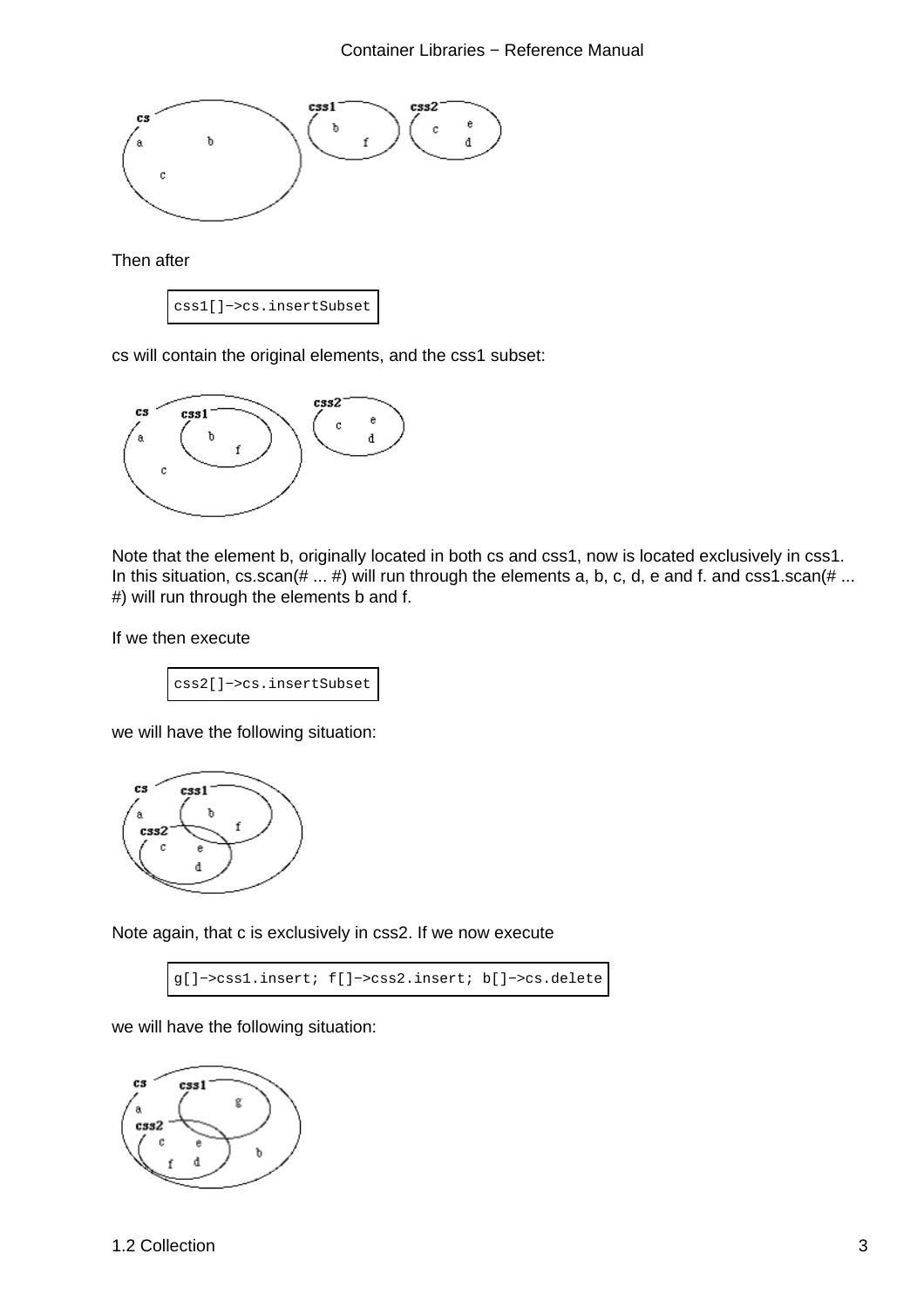<span id="page-6-0"></span>Finally,

css1.scanUnclassified(# ... #)

will only scan the elements a and b, whereas

```
cssl.scan(+ ... +)
```
will scan all elements (i.e. a, b, c, d, e, f and g).

### **1.6 HashTable**

 HashTable is a subpattern of the collection pattern. HashTable implements a hash table data structure with the following additional attributes:

- rangelnitial: defines the range of internal hash values of the hash table.
- range: returns the actual range of internal hash values of the hash table.
- hashFunction: takes an element reference and returns a hash value for that element. In most uses of hashTable, this function must be further bound to give a more intelligent distribution of hash values.
- scanIndexed: takes a hash value and scans all elements in the hash table with the same hash value.
- findIndexed: takes a hash value and finds an element with the same hash value, satisfying predicate.
- statistics: enables calculation of various statistics about the usage of the hash table.

### **1.7 ExtensibleHashTable**

 ExtensibleHashTable is a subpattern of the hashTable pattern. ExtensibleHashTable allows for extension of the range of hash values of the hashTable. Unless the specified hashFunction somehow explicitly can cope with dynamic changes to the hash range, the entire hashTable needs to be rehashed. ExtensibleHashTable implements the following additional attributes:

- extend: extends the range of hash values of the hash table.
- rehash: makes a total rehash of the contents of the hash table.

## **1.8 ArrayContainer**

 ArrayContainer is a subpattern of the container pattern. ArrayContainer is an abstraction of an element repetition, implementing the following additional attributes:

- put, get: inserts/returns an element reference at a given position.
- bubble−, shell− and quicksort: sorting operations.
- capacityInitial, capacityIncrement, capacityExtend: are used for controlling the strategy for extending the ArrayContainer. capacityInitial is used to specify the initial size of the repetition. capacityIncrement is used to specify the additional index values to be allocated when the capacityExtend is invoked.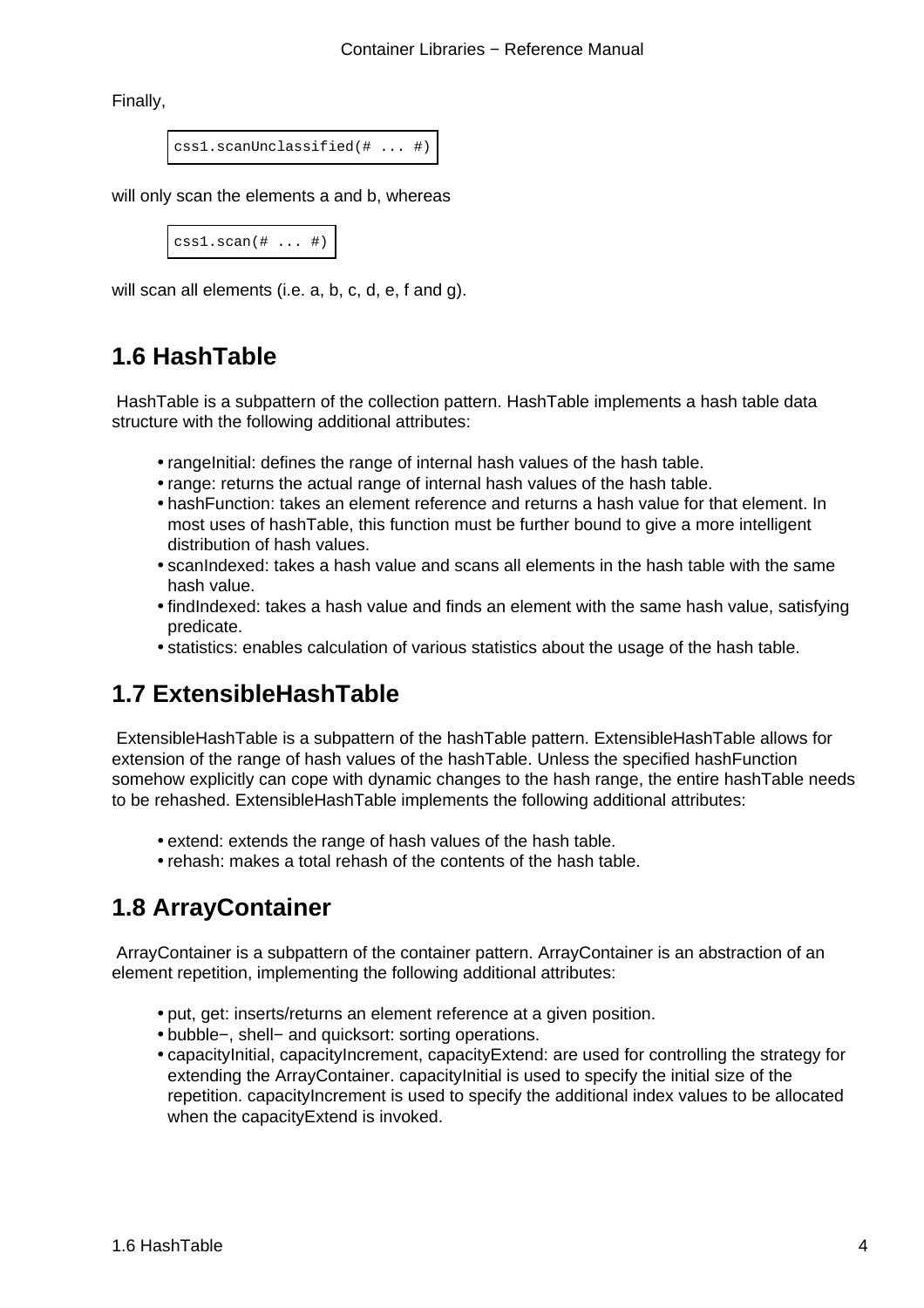### <span id="page-7-0"></span>**1.9 SequentialContainer**

 SequentialContainer is a subpattern of the container pattern and is the abstract superpattern for patterns in the container libraries that implements data structures, where the elements are sequentially ordered, and where only the elements in the front or back of this sequence can be manipulated (e.g. stacks and queues). SequentialContainer does not define any additional operations.

### **1.10 Stack**

 Stack is a subpattern of the sequentialContainer pattern. Stack implements an ordinary stack with push, pop and top operations.

### **1.11 Queue**

 Queue is a subpattern of the sequentialContainer pattern. Queue implements an ordinary queue with insert, remove and front operations.

#### **1.12 Deque**

 Deque is a subpattern of the sequentialContainer pattern. Deque implements an ordinary double−ended queue with insertFront, insertBack, removeFront, removeBack, front and back operations.

### **1.13 PrioQueue**

 PrioQueue is a subpattern of the sequentialContainer pattern. PrioQueue implements a priority queue with insert, remove, front and scanPriority operations. All operations takes a number, identifying a priority. ScanPriority scans through all elements of a given priority.

## **1.14 List**

 List is a subpattern of the container pattern. It implements a double−chained list data structure. The list pattern is a little special, since many operations takes list positions as arguments instead of elements. The reason is, that the typical usage of lists are to manipulate the list itself (finding the element just before a given position in the list, etc.). This adds a little extra complexity to the operations of the list pattern, relative to the other container patterns.

Central to the understanding of the list pattern, is the understanding of the theCellType pattern. TheCellType is a virtual pattern, defined in container pattern (but it is a private attribute, except for the list subpattern). In the list pattern, theCellType contains the references to the successor and predecessor list positions, as well as the elm reference to the element object contained at this list position. TheCellType describes the list positions (also often called list elements).

List defines the following additional operations:

• prepend: takes an element (i.e. a reference to an element) and adds it to the front of the list.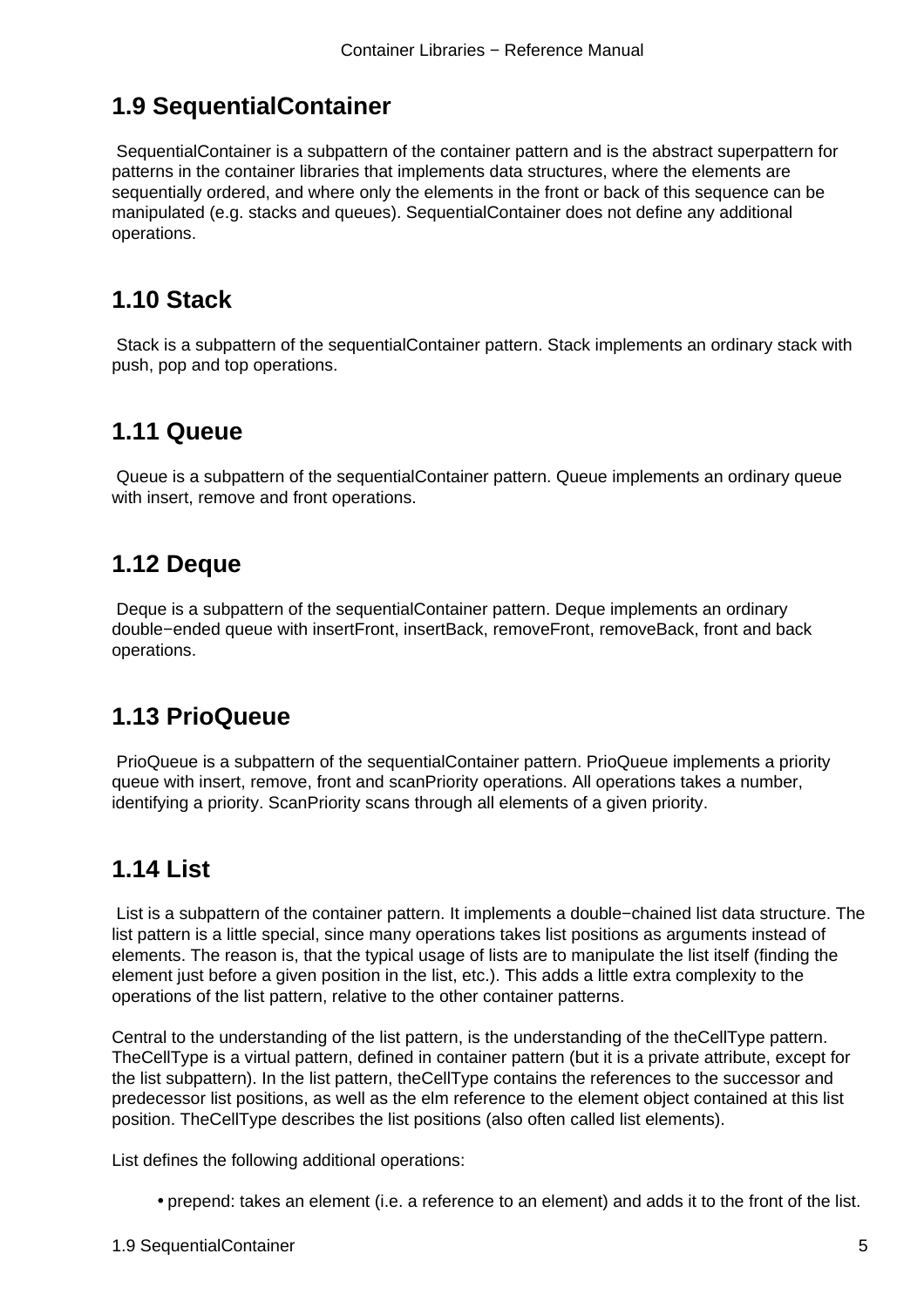<span id="page-8-0"></span>Prepend returns the position of the element in the list (i.e. a reference to the instance of theCellType, containing the new element reference). This position may later be used to reference the element in the list (e.g. finding the succ of pred positions in the list).

- append: Similar to prepend, except that it inserts the element at the end of the list.
- head: Returns the position in the beginning of the list.
- last: Returns the position in the end of the list.
- tail: Returns a copy of the list, except for the first list element which have been removed.
- preample: Returns a copy of the list, except for the last list element which have been removed.
- concatenate: takes two lists and returns a new list which is the concatenation of the two lists.
- insertBefore, insertAfter: Takes an element and a list position, and inserts the element before (respectively after) the list position.
- delete, deleteBefore, deleteAfter: takes a list position and deletes the list position (respectively the list position before or after) from the list.
- splitBefore, splitAfter: takes a list position and returns two lists that are the lists from the beginning up to the list position, respectively from the list position until the end of the list. The list position will be in one of the lists.
- at: takes an element and returns the first list position, containing a reference to that element.
- locate: returns the position of the element in the list, satisfying predicate. This operation is similar to find, except that it returns the position, not the element.
- iterate, iterateFrom, iterateReverse, iterateReverseFrom: iterates through the list structure in different ways. In contrast to scan (inherited from container), all iterate variants respects the sublist structure such that a sublist will not be traversed automatically.
- scanFrom, scanReverse, scanReverseFrom: similar to the iterate operations above.

#### **1.15 RecList**

 RecList is a subpattern of the list pattern, and makes it possible to represent recursive lists. TheCellType is further bound to include the sublist reference, and if the list position represents a sublist, sublist will contain a reference to the sublist. TheCellType further defines the when attribute, which may be used to specify actions to be executed in case the list position contains an element reference, respectively a sublist. Finally, recList defines the following additional operations:

insertSublistBefore, insertSublistAfter: Takes a list and a list position, and inserts the list as a sublist before (respectively after) the list position

RecList defines the exception illegalSublist, which is invoked if the elements of an sublist are not instances of a subpattern of the element type of this recList.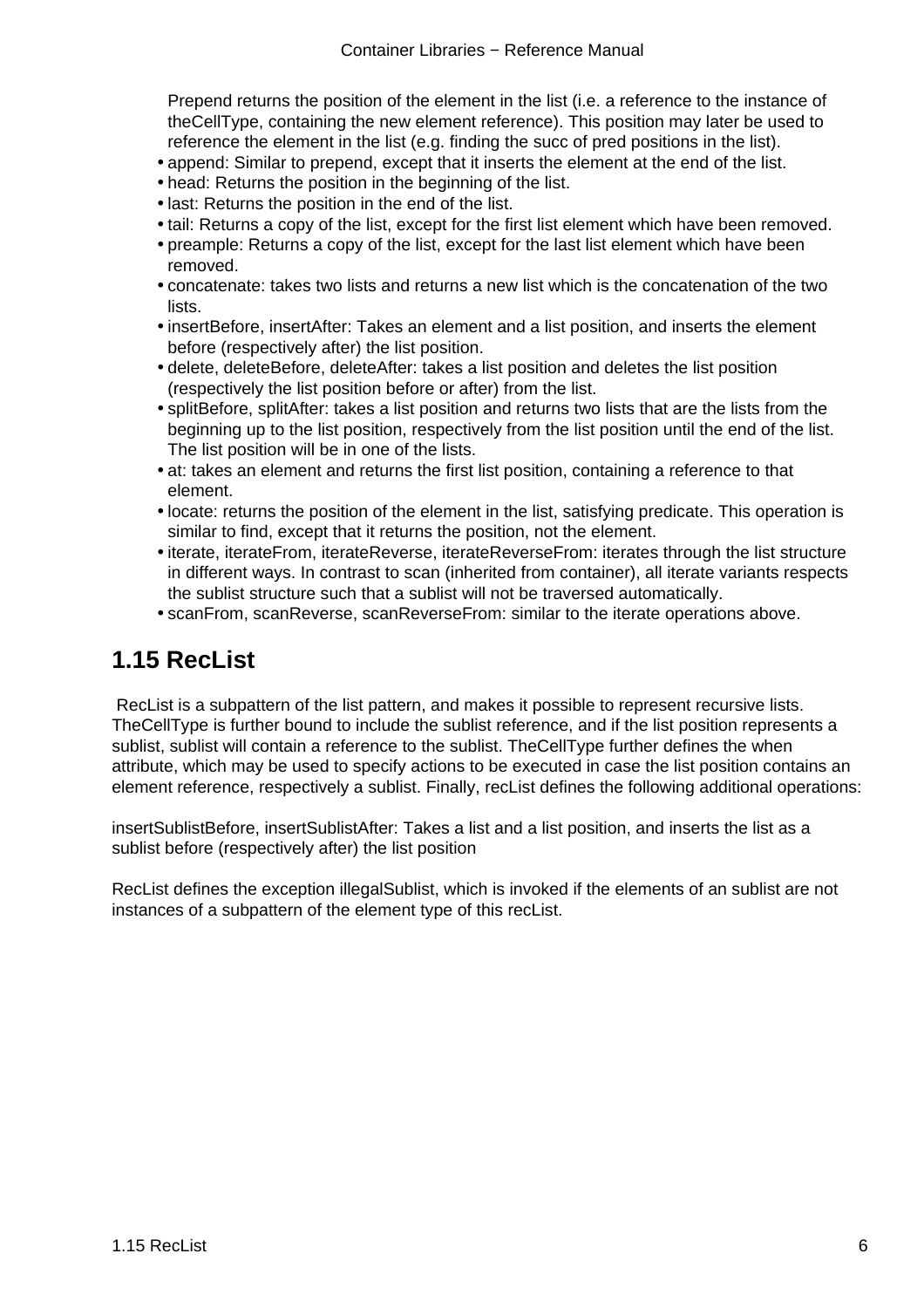# <span id="page-9-0"></span>**2 Using the Container Libraries**

 The container libraries consists of a number of fragments: container, collection, sets, classification, arrayContainer, hashTable, seqContainers, list and recList:

- container.bet contains the definition of the abstract pattern container. It is the origin fragment for all the other container fragments.
- collection.bet contains the definition of the abstract pattern collection. It is the origin for the sets, classification and hashTable fragments.
- sets.bet contains the definition of the **multiSet and set** patterns. It is the origin of the classification fragment.
- classification.bet contains the definition of the **classificationSet** pattern.
- hashTable.bet contains the definition of the **hashTable and extensibleHashTable** patterns.
- arrayContainer.bet contains the definition of the **ArrayContainer** pattern.
- list.bet contains the definition of the **list** pattern.
- recList.bet contains the definition of the **recList** pattern.
- seqContainers.bet contains the definition of the abstract pattern sequentialContainer along with the **stack, queue, prioQueue and deque** patterns.

An application may utilize the container libraries by including the appropriate library fragment. E.g. in order for an application to utilize the multiSet pattern, the application must have the following outline:

```
ORIGIN '~beta/basiclib/betaenv';
INCLUDE '~beta/containers/sets'
−−− program: descriptor −−−
(# ...
   recordBag: @multiSet(# element:: record #);
   aRecord: @record;
   aPerson: @person; (* person is a subpattern of record *)
    ...
do ...
   recordBag.init;
 ...
   aPerson[] −> recordBag.insert;
 ...
    aRecord[] −> recordBag.insert;
 ...
    recordBag.scan(# where:: (# current.key<3000 −> value #)
                  do current.print
                 #);
    (* prints all records in recordBag that has a key less that 
     * 3000. It is assumed that record implements a virtual print 
     * operation
     *)
    ...
#)
```
In order to utilize the other fragments, just replace

INCLUDE '~beta/containers/sets'

with e.g.

INCLUDE '~beta/containers/hashTable'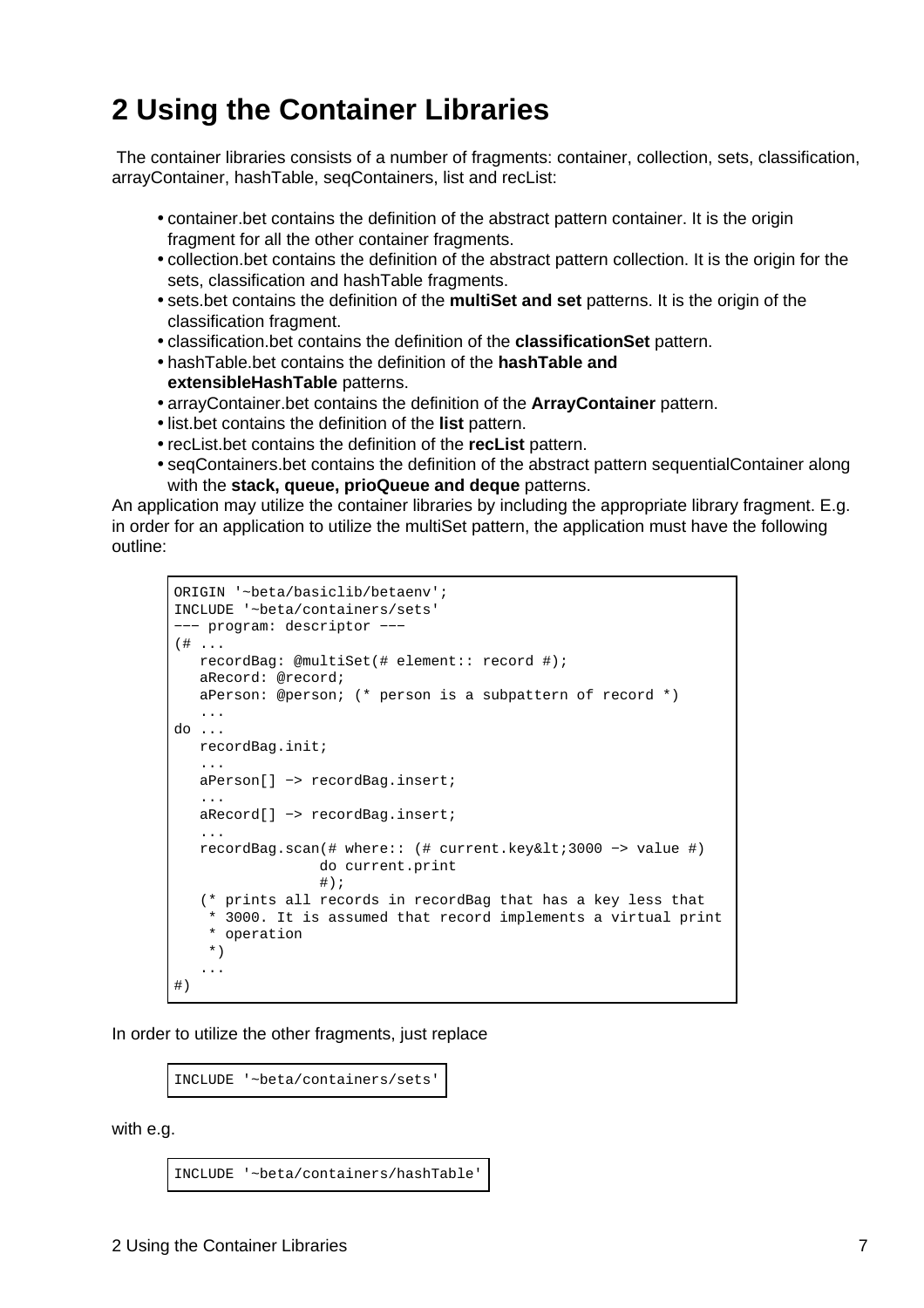<span id="page-10-0"></span>and in order to use more than one container fragment, just insert several INCLUDEs:

```
INCLUDE '~beta/containers/sets';
INCLUDE '~beta/containers/hashTable'
```
Note that since the container fragments has ORIGIN in betaenv, the above is equivalent to:

```
ORIGIN '~beta/containers/sets'
−−− program: descriptor −−−
(# ...
   recordBag: @multiSet(# element:: record #);
    ...
do ...
    ...
#)
```
#### **2.1 Examples of Use of the Container Libraries**

 The following will illustrate the usage of some of the container fragments. Following each example, the output from the example program is given.

- Example using the Set pattern
- Example using the Hashtable pattern
- Example using the List pattern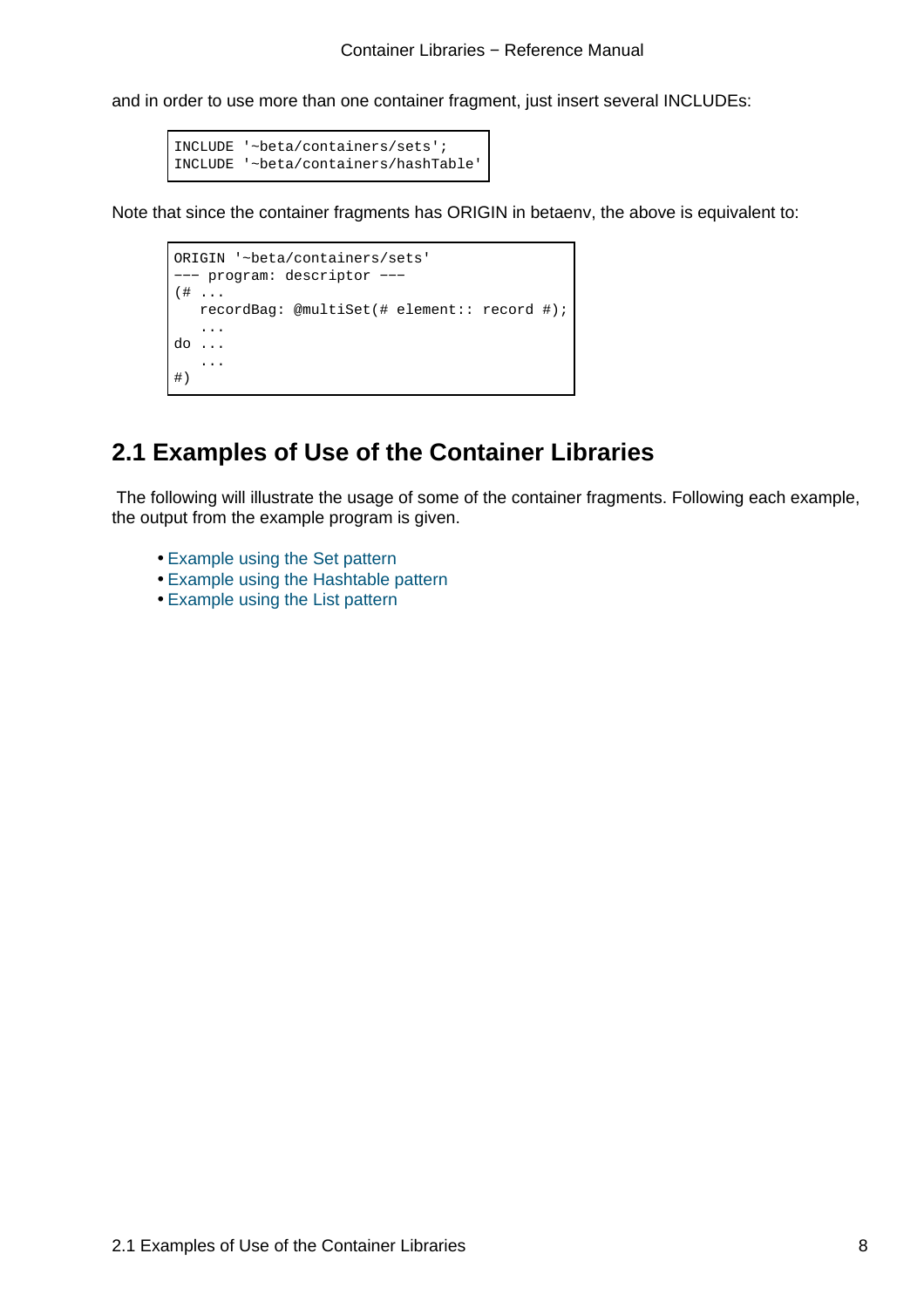## <span id="page-11-0"></span>**3 Set Example**

```
ORIGIN '~beta/containers/sets';
−−− program:descriptor −−−
(* This demo program illustrates the usage of the set pattern. The first part
  * of the demo illustrates inserting elements from the sets, and
 * the last part illustrates the union and symDiff operations.
 * 
 * At the end of this file, a copy of the output of this program is given
 *)
(# intSet: set
     (* intSet is a set containing integerObjects *)
      (# element::< integerObject #);
    intSet1, intSet2, intSet3: @intSet;
    i: [10]^integerObject;
do (* initializing the integerObjects *)
    (for int:10 repeat &integerObject[]−>i[int][]; int−>i[int] for);
    (* initializating intSet1 and inserting integerObjects into it *)
    intSet1.init;
    'intSet1.capacity: '−>puttext; intSet1.capacity−>putInt; newline;
    (for int:4 repeat '*'−>put;
       i[int][]−>intSet1.insert
   for);
    (* printing the size of intSet1 *) '+'−>put;
    'intSet1.size: '−>puttext; intSet1.size−>putInt; newline;
    (* printing intSet1 *)
    'intSet1.elements: '−>puttext;
    intSet1.scan(# do current−>putint; ','−>put #); newline;
    (* initializating intSet2 and inserting integerObjects into it *)
    intSet2.init;
    (for int:4 repeat 
       i[int+3][]−>intSet2.insert
    for);
    (* printing intSet2 *)
    'intSet2.elements: '−>puttext;
    intSet2.scan(# do current−>putint; ','−>put #); newline;
    (* illustrating the use of the union, diff, sect and symDiff operations *)
    'intSet2−>intSet3; intSet1−>intSet3.union: '−>puttext;
    intSet2−>intSet3; intSet1−>intSet3.union;
    intSet3.scan(# do current−>putint; ','−>put #); newline;
    'intSet2−>intSet3; intSet1−>intSet3.symDiff: '−>puttext;
    intSet2−>intSet3; intSet1−>intSet3.symDiff;
    intSet3.scan(# do current−>putint; ','−>put #); newline;
    (* illustrating finding some integerObject in insSets *)
    'intSet3.find(# predicate::< (# "elm=7" #) #): '−>puttext;
    intSet3.find(# predicate::< (# do (current=7)−>value #)
                do current−>putint
                #); newline;
    '7−>intSet3.has: '−>puttext;
    (if i[7][]−>intSet3.has
    //true then 'yes'−>putline
    else 'no'−>putline
    if);
    '10−>intSet3.has: '−>puttext;
    (if i[10][]−>intSet3.has
     //true then 'yes'−>putline
```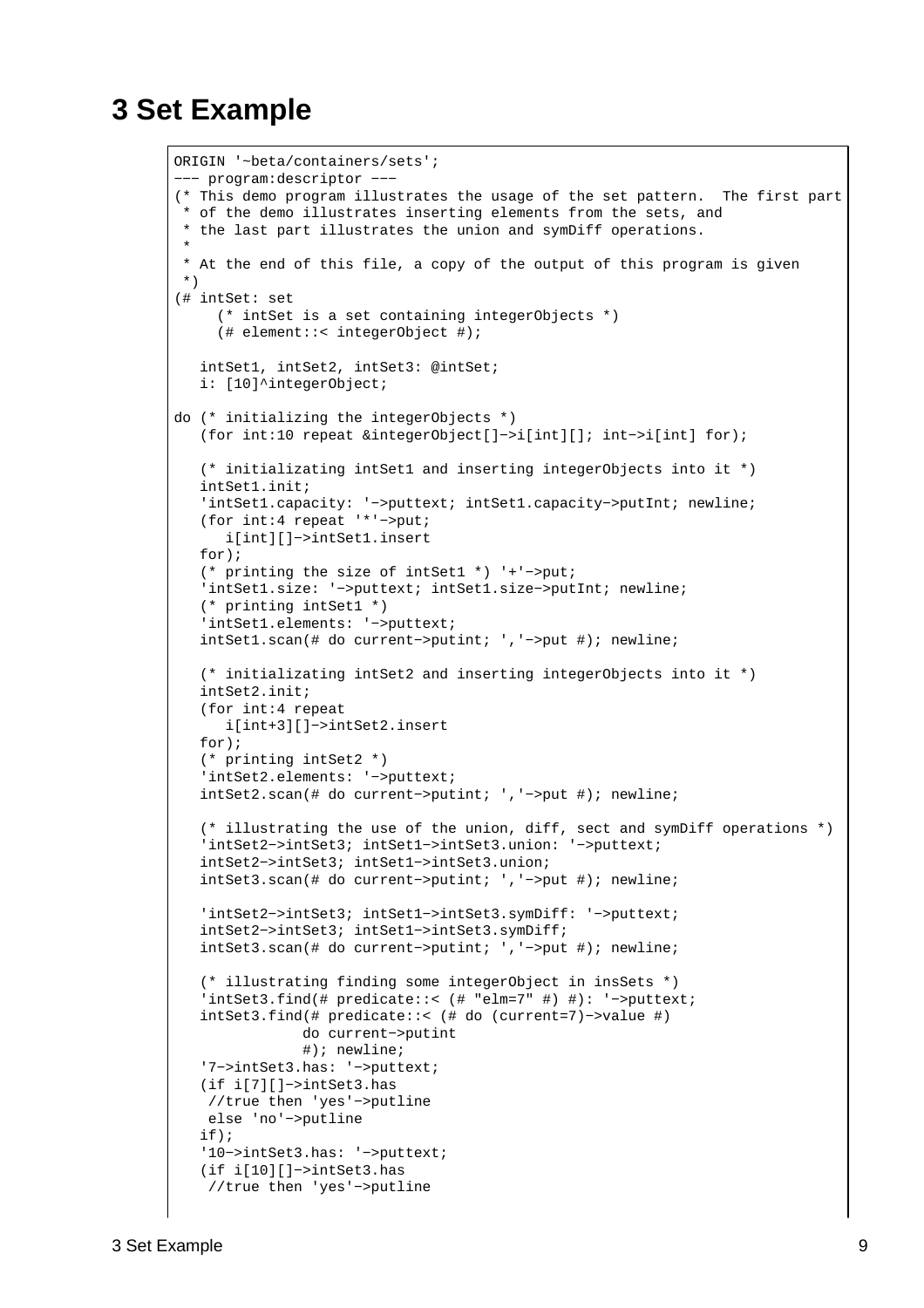```
 else 'no'−>putline
    if);
    (*********** OUTPUT ***************
     * intSet1.capacity: −1
    * intSet1.size: 4
    * intSet1.elements: 4,3,2,1,
     * intSet2.elements: 7,6,5,4,
     * intSet2−>intSet3; intSet1−>intSet3.union: 1,2,3,7,6,5,4,
     * intSet2−>intSet3; intSet1−>intSet3.symDiff: 1,2,3,7,6,5,
     * intSet3.find(# predicate::< (# "elm=7" #) #): 7
     * 7−>intSet3.has: yes
     * 10−>intSet3.has: no
     **********************************)
#)
```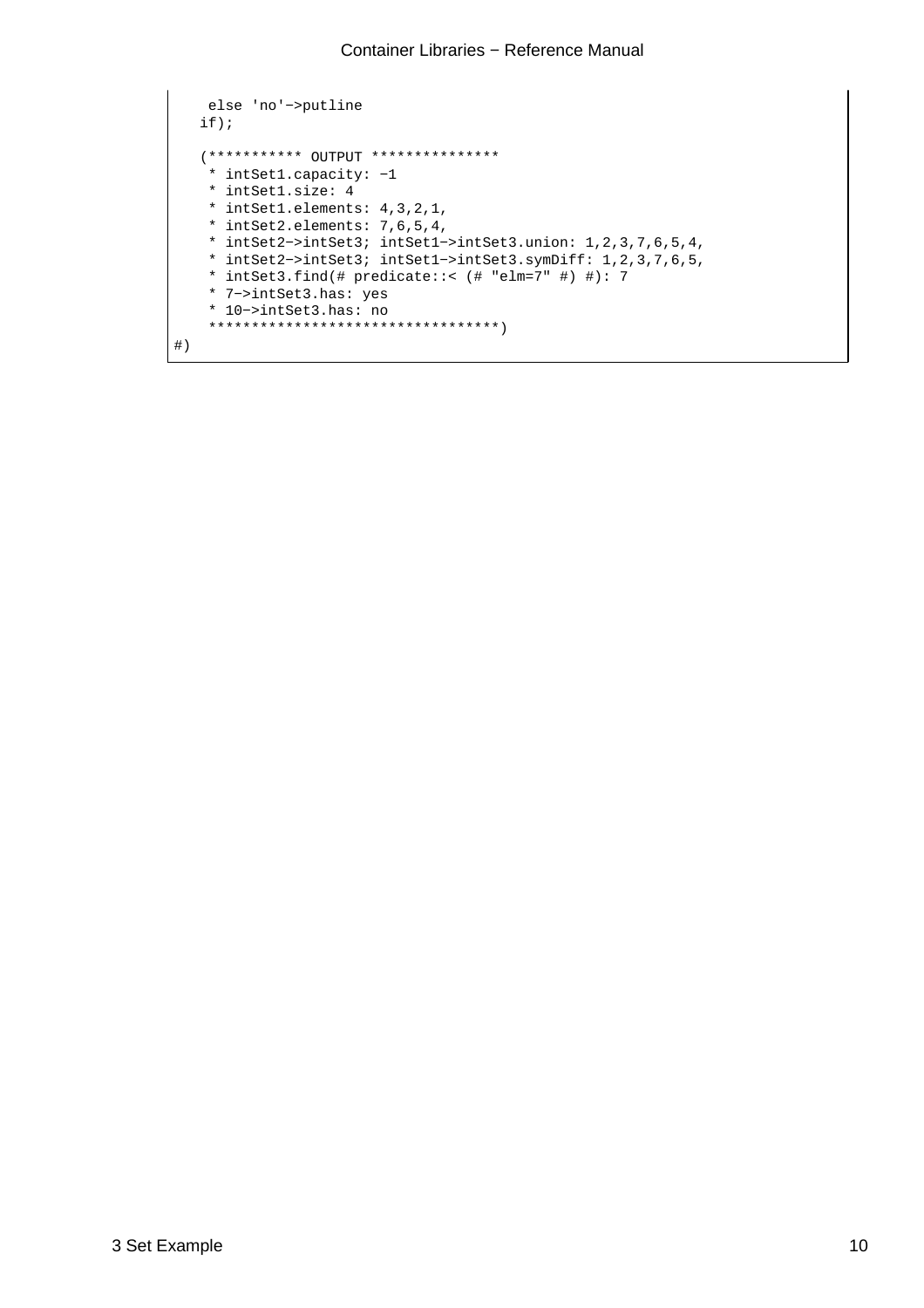## <span id="page-13-0"></span>**4 HashTable Example**

```
ORIGIN '~beta/containers/hashTable';
−− program: Descriptor −−
(* This demo program illustrates the usage of the hashTable and
 * extensibleHashTable patterns. The first part of the demo
 * illustrates inserting and deleting elements from the hashtables,
 * the middle part illustrates the diff and sect operations, and the
 * last part of this program illustrates the possibilities for
 * specifying extend the hashTable dynamically (illustrated by the
 * hashTable4 object). The use of the statistics operations are also
 * illustrated here.
 * 
 * At the end of this file, a copy of the output of this program is
 * given
 *)
  (#
      intHashTable: hashTable (* a hashTable containing integerObjects *)
        (# element::< integerObject; hashFunction::< (# do e−>value #); 
        #);
      intEHashTable: extensibleHashTable
      (* a hashTable containing integerObjects *)
        (# element::< integerObject; hashFunction::< (# do e−>value #); 
        #);
     hashtable1: @intHashTable
        (# rangeInitial::< (# do 2−>value #) #);
     hashtable2: @intHashTable
        (# rangeInitial::< (# do 4−>value #) #);
     hashtable3: @intHashTable;
     hashtable4: @intEHashTable
       (# rangeInitial::< (# do 2−>value #) #);
      i: [10] ^integerObject;
  do (* initializing the integerObjects *)
     (for int: 10 repeat
        &integerObject[]−>i[int][]; int−>i[int]
     for);
      (* initializing hashTable1 and putting some integerObjects into it. *)
     hashtable1.init;
      'hashtable1.capacity: '−>puttext;
     hashtable1.capacity−>putInt;
     newline;
      'hashtable1.range: '−>puttext;
     hashtable1.range−>putInt;
     newline;
      (for int: 4 repeat i[int][]−>hashtable1.insert for);
      'hashtable1.elements: '−>puttext;
     hashtable1.scan
        (# do current−>putint; ','−>put #);
     newline;
      'hashtable1.size: '−>puttext;
     hashtable1.size−>putInt;
     newline;
     newline;
      (* initializing hashTable2 and putting some integerObjects into it. *)
     hashtable2.init;
      'hashtable2.capacity: '−>puttext;
     hashtable2.capacity−>putInt;
     newline;
      'hashtable2.range: '−>puttext;
     hashtable2.range−>putInt;
     newline;
      (for int: 4 repeat i[int+3][]−>hashtable2.insert for);
```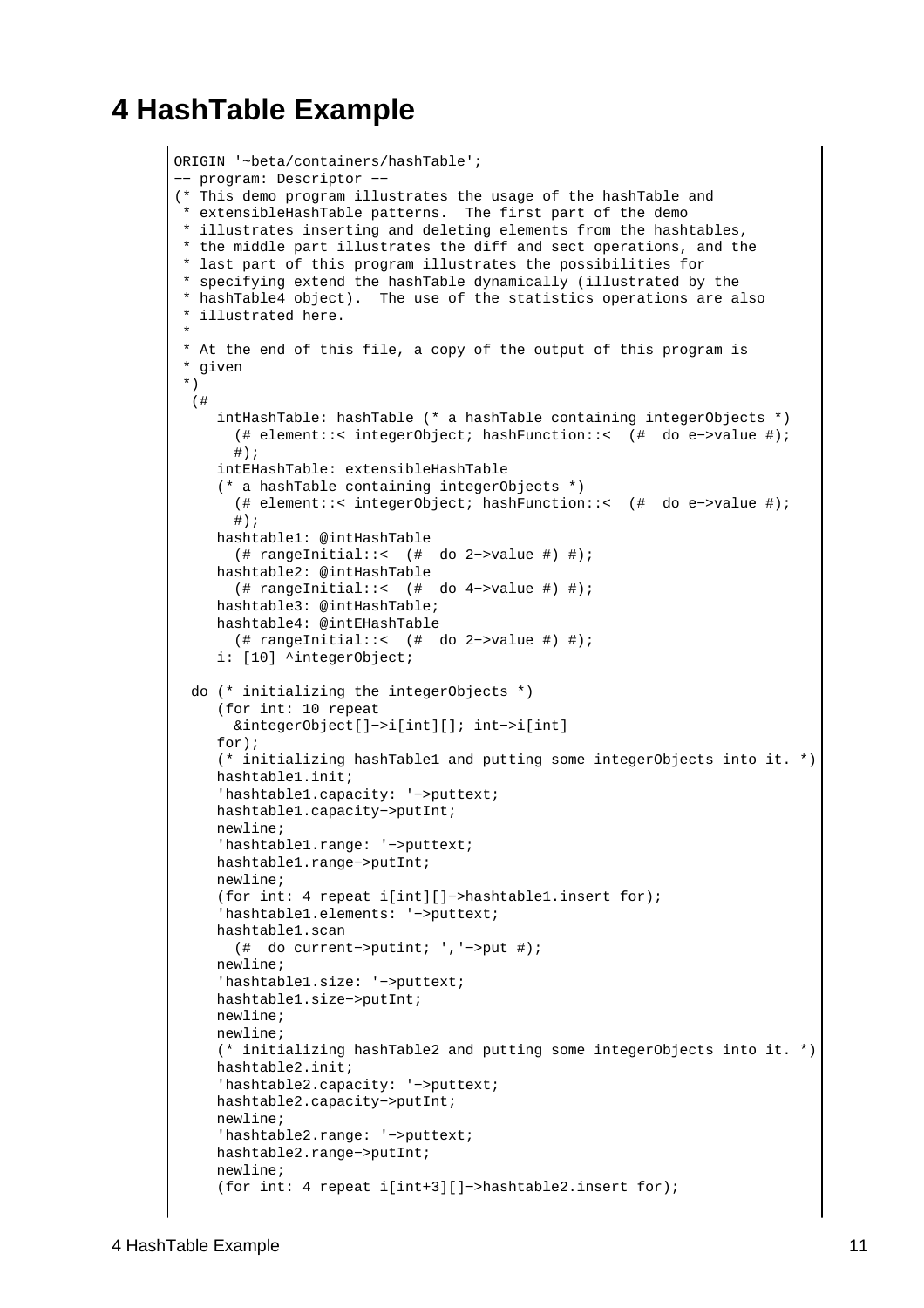```
 'hashtable2.elements: '−>puttext;
 hashtable2.scan
   (# do current−>putint; ','−>put #);
 newline;
 'hashtable2.size: '−>puttext;
 hashtable2.size−>putInt;
 newline;
 newline;
 (* initializing hashTable3 and putting some integerObjects into it. *)
 hashtable3.init;
 (for int: 4 repeat i[int+6][]−>hashtable3.insert for);
 'hashtable3.elements: '−>puttext;
 hashtable3.scan
   (# do current−>putint; ','−>put #);
 newline;
 newline;
 (* deleting integerObject 3 from hashTable3 *)
 '3−>hashtable3.delete: '−>puttext;
 i[3][]−>hashtable3.delete;
 hashtable3.scan
   (# do current−>putint; ','−>put #);
 newline;
 newline;
 (* illustrating the diff, and sect operations on hashTables *)
 'hashtable2−>hashtable3; hashtable1[]−>hashtable3.diff: '−>puttext;
 hashtable2−>hashtable3;
 hashtable1[]−>hashtable3.diff;
 hashtable3.scan
   (# do current−>putint; ','−>put #);
 newline;
 'hashtable2−>hashtable3; hashtable1[]−>hashtable3.sect: '−>puttext;
 hashtable2−>hashtable3;
 hashtable1[]−>hashtable3.sect;
 hashtable3.scan
   (# do current−>putint; ','−>put #);
 newline;
 (* Illustrating the use of extensibleHashTable: 
  * Initializing hashTable4 and putting some integerObjects into it.
  *)
 hashtable4.init;
 'hashtable4.capacity: '−>puttext;
 hashtable4.capacity−>putInt;
 newline;
 'hashtable4.range: '−>puttext;
 hashtable4.range−>putInt;
 newline;
 (for int: 4 repeat i[int+3][]−>hashtable4.insert for);
 'hashtable4.elements: '−>puttext;
 hashtable4.scan
   (# do current−>putint; ','−>put #);
 newline;
 'hashtable4.size: '−>putText;
 hashtable4.size−>putInt;
 newline;
 (* illustrating extending an expensibleHashTable *)
 'hashtable4.statistics(# do screen[]−>print #): '−>putline;
 hashtable4.statistics
   (# do screen[]−>print #);
 (for int: hashTable4.range repeat
   int−>putint;
   '−>hashtable4.scanIndexed(# ... #): '−>puttext;
   i[int][]−>hashTable4.hashFunction
     −>hashtable4.scanIndexed (# do current−>putint; ' '−>put #);
   'found'−>putline;
```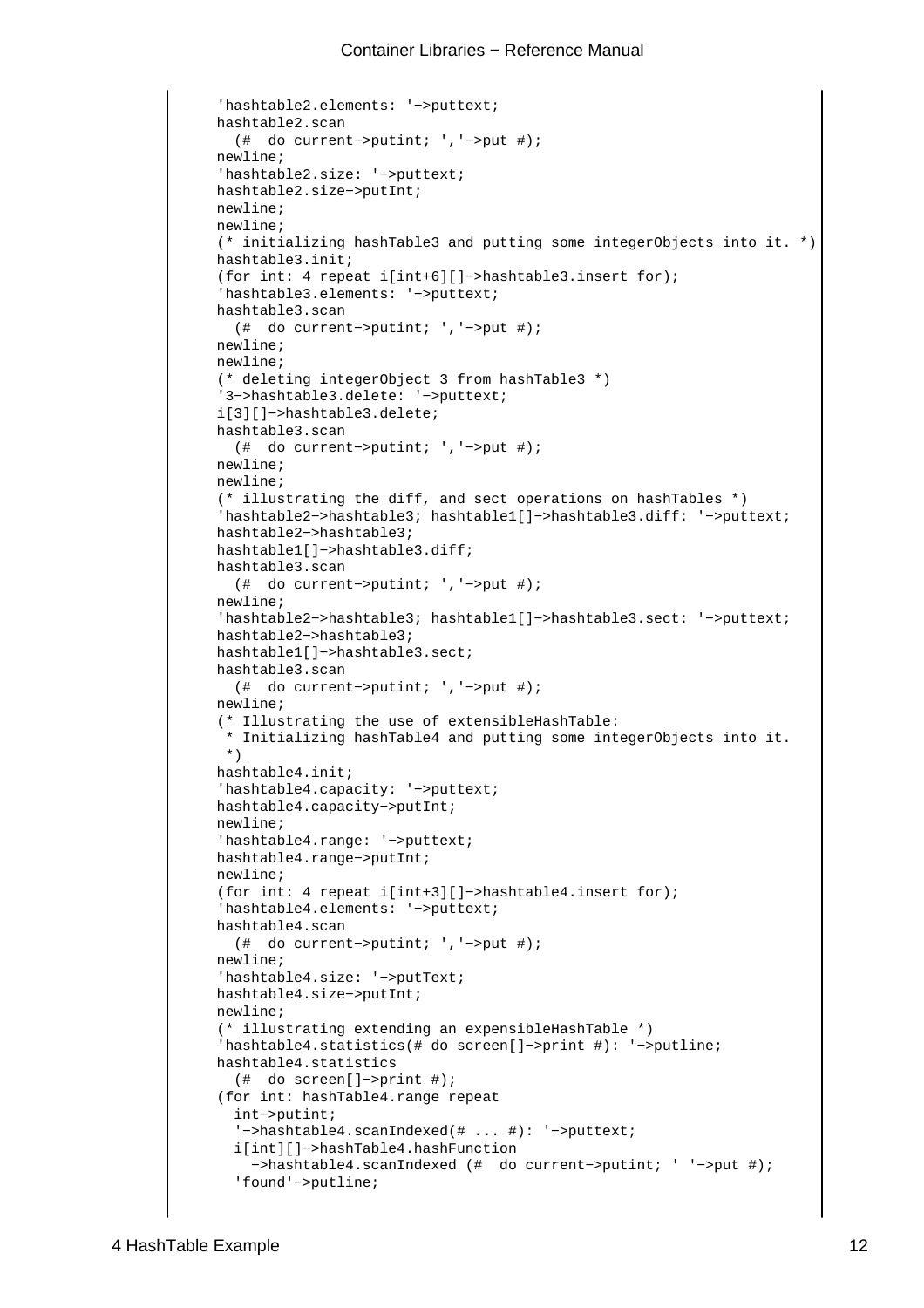```
 for);
      '3−>hashTable4.extend(# do hashTable4.rehash #)'−>putline;
     3−>hashTable4.extend (# do hashTable4.rehash #);
     (for int: 10 repeat
       int−>putint;
        '−>hashtable4.has: '−>puttext;
        (if i[int][]−>hashtable4.has
         // true then 'yes'−>putline
        else
            'no'−>putline
        if);
    for);
     (for int: hashTable4.range repeat
       int−>putint;
        '−>hashtable4.scanIndexed(# ... #): '−>puttext;
       i[int][]−>hashTable4.hashFunction
          −>hashtable4.scanIndexed
            (# end::< (# do 'found'−>putline #)
            do current−>putint; ' '−>put
           \#);
     for);
      'hashtable4.range: '−>puttext;
     hashtable4.range−>putInt;
     newline;
      'hashtable4.elements: '−>puttext;
     hashtable4.scan
        (# do current−>putint; ','−>put #);
     newline;
      'hashtable4.size: '−>putText;
     hashtable4.size−>putInt;
     newline;
      'hashtable4.statistics(# do screen[]−>print #): '−>putline;
     hashtable4.statistics
       (# do screen[]−>print #);
      (************ OUTPUT ***************
      * hashtable1.capacity: −1
       * hashtable1.range: 2
       * hashtable1.elements: 3,1,4,2,
       * hashtable1.size: 4
\star * hashtable2.capacity: −1
       * hashtable2.range: 4
       * hashtable2.elements: 5,6,7,4,
       * hashtable2.size: 4
\star * hashtable3.elements: 7,8,9,10,
\star * 3−>hashtable3.delete: 7,8,9,10,
\star * hashtable2−>hashtable3; hashtable1[]−>hashtable3.diff: 5,6,7,
       * hashtable2−>hashtable3; hashtable1[]−>hashtable3.sect: 4,
       * hashtable4.capacity: −1
       * hashtable4.range: 2
       * hashtable4.elements: 7,5,6,4,
       * hashtable4.size: 4
       * hashtable4.statistics(# do screen[]−>print #):
       * Histogram: (2,2)
       * Maximum Collisions: 2
       * Minimum Collisions: 2
       * Average Collisions: 2
       * 1−>hashtable4.scanIndexed(# ... #): 7 5 found
       * 2−>hashtable4.scanIndexed(# ... #): 6 4 found
       * 3−>hashTable4.extend(# do hashTable4.rehash #)
```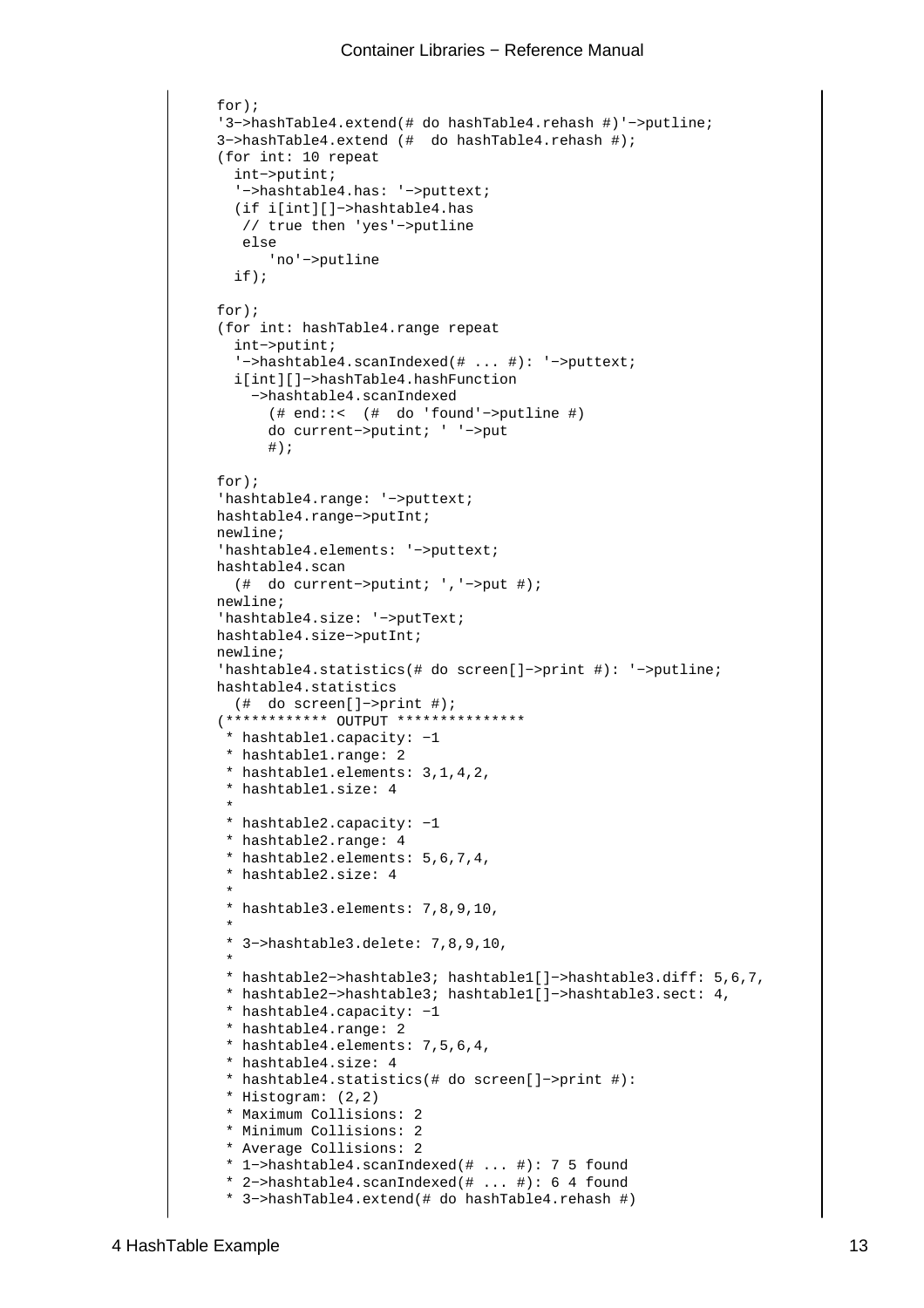```
 * 1−>hashtable4.has: no
 * 2−>hashtable4.has: no
 * 3−>hashtable4.has: no
 * 4−>hashtable4.has: yes
 * 5−>hashtable4.has: yes
 * 6−>hashtable4.has: yes
 * 7−>hashtable4.has: yes
 * 8−>hashtable4.has: no
 * 9−>hashtable4.has: no
 * 10−>hashtable4.has: no
 * 1−>hashtable4.scanIndexed(# ... #): 6 found
 * 2−>hashtable4.scanIndexed(# ... #): 7 found
 * 3−>hashtable4.scanIndexed(# ... #): found
 * 4−>hashtable4.scanIndexed(# ... #): 4 found
 * 5−>hashtable4.scanIndexed(# ... #): 5 found
 * hashtable4.range: 5
 * hashtable4.elements: 6,7,4,5,
 * hashtable4.size: 4
 * hashtable4.statistics(# do screen[]−>print #):
 * Histogram: (1,1,0,1,1)
 * Maximum Collisions: 1
 * Minimum Collisions: 0
 * Average Collisions: 1
 *********************************)
```
 $\#$  )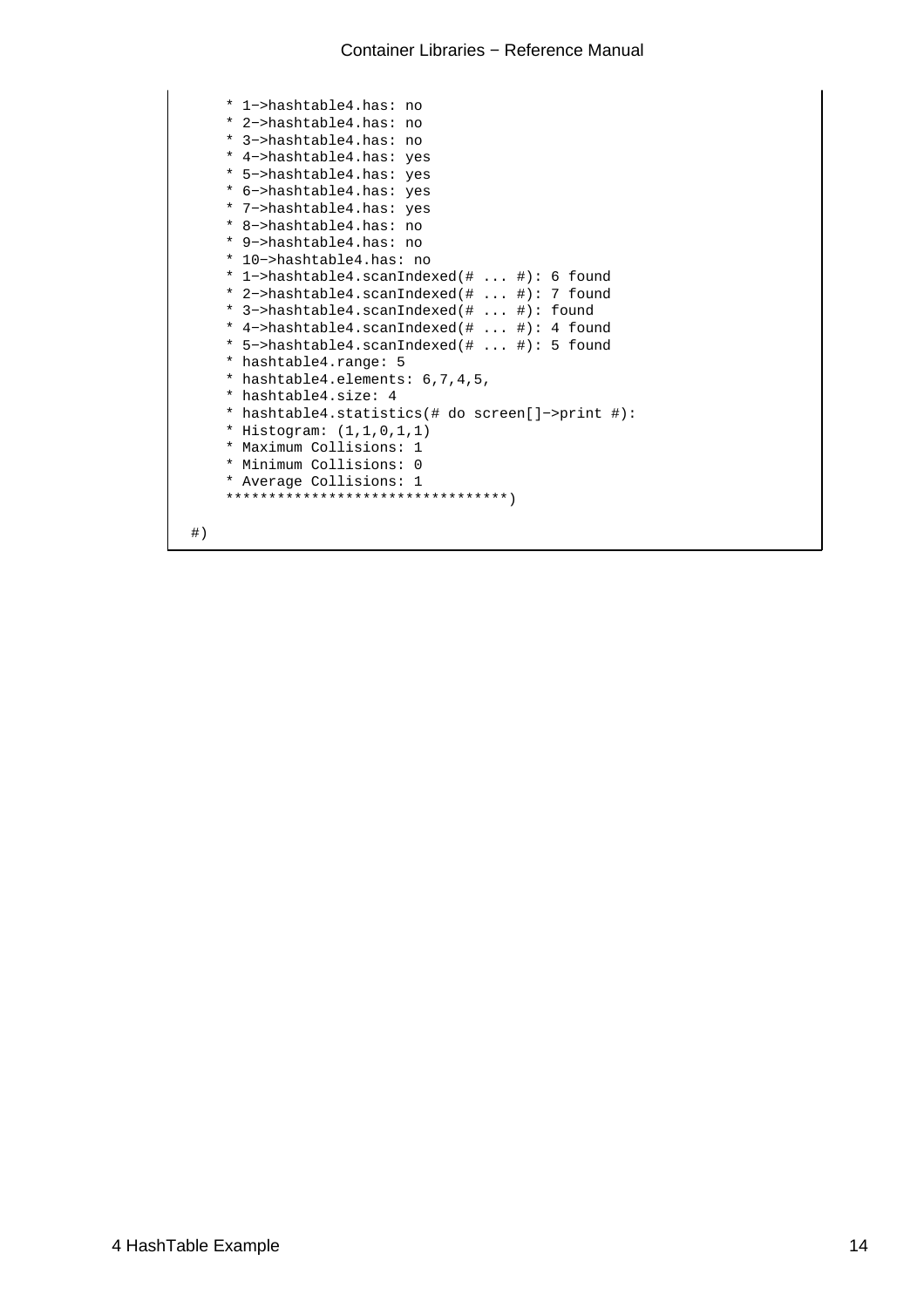## <span id="page-17-0"></span>**5 List Example**

```
ORIGIN '~beta/containers/list'; 
−−− program:descriptor −−−
(* This demo program illustrates the usage of the list pattern. The first
  * part of the demo illustrates inserting and deleting elements from the lists.
 * 
 * At the end of this file, a copy of the output of this program is given
 *)
(# intList: list(# element:: integerObject #);
   intList1, intList2: @intList; intList3: ^intList;
   i: [10]^integerObject;
    listPosition: ^intList.theCellType;
do (* initializing the integerObjects *)
    (for int:10 repeat &integerObject[]−>i[int][]; int−>i[int] for);
    (* initializing intList1 and putting some integerObjects into it *)
    intList1.init;
    'intList1.prepend: '−>puttext;
    (for int:4 repeat
      i[int][]−>intList1.prepend
    for);
    intList1.scan(# do current−>putint; ','−>put #); newline;
    (* initializing intList3 and putting some integerObjects into it *)
    intList2.init;
    'intList2.append: '−>puttext;
    (for int:4 repeat 
       i[int+3][]−>intList2.append
    for);
    intList2.scan(# do current−>putint; ','−>put #); newline;
    (* illustrates the reverse scanning *)
    'intList2.scanReverse: '−>puttext;
    intList2.scanReverse(# do current−>putint; ','−>put #); newline;
    (* initializing intList3 *)
    &intList[]−>intList3[]; intList3.init;
    (* illustrating concatenation of lists *)
    'intList1[]−>intList2.concatenate−>intList3[]: '−>puttext;
    intList1[]−>intList2.concatenate−>intList3[];
    intList3.scan(# do current−>putint; ','−>put #); newline;
    (* illustration getting the position of some integerObject in the list, and
    * replacing the element at that position
    *)
    '"10"−>("2"−>intList3.at).elm[]: '−>puttext;
    i[2][]−>intList3.at−>listPosition[];
    i[10][]−>listPosition.elm[];
    intList3.scan(# do current−>putint; ','−>put #); newline;
    (* illustrates deleting an element from the list *)
    '6−>intList2.at−>intList2.delete: '−>puttext;
    i[6][]−>intList2.at−>intList2.delete;
    intList2.scan(# do current−>putint; ','−>put #); newline;
    i[7][]−>intList3.at−>listPosition[];
   (* illustrating inserting integerObjects before some list position *)
    '(8,7)−>intList3.insertBefore: '−>puttext; 
    (i[8][],listPosition[])−>intList3.insertBefore;
```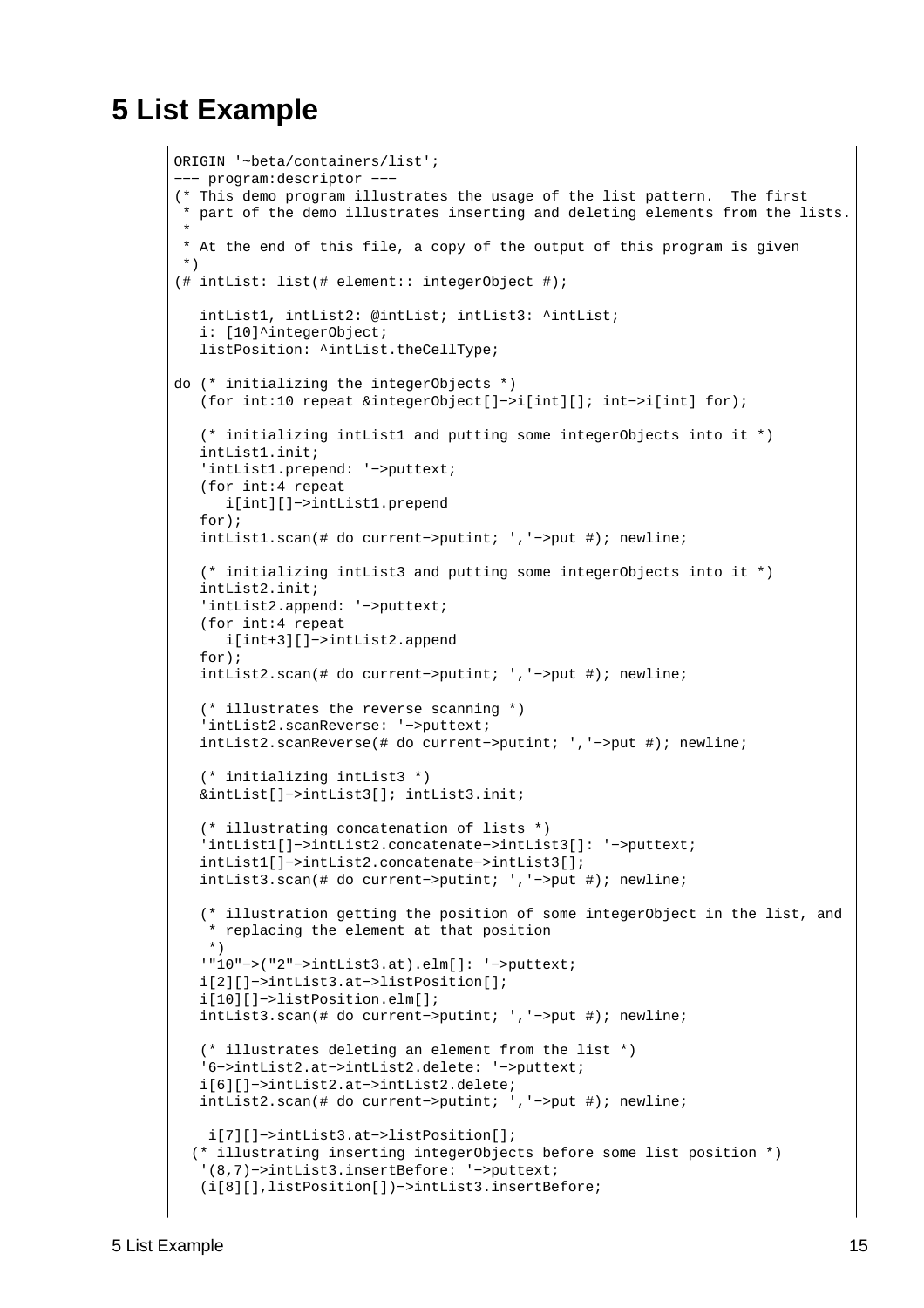```
 intList3.scan(# do current−>putint; ','−>put #); newline;
    (* illustrating deleting integerObjects after some list position *)
    '7−>intList3.deleteAfter: '−>puttext; 
   listPosition[]−>intList3.deleteAfter;
    intList3.scan(# do current−>putint; ','−>put #); newline;
    (*********** OUTPUT ***************
     * intList1.prepend: 4,3,2,1,
    * intList2.append: 4,5,6,7,
     * intList2.scanReverse: 7,6,5,4,
     * intList1[]−>intList2.concatenate−>intList3[]: 4,5,6,7,4,3,2,1,
     * "10"−>("2"−>intList3.at).elm[]: 4,5,6,7,4,3,10,1,
     * 6−>intList2.at−>intList2.delete: 4,5,7,
     * (8,7)−>intList3.insertBefore: 4,5,6,8,7,4,3,10,1,
     * 7−>intList3.deleteAfter: 4,5,6,8,7,3,10,1,
     ******************************)
#)
```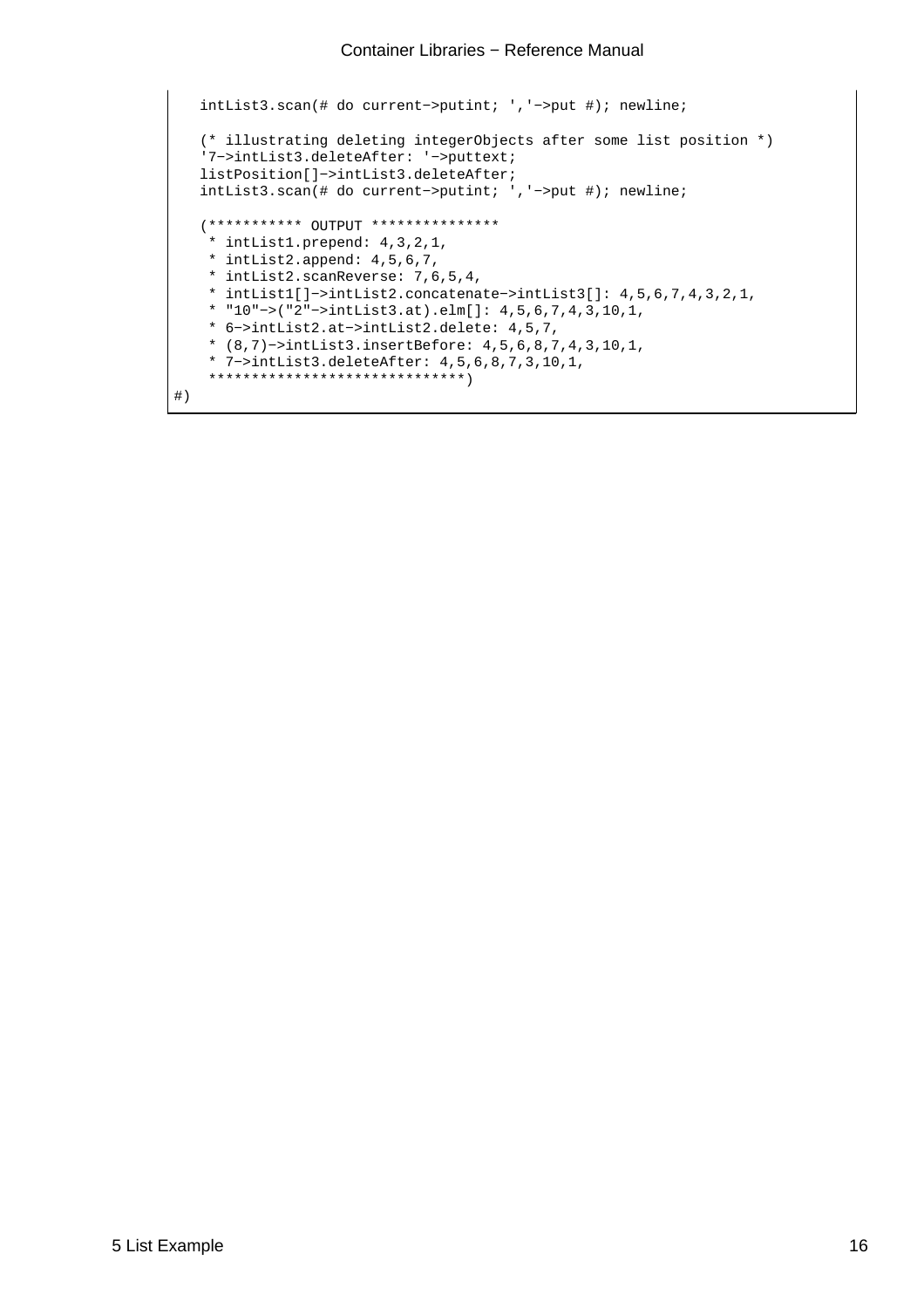## <span id="page-19-0"></span>**6.1 Container Interface**

```
ORIGIN '~beta/basiclib/betaenv';
LIB_DEF 'container' '../lib';
BODY 'private/containerBody';
(*
  * COPYRIGHT
 * 
        Copyright (C) Mjolner Informatics, 1992-95
 * 
  * All rights reserved.
 *)
−− lib: Attributes −−
container:
(* The top most pattern in the data structures hierarchy.
  * Container is an abstract superpattern and the currently available
 * subpatterns are (indentation specifies specialization): 
 * 
  * container
  * collection
        multiSet
  * set
  * classificationSet −−− allows for sets of sets, etc.
  * hashTable
  * extensibleHashTable −−− allows for extending the index
  * range
  * list
  * recList −−− allows for recursive lists
      arrayContainer --- includes bubble/shell/quicksort
  * sequentialContainer
  * stack
  * queue
  * prioqueue
  * deque
  *)
   (#
     <<SLOT containerLib:Attributes>>;
    element:< Object
     (* The qualification of the objects, contained in this
       * container. When using one of the subpatterns of container,
      * further binding of element is used to restrict the kinds of
      * objects, that can be inserted into the container. None of
      * the predefined container types specializes element.
     *) ;
    init:<
      (* Should be invoked before any usages of any type of
       * container
      *) Object;
    clear:<
      (* Removes all elements currently in the container, making it
       * empty
      *) Object;
    empty:< booleanObject; (* Returns true if the container is empty *)
    size:< integerValue
      (* Returns the number of elements currently in the container
      *) ;
    capacity:< integerValue
      (* Returns the current capacity of this container. Some
       * specializations may dynamically extend its capacity. In
      * this case, capacity returns the current capacity (subject to
       * extension at some later stage). If −1 is returned, the
       * capacity of the container is infinite (limited only by
       * memory).
       *) (# do − 1−>value; INNER #);
```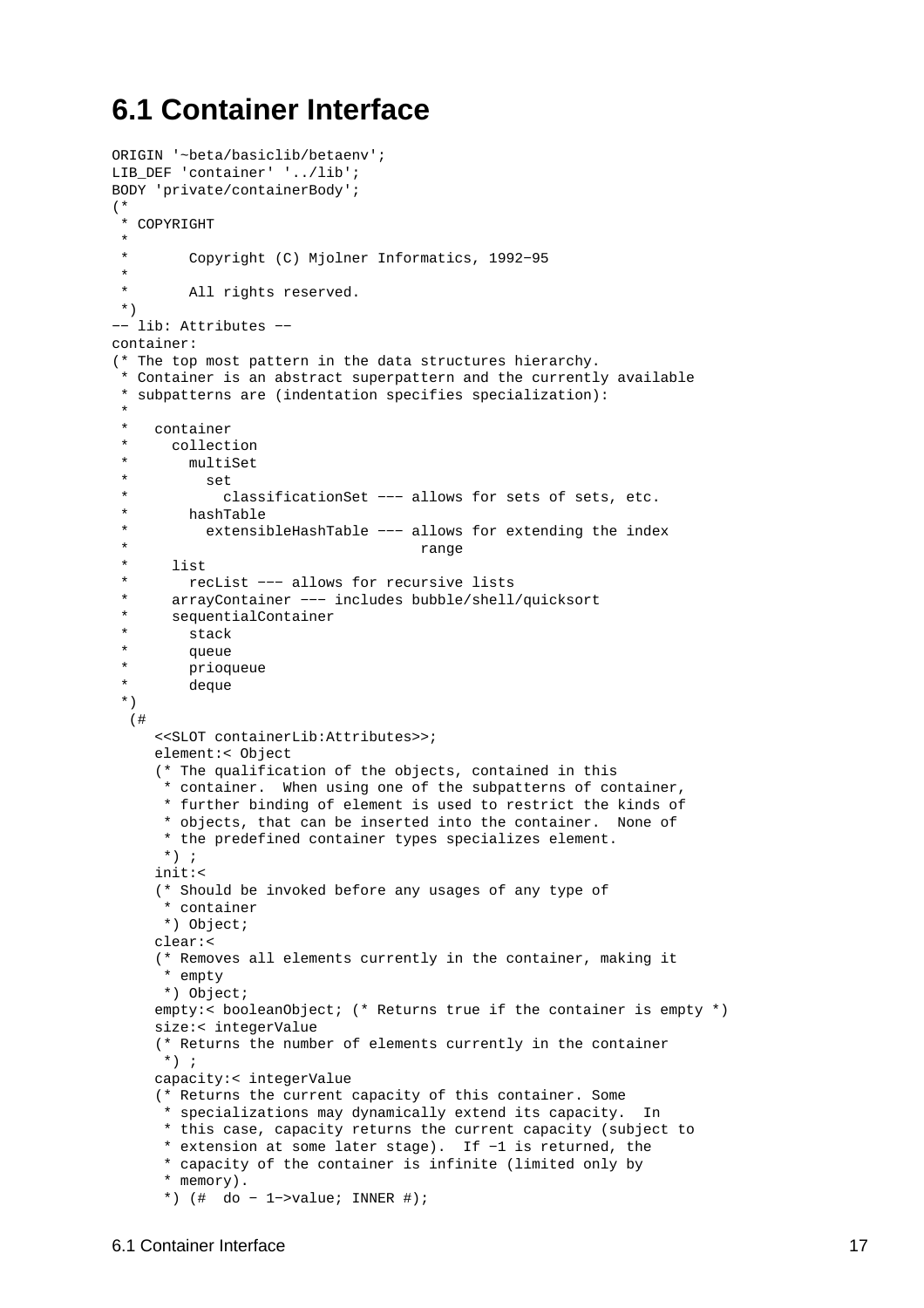```
equal:< booleanValue
 (* Defines the equality test, used in the various subpatterns
  * of container in the implementation of the different
  * operations. Users of container patterns must further bind
  * equal to contain the proper equality test for the specified
  * element type. Default equality test for equal references
  * (i.e. the same object)
  *)
   (# left,right: ^element
   enter (left[],right[])
  do (left[] = right[])−>value; INNER
  #);
has:< booleanValue
 (* Takes an element, and checks whether it is in the container
  *)
   (#
      elm: ^element;
      doneInInner: @boolean;
   enter elm[]
  do false−>value;
      INNER has;
  #);
theScanner:< (* private *)
   (# w:^s.where;
      s:^scan;
      aCell:^theCellType;
   enter (s[],w[])
   ...
  #);
scan:
 (* Scans through the container, invoking INNER for each
  * element in the container, for which "where" returns true.
  * "Start" is invoked at the start of the scanning, and "end"
  * is invoked at the end of the scan. In each turn of the
  * scan, "current" refers to the current element in the
  * container. The elements will be scanned in unpredictable
  * order, unless otherwise explicitly mentioned otherwise in
  * the subpatterns
  *)
   (# 
      first:@boolean; (* private *)
      where:< elementPredicate;
      current: ^element;
      start:< object;
      end:< object;
   ...
  #);
find:<
 (* Searches through the container, executing INNER for the
  * element found and returning the first element found that
  * satisfies the predicate. "Start" is invoked at the start of
  * the search, and "end" is invoked at the end of the search.
  * In each turn of the scan, "current" refers to the current
  * element in the container. If no element satisfying the
  * predicate is found, the notification "notFound" is invoked.
  *)
   (#
      predicate:< elementPredicate;
      current: ^element;
      notFound:< Notification
        (# 
        do none−>current[];
           'Element not found in container'−>msg.putLine; INNER
       #);
      start:< object;
      end:< object;
```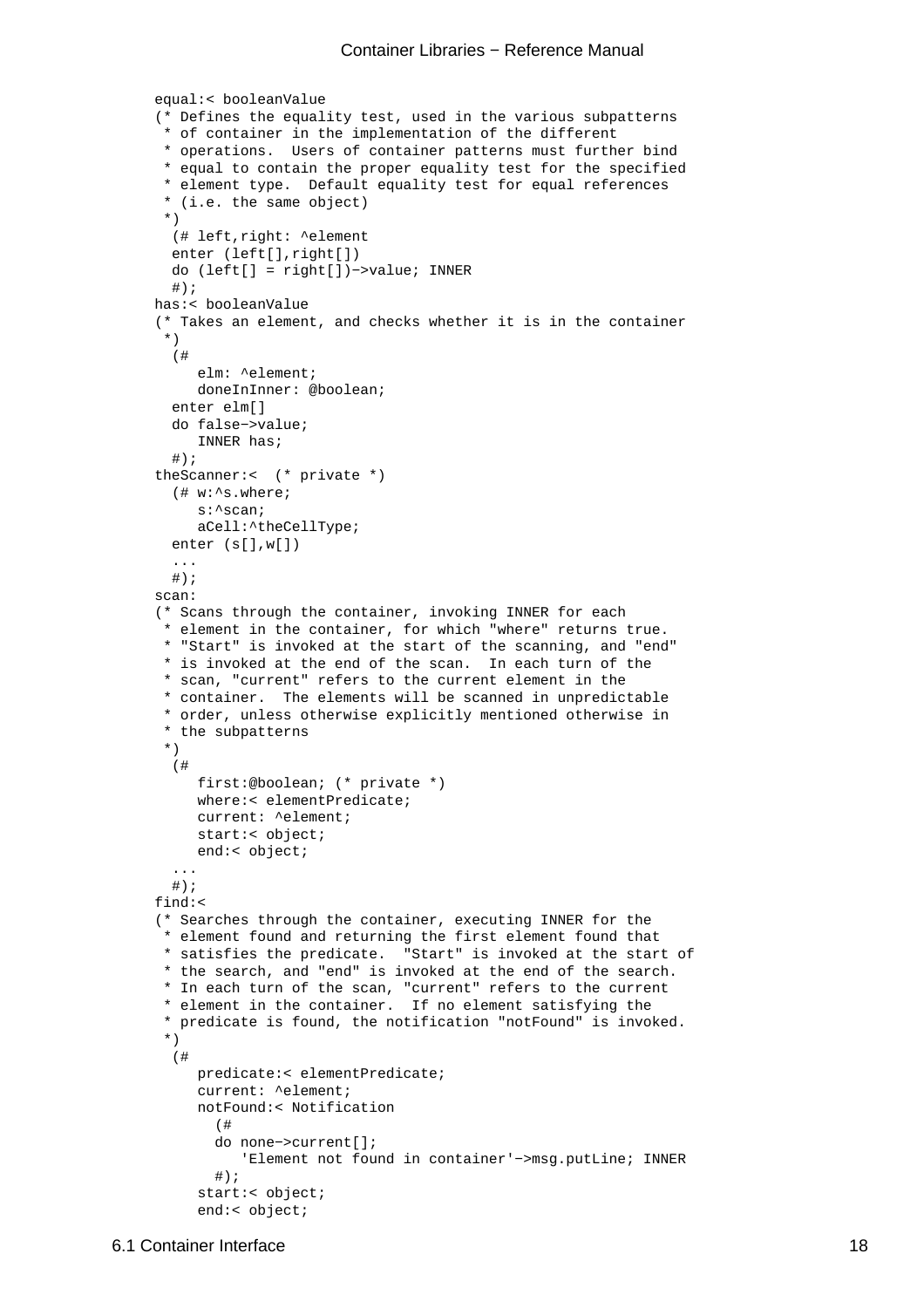```
 exit current[]
     \#);
   copy:<
    (* Default copy is one−level (shallow) copying. I.e. copying
     * the container and all objects in the container. Only
     * elements satisfying "predicate" will be copied. During the
     * copying, "current" will refer to the element being
     * considered for copying. If another copying in needed, this
     * can be done by further binding "copy", and assigning "true"
     * to "doneInInner", which will result in the default copying
     * being ignored
     *)
      (#
         doneInInner: @boolean;
         theCopy: ^container;
         predicate:< elementPredicate;
         current: ^element;
     do
         INNER ;
      exit theCopy[]
     \#);
   emptyContainer: Exception
    (* Invoked if some operation not valid for empty containers
     * are invoked on an empty container
     *) (# do 'Empty container'−>msg.putLine; INNER #);
   emptyContainerError:< emptyContainer
    (* Used to handle emptyContainer errors, not handled by local
     * exception handlers in operations for containers
   * ) \cdot ;
   illegalCellReference:< Exception
    (* Invoked if some operation tries to reference a non−existing
     * cell
     *)
      (# 
     do
         'Reference to nonexisting cellObject in container'−>msg.putLine;
         INNER
     #);
   elementPredicate: booleanValue
    (* This pattern is used as the superpattern for all predicates
     * in the find, scan and copy operations.
     *) (# current: ^element enter current[] do true−>value; INNER #);
   theCellType:< (* Private *)
    (* This pattern is used as the common superpattern for all
     * data structure cells, used by implementations of the
     * subpatterns of container.
     *)
      (# elm:^element;
         copy:<(# theCellCopy: ^theCellType
           do &theCellType[]−>theCellCopy[]; 
              elm[]−>theCellCopy.elm[];
              INNER
           exit theCellCopy[]
           #)
     do INNER
      #);
   doEnter:<
      (# containerType:<container;
         theOther: ^containerType; 
         thePred:@elementPredicate;
      enter theOther[]
      ...
      #)
 enter doEnter
```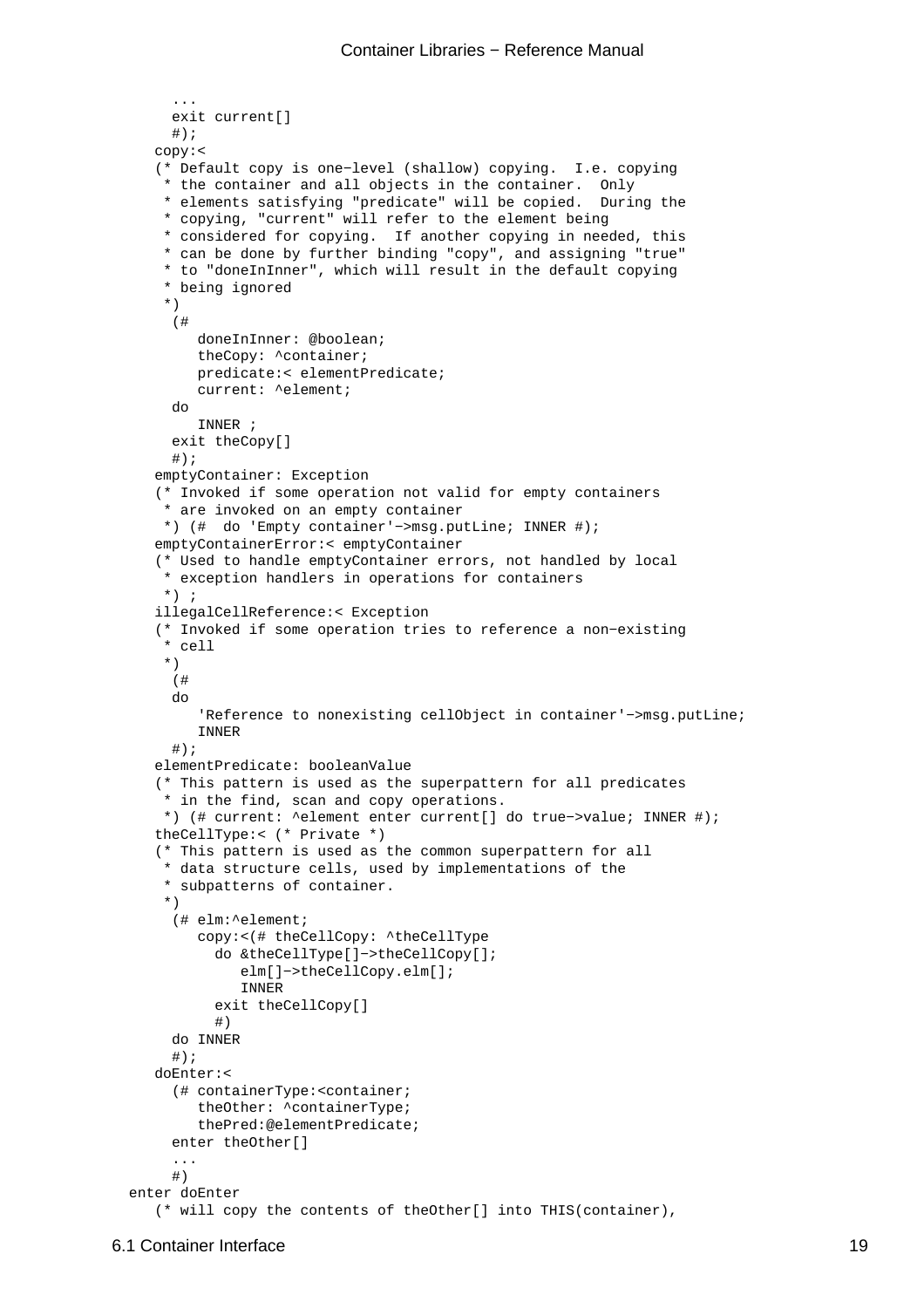```
 * but only elements verified with thePred;
     *)
 do INNER
 exit THIS(container)[]
 #)
```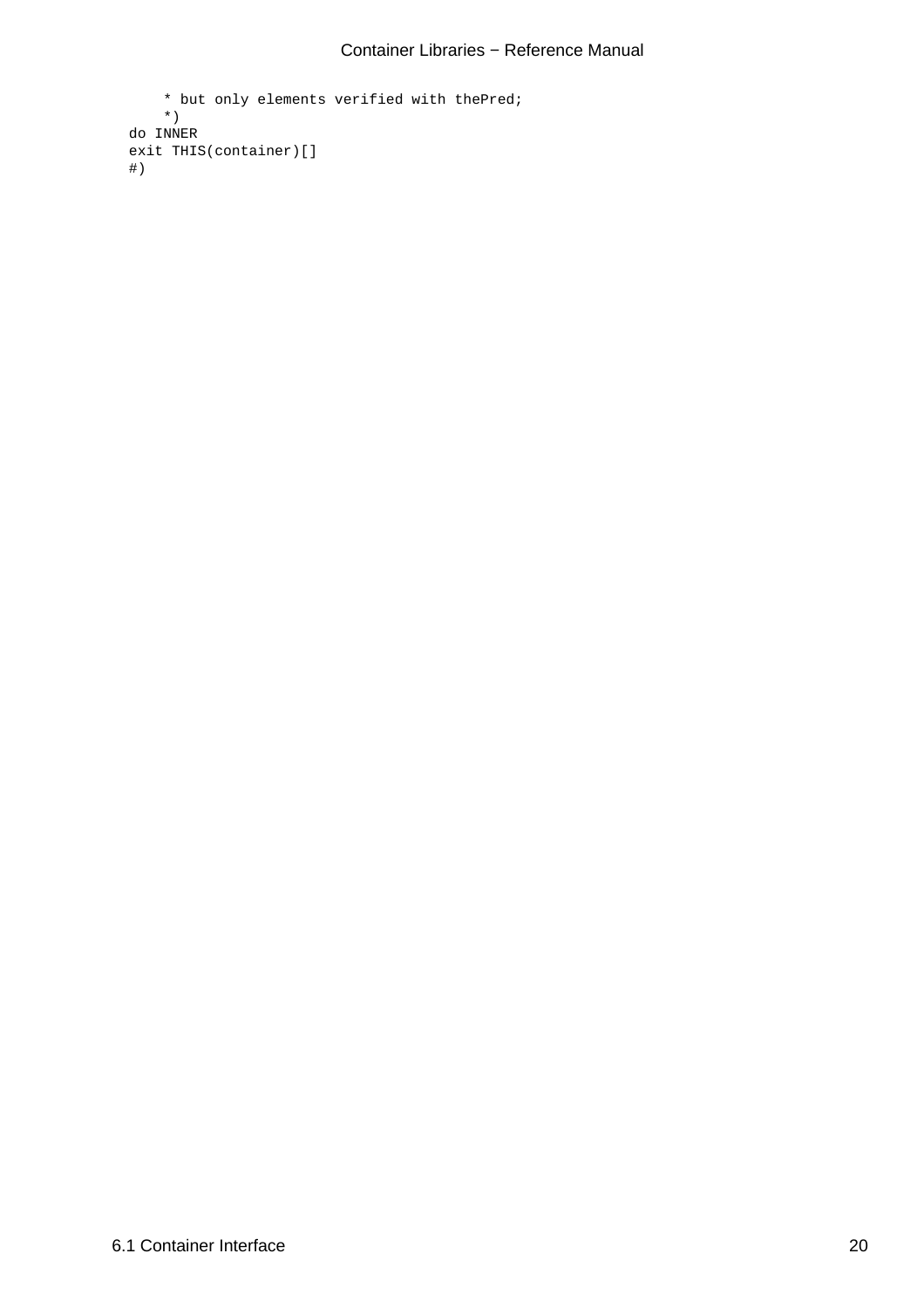## <span id="page-23-0"></span>**6.2 Collection Interface**

```
ORIGIN 'container';
LIB_DEF 'collection' '../lib';
BODY 'private/collectionBody';
(*
 * COPYRIGHT
 * 
         Copyright (C) Mjolner Informatics, 1992-94
 \ddot{\phantom{a}} * All rights reserved.
 *)
−−− lib: attributes −−−
collection: container
   (* Collection is the superpattern for all collection data
    * structures. Defines the operations: 
    * insert, delete, union, diff, sect, xclOr
   * Container is an abstract superpattern and the currently available
    * subpatterns are (indentation specifies specialization): 
 * 
    * collection
    * multiSet
    * set
    * classificationSet −−− allows for sets of sets, etc.
    * hashTable
    * extensibleHashTable −−− allows for extending the index
                                     range
    *)
   (# <<SLOT collectionLib: attributes>>;
     insert:< 
       (* Takes an element and inserts it in THIS(collection) *)
        (# elm: ^element
       enter elm[]
       do INNER
      #);
     delete:< 
        (* Takes an element and removes the object from
         * THIS(collection). Invokes the notification notFound, if the
         * element cannot be found.
        *)
        (# elm: ^element;
          notFound:< Notification
            (# 
             do 'Element not found in container'−>msg.putLine;
               INNER
            \#);
       enter elm[]
       do INNER
       #);
     union:< 
        (* Takes a collection, and unifies its elements into
         * THIS(collection)
        *)
        (# theOther: ^collection
        enter theOther[]
        ...
       exit this(collection)[]
      \#);
     diff:< 
        (* Takes a collection, and removes its elements from
                 THIS(collection)
        *)
        (# theOther: ^collection
        enter theOther[]
```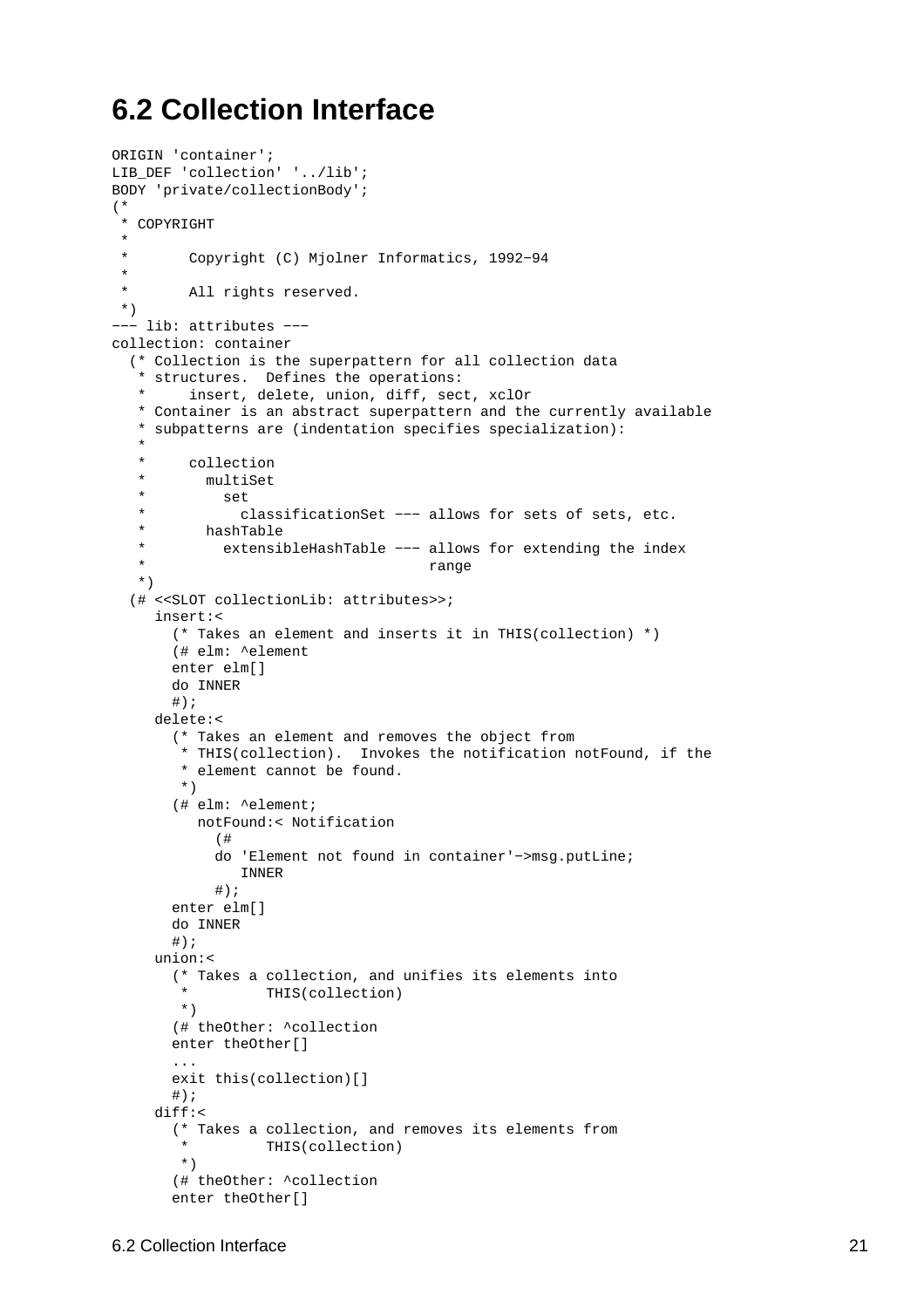```
 ...
      exit this(collection)[]
     \#);
   sect:< 
      (* Takes a collection, and keeps in THIS(collection) those
       * elements that are in both collections
      *)
      (# theOther: ^collection
      enter theOther[]
      ...
      exit this(collection)[]
     \#);
   symDiff:< 
      (* Takes a collection, and inserts into THIS(collection) those
       * elements not being in both collections
       *)
      (# theOther: ^collection; tmp1, tmp2: ^collection
      enter theOther[]
      ...
      exit this(collection)[]
     \#);
 do INNER
 #)
```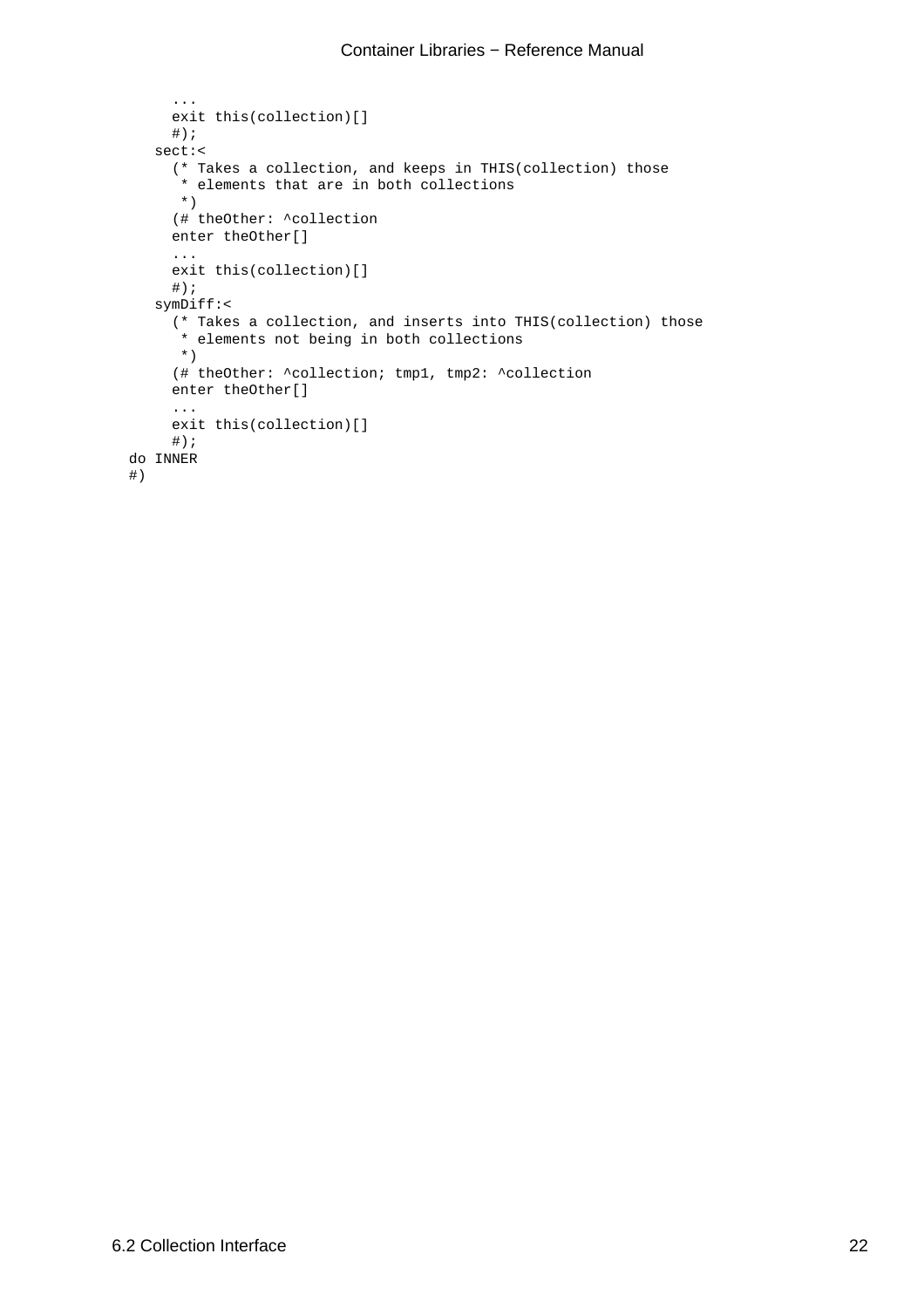## <span id="page-25-0"></span>**6.3 Sets Interface**

```
ORIGIN 'collection';
LIB_DEF 'contsets' '../lib';
BODY 'private/setsBody';
(*
  * COPYRIGHT
  * Copyright (C) Mjolner Informatics, 1992−94
  * All rights reserved.
  *)
−−− lib: attributes −−−
multiSet: collection
   (* MultiSet is a data structure for collecting elements (dublicates
    * are allowed of the same element). Defines no new operations.
    * MultiSet is the superpattern for Set, which ignores dublicates.
    * The available subpatterns are (indentation specifies
    * specialization): 
    * multiSet
    * set
    * classification
    *)
   (# <<SLOT multiSetLib: attributes>>;
     theScanner::< (* private *)
        (# 
        ...
       \#);
     find::
        (# 
        ...
       \#);
     copy::<(# 
        ...
        #);
     empty::<
        (# 
        ...
       #);
     capacity::<
        (# 
        ...
       \#) ;
     has::<
       (# myEqual:@equal;
        ...
       #);
     clear::< (\# \dots \#);
     size::< (# ... #);
     insert::< 
        (* inserting in a multiSet is somewhat dependent on the
         * particular subpattern. In some cases, insertion in only
         * done if the element is not already in the multiSet
         * (e.g. sets). The local attribute, allowedToInsert, controls
         * whether the element is actually inserted in the multiSet.
         *)
        (# allowedToInsert: @boolean;
           multiSetInsertPrivate: @ (* O(1) amort. *)
              ...
        do true−>allowedToInsert; 
           INNER; 
           (if allowedToInsert then multiSetInsertPrivate if)
       #);
     delete::< 
        (# multiSetDeletePrivate: @... 
        do multiSetDeletePrivate;
```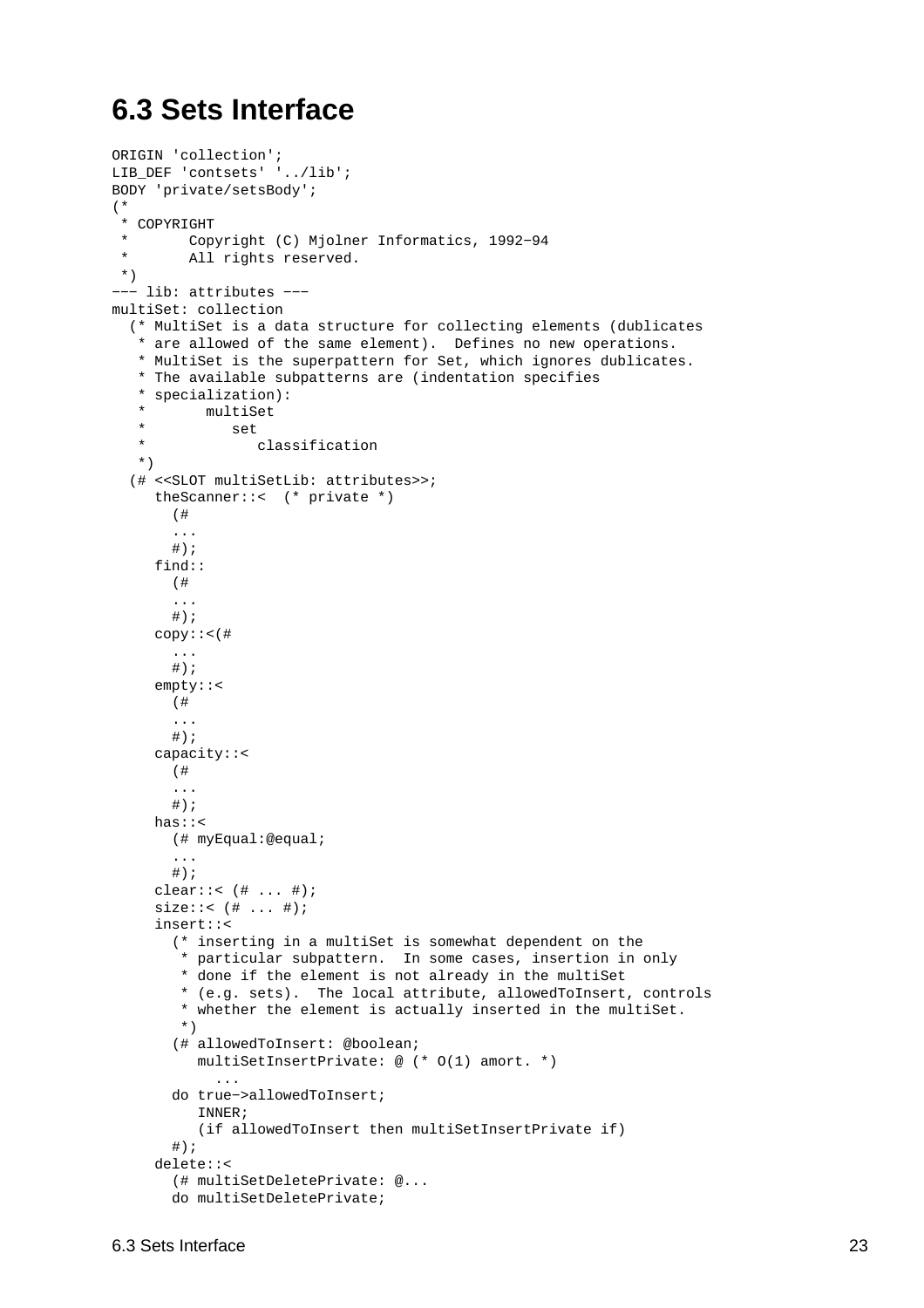```
 INNER 
       \#);
     theCellType::< (* Private *)
        (# pred, succ: (* Private *) ^theCellType;
        do INNER #);
     doEnter::<
        (# containerType::<multiSet;
        ...
       #);
    private:@...;
   do INNER
   #) (* multiSet *);
(*−−−−−−−−−−−−−−−−−−−−−−−−−−−−−−−−−−−−−−−−−−−−−−−−−−−−−−−−−−−−*)
(*−−− set: multiSet −−−−−−−−−−−−−−−−−−−−−−−−−−−−−−−−−−−−−−−−−−*)
(*−−−−−−−−−−−−−−−−−−−−−−−−−−−−−−−−−−−−−−−−−−−−−−−−−−−−−−−−−−−−*)
set: multiSet
   (* A set is a multiSet in which dublicates are removed (ie. not inserted). 
    * Defines no new operations.
   *)
   (# <<SLOT setLib: attributes>>;
     insert::< 
        (* Inserts only the element if it is not in the set already *)
       ( # ... #);
     doEnter::<
        (# containerType::<Set;
        do INNER
       \#);
   do INNER
   #)
```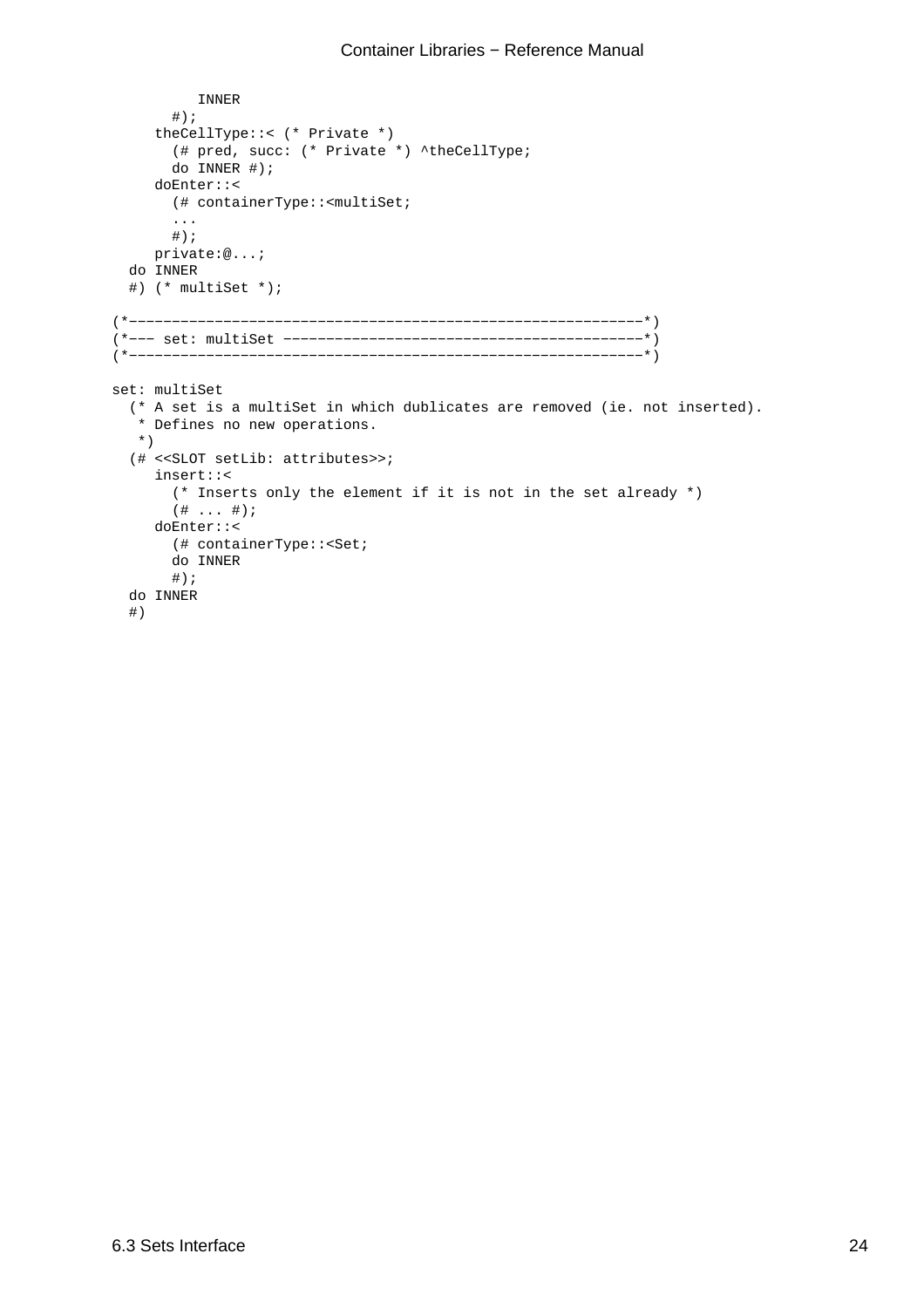## <span id="page-27-0"></span>**6.4 Classification Interface**

```
ORIGIN 'sets';
BODY 'private/classificationBody';
(*
  * COPYRIGHT
         * Copyright (C) Mjolner Informatics, 1992−94
         All rights reserved.
  *)
−−− lib: attributes −−−
classificationSet: set
   (* A classification set is a set in which subsets may be defined.
    * The subsets of a classificationSet are such that inserting
    * elements in the subsets, makes the element a member of the
    * classificationSet. Inserting an element in one of the subsets of
    * the classificationSet, which is already in the classificationSet
    * (or one of its subsets), will move the element from the
    * classificationSet (or the subset) into the proper subset. If a
    * classificationSet is inserted as a subset of
    * THIS(classificationSet), it is ensured that inserting elements in
    * the subset will not result in dublicates being present in
    * THIS(classificationSet). The reference SuperSet in
    * THIS(classificationSet) refers to the classificationSet,
    * THIS(classificationSet) might be a subset of. SuperSet is NONE,
    * if THIS(classificationSet) is not a subset of any other
    * classificationSet. Defines two new operations: 
           insertSubset, scanUnclassified
    *)
   (# <<SLOT classificationSetLib: attributes>>;
     clear::< (\# ... \#);
     size::<(# . . . #);has::< (# ... #);
     copy::< (\# ... \#);
     delete::((\# ... \#));
     subsets: @
        (* The subsets currently registered in THIS(classificationSet)
         *)
        set(# element::< classificationSet #);
     superSet: ^classificationSet;
     insertSubset: 
        (* Takes a classificationSet, and defines it as a subset of
         * this classificationSet. The elements of this subset will
         * now be member of THIS(classificationSet)
         *)
        (# ss: ^classificationSet;
           illegalSubset:< Exception
             (* Will be invoked if a subset is inserted with an
              * element type is not a subpattern of the element type of
              * THIS(classificationSet).
              *)
             (# 
             do 'The elements of the subset does not share '−>msg.putText;
                 'qualifications with the elements of this set'−>msg.putLine;
                INNER
             #)
        enter ss[]
        ...
       #);
     insert::\left(\text{#} \dots \text{#}\right)scanUnclassified: 
        (* similar to scan, except that it only scans those elements
         * that are NOT member of any subsets
         *)
        (# where:< elementPredicate;
```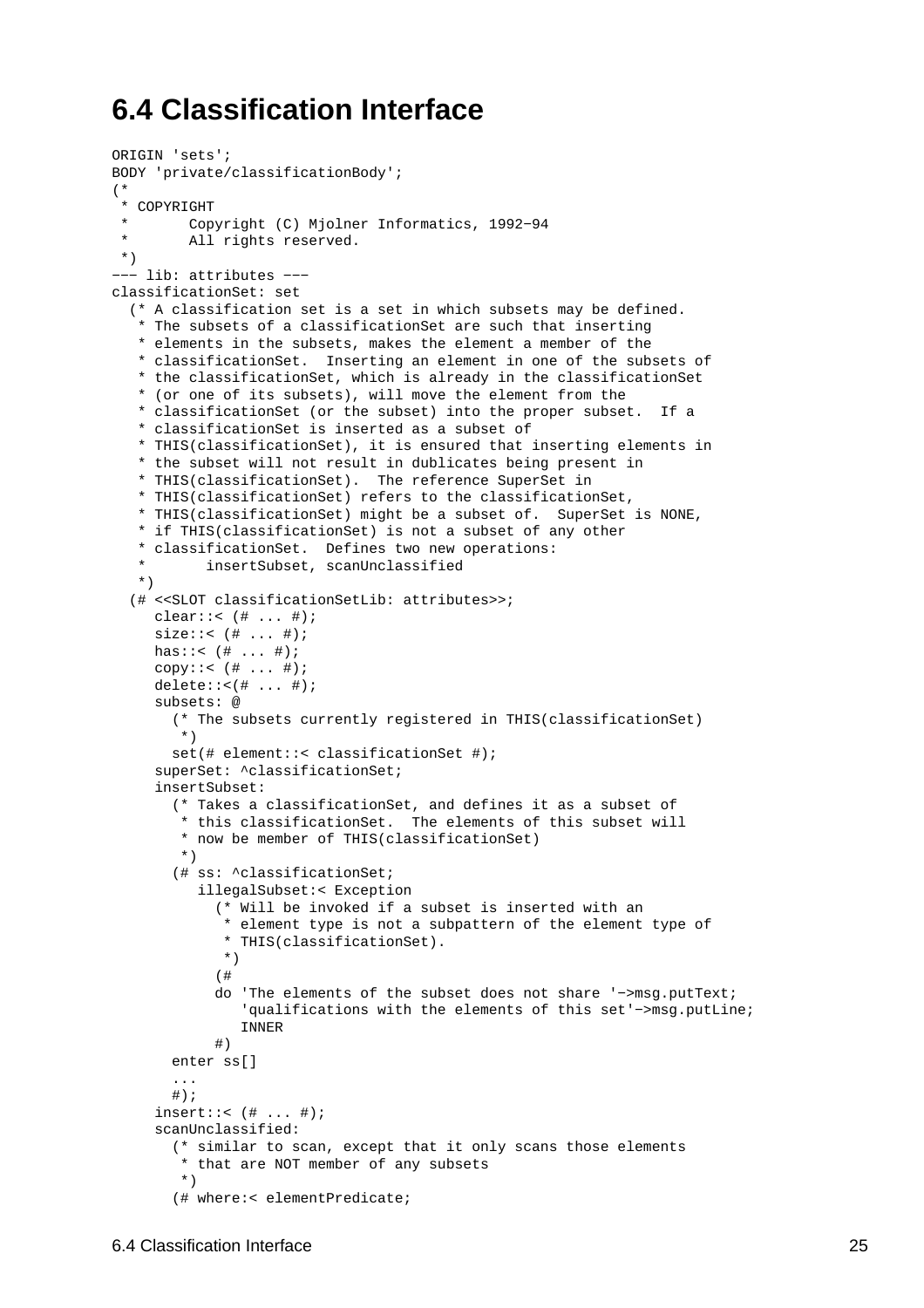```
 current: ^element;
          start:< object;
          end:< object
       do start; ...; end
      \# ) \, ;
    theScanner::< (* private *)
       (# 
       ...
      #);
    doEnter::<
       (# containerType::<classificationSet;
 ...
 #);
 #)
```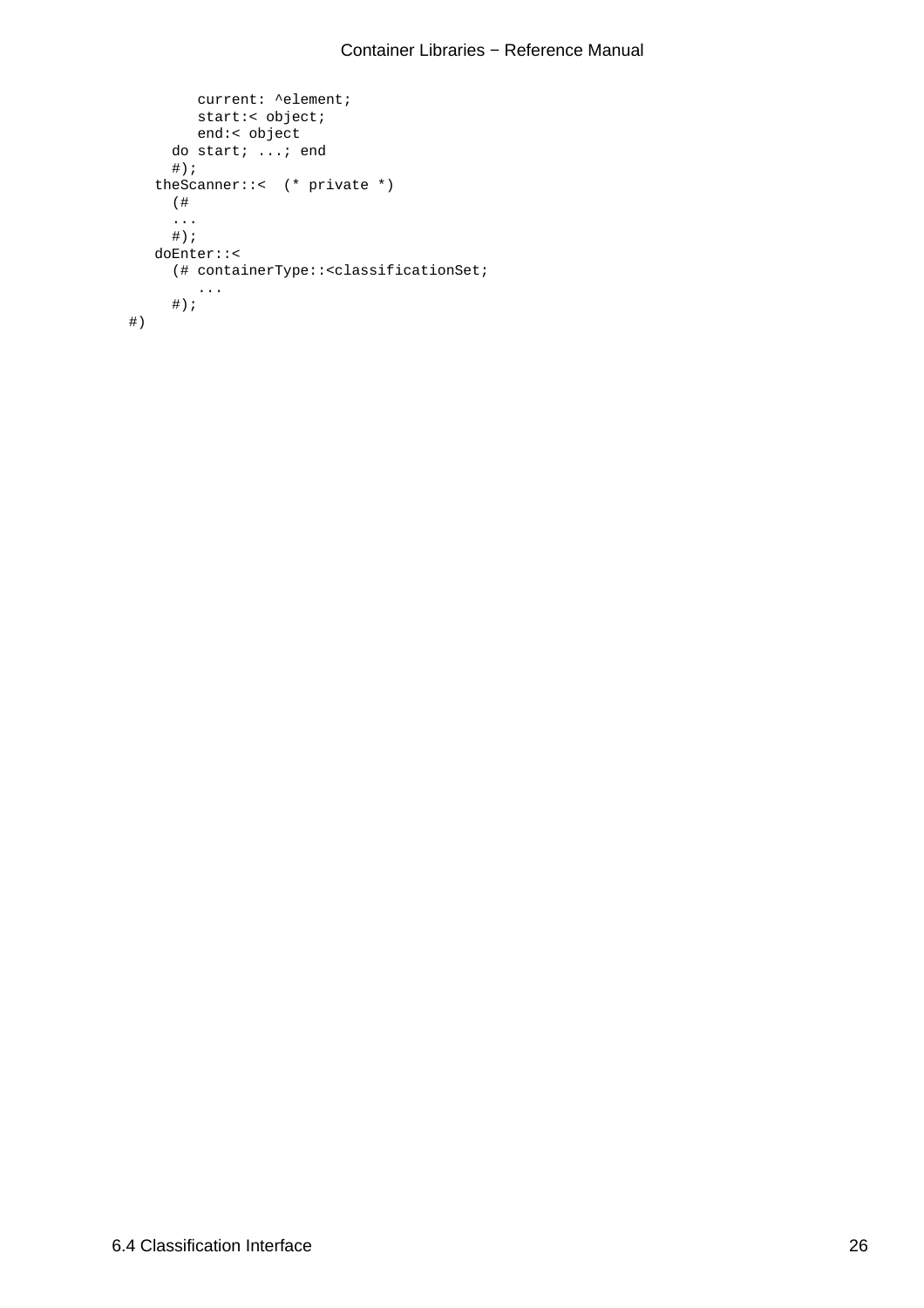## <span id="page-29-0"></span>**6.5 HashTable Interface**

```
ORIGIN 'collection';
LIB_DEF 'hashtable' '../lib';
BODY 'private/hashTableBody';
(*
  * COPYRIGHT
          * Copyright (C) Mjolner Informatics, 1992−94
  * All rights reserved.
  *)
−−− lib:attributes −−−
hashTable: collection
   (* A hashTable is an efficient data structure for storing a unknown
    * number of elements for quick access. Defines the following new
    * operations: range, hashFunction, scanIndexed, findIndexed and
    * statistics. The available subpatterns are (indentation specifies
    * specialization):
    * hashTable
              extensibleHashTable
    *)
   (# <<SLOT hashTableLib:attributes>>;
     init::( # ... #);clear::< (# ... #);
     size::< (# ... #); 
     rangeInitial:< integerValue
        (* This pattern is used to define the value domain for the
         * hashFunction and thus the number of indices in
         * this(hashTable).
         *)
        (# do 17−>value; INNER #);
     range: integerValue
        (* This pattern returns the number of indices in
         * this(hashTable).
         *)
       ( # . . . #);
     indexValue: integerValue
        (#
        do INNER;
           (if value < 0 then −value−>value if);
           value mod range−>value;
           (if value = 0 then 
               range−>value;
           if)
       #);
     index: indexValue(# enter value do INNER #); 
     theIndex: @index;
     hashFunction:< indexValue
        (* This pattern is invoked on all elements inserted into
         * THIS(hashTable). The default behaviour will generate many
         * collisions, and specialization is therefore strongly advised
         *)
        (# e: ^element
        enter e[] 
        do 0−>value;
           INNER;
       #);
     empty::< (# ... #);
     has::< (# ... #);
     insert::< (# ... #);
     delete::< (# ... #);
     copy::< (\# ... \#);
     theScanner::<
       ( # ... #);scanIndexed:
```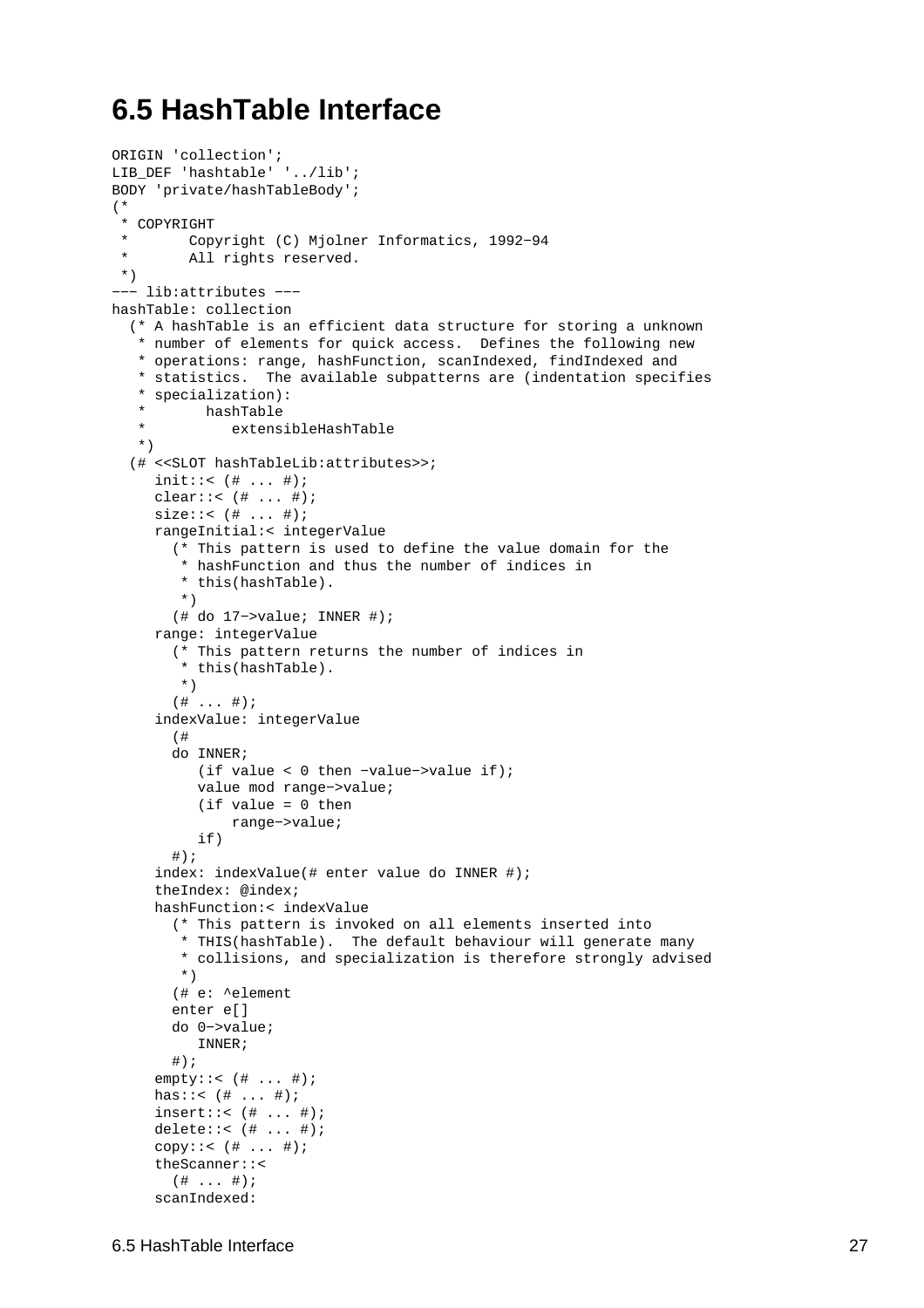```
 (* enters an index value, and scans all elements in
         * this(hashTable) with the same index value (i.e. all
         * collisions on that index value. That is, scanIndexed is
         * similar to scan, except that it only scans the elements
         * which happen to be indexed at the same index in the
         * hashTable. Each time INNER is invoked, current refers to
         * the actual element. Note that if you want to scan all
         * element with the same index as some known element, elm, you
         * can do so by: elm[]−>table.hashFunction−>table.scanIndexed(#
         \dots do \dots #)
         *)
        (# inx: @integer;
           where:< elementPredicate;
           current: ^element;
           start:< object;
           end:< object;
        enter theIndex−>inx
        ...
        #);
    find::
        (# 
        ...
        #);
     findIndexed:
        (* enters an index value, and seeks among the elements for the
         * first element, for which predicate holds true. If such an
         * element is found, INNER is called, and then that element is
         * returned by findIndexed. While INNER is invoked, current
         * refers to the element found. Note that findIndexed behavies
         * somewhat similar to Find, except that findIndexed only scans
         * through the elements in the hashTable with the given hash
         * index (i.e. the collisions). This implies that findIndexed
         * takes advantage of the fact that this is a hashTable,
         * meaning that findIndexed is a lot faster than Find. Note
         * that if you want to find some element with the same index as
         * some known element, elm1, you can do so by:
         * elm1[]−>table.hashFunction −>table.findIndexed(#
         * predicate::< (# ... do ... #) #) −>elm2[]
         *)
        (# inx: @integer;
           predicate:< elementPredicate;
           current: ^element;
           notFound:< Notification
 (#
             do 'Element not found in hashtable'−>msg.putline;
                INNER
             #);
           start:< object;
           end:< object;
        enter theIndex−>inx
        ...
       exit current[]
       \#);
    statistics:
        (* calculates statistics on the current status of
         * this(hashTable). Returns a histogram in the form of a
         * table, where each entry in the table contains the number on
         * collisions for that hash index. Also returned are the
         * maximum, minimum and avegare number of collisions found in
         * the hashTable. The local print pattern prints this
         * information on some stream
         *)
        (# histogram: [range] @integer;
           max, min, average, usedIndices: @integer;
           print:
             (# s: ^stream; i: @integer
```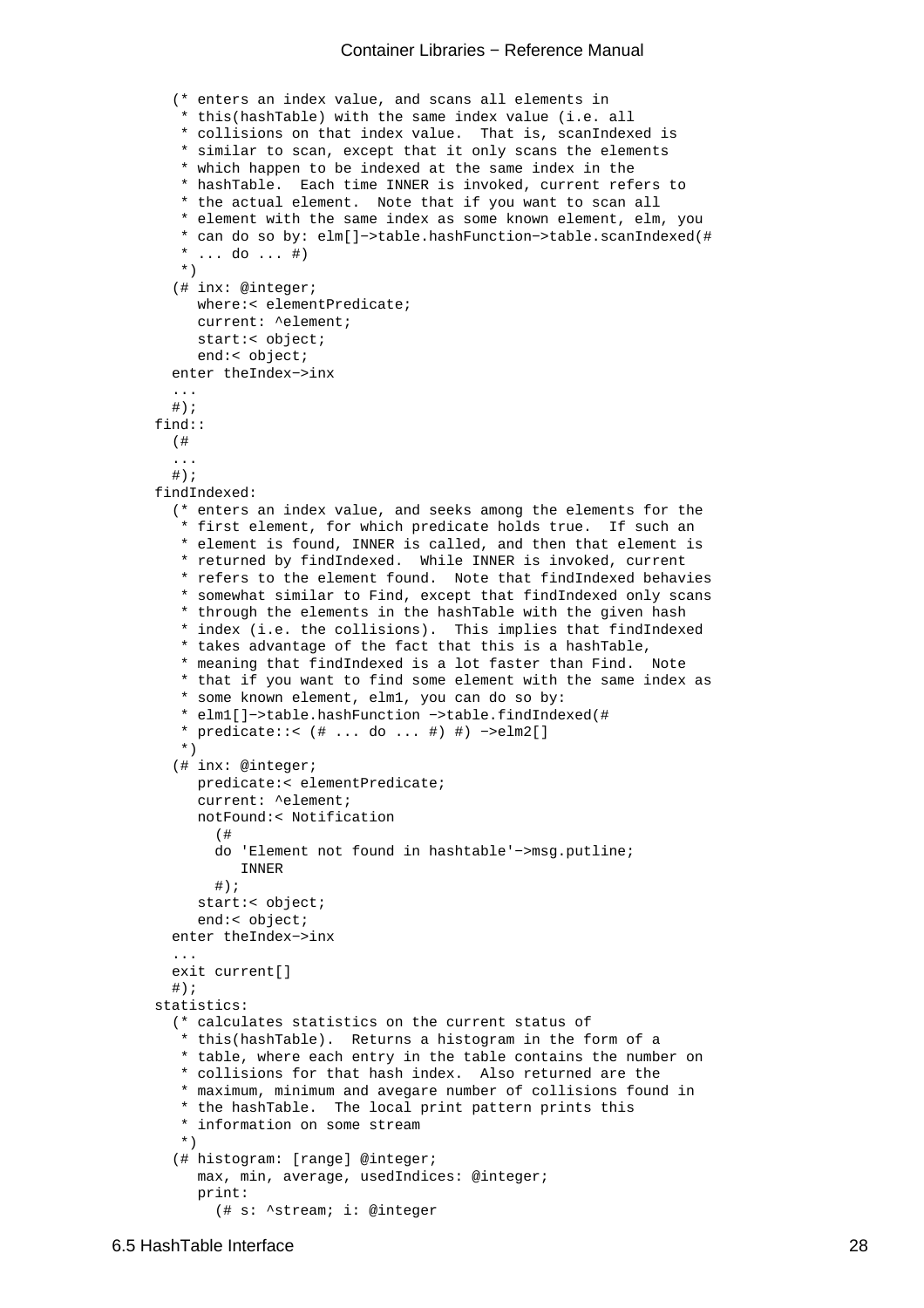```
 enter s[] 
             do 'Histogram: '−>s.putText;
                '('−>s.put;
                1−>i; histogram[i]−>s.putInt;
               loop: (if i<range then
                          ','−>s.put;
                          i+1−>i; histogram[i]−>s.putInt;
                          restart loop
                      if);
                ')'−>s.putline;
                'Maximum Collisions: '−>s.putText; max−>s.putInt; s.newline;
                'Minimum Collisions: '−>s.putText; min−>s.putInt; s.newline;
                'Average Collisions: '−>s.putText; average−>s.putInt; s.newline;
                INNER
 #)
        do maxInt−>min; minInt−>max;
           (for i:range repeat
                i−>scanIndexed(# do histogram[i]+1−>histogram[i] #)
           for);
           (for i:range repeat
                (if histogram[i]>max then histogram[i]−>max if);
                (if histogram[i]<min then histogram[i]−>min if);
                (if histogram[i]>0 then
                    average + histogram[i]−>average;
                    usedIndices+1−>usedIndices
                if);
           for);
           (if usedIndices = 0 then 0−>average
            else average div usedIndices−>average
           if);
           INNER
        exit (histogram, max, min, average, usedIndices)
        #);
     theCellType::< (* Private *)
        (# next: (* Private *) ^theCellType #);
     private:@...;
     doEnter::<
        (# containerType::<hashtable;
        ...
        #)
  do INNER
   #) (* hashTable *);
(*−−−−−−−−−−−−−−−−−−−−−−−−−−−−−−−−−−−−−−−−−−−−−−−−−−−−−−−−−−−−−−−−−*) 
(*−−− extensibleHashTable−−−−−−−−−−−−−−−−−−−−−−−−−−−−−−−−−−−−−−−−−−*) 
(*−−−−−−−−−−−−−−−−−−−−−−−−−−−−−−−−−−−−−−−−−−−−−−−−−−−−−−−−−−−−−−−−−*) 
ExtensibleHashTable: hashTable
   (* ExtensibleHashTable makes it possible to extend the range of
    * index values dynamically. If the range of index value is
    * extended, the user of this(extensibleHashTable) needs to take
    * special care that the hash index of the existing objects in the
    * table is not changed, otherwise the table may not work properly.
    * In order to cope with hashFunctions that might be dependent on
    * the range of index values, extensibleHashTable defines a rehash
    * function which may be invoked to rearrange the hash indeces of
    * the existing elements in the table. Note that rehash'ing the
    * table is a relatively costy operation, and should therefore only
    * be invoked when absolutely needed. To make extending a table
    * safe from eventual changes in the hash indeces of elements
    * already in the tabel, the following is advised: table.extend(# do
    * table.rehash #) Defines two new operations: extend, rehash
    *)
   (# <<SLOT extensibleHashTableLib:attributes>>;
     extend:
```

```
 (* extends this(extensibleHashTable) with the given number of
```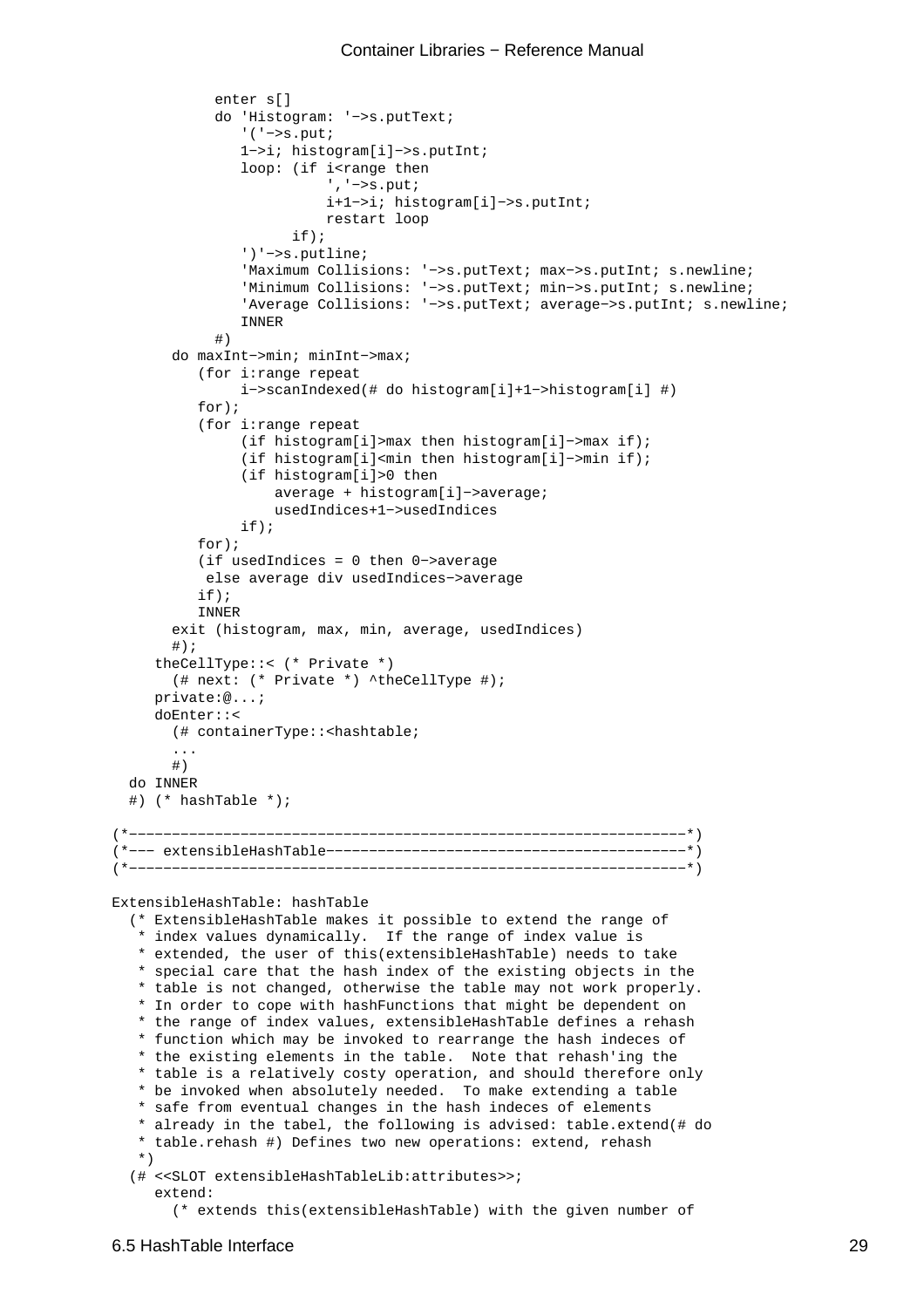```
 * index values
       *)
      (# increment: @integer
      enter increment
      ...
     \# ) \; ;
   rehash:
      (* takes all elements in this(extensibleHashTable) and
       * calculates new hash indexes for all of them
       *)
     ( # ... #); do INNER
 #)
```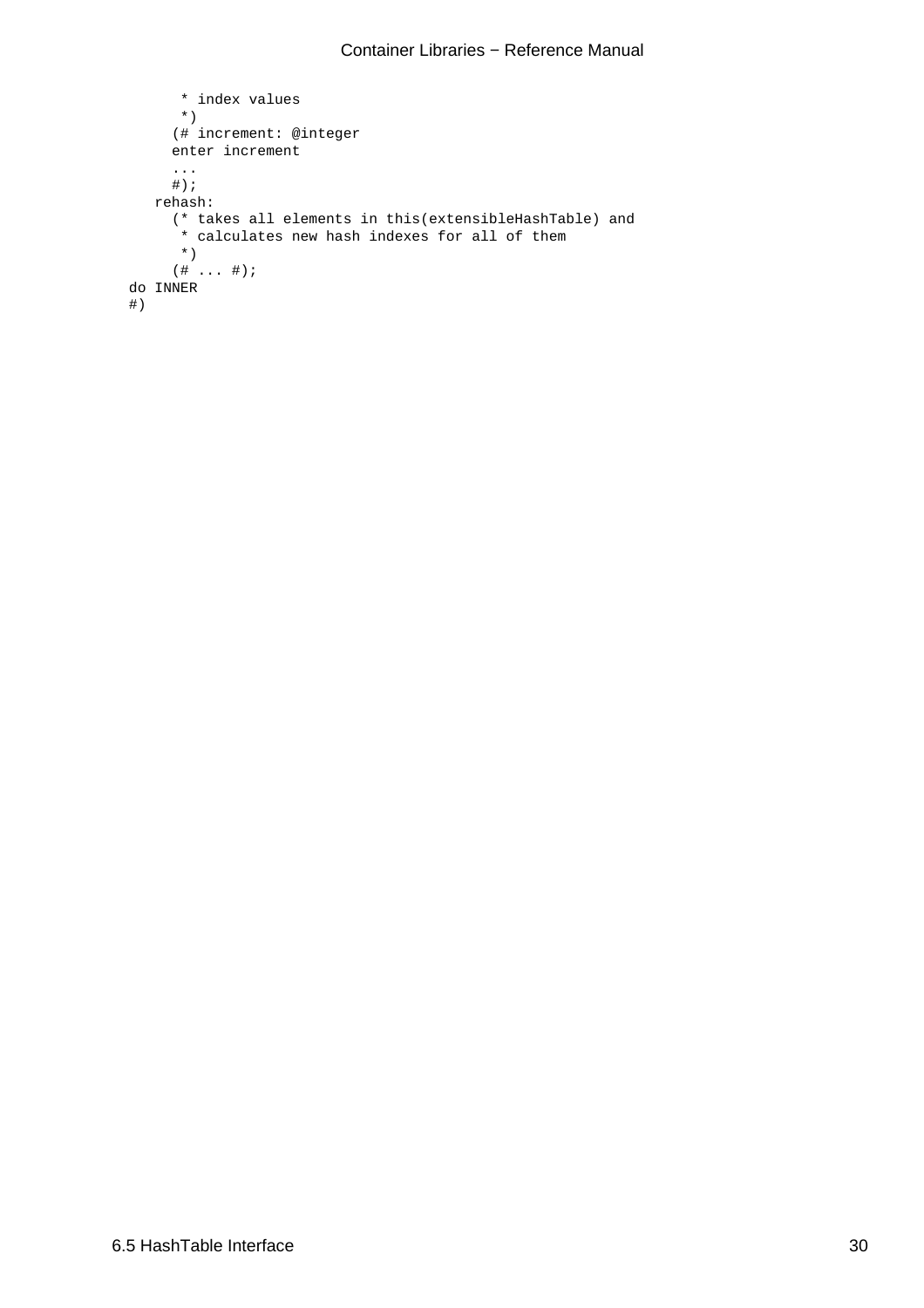## <span id="page-33-0"></span>**6.6 Dictionary Interface**

```
ORIGIN 'container';
BODY 'private/dictionaryBody'
(*
 * COPYRIGHT
        Copyright (C) Mjolner Informatics, 1997
        All rights reserved.
 *)
−−− lib:attributes −−−
dictionary: container
   (* A dictionary is an efficient data structure for storing associations
    * between two objects (the Key and the Entry). The Key object acts as the
    * lookup value for the Entry object, such that the Entry object can be
    * located in the dictionary given the Key object.
 * 
    * Defines the operations: 
    * hashFunction, associate, disassociate, lookup, scanAssociations
    *)
   (# <<SLOT dictionaryLib:attributes>>;
    key:< object
        (* The qualification of the Key objects of THIS(dictionary) *);
    keyEqual:< booleanValue
        (* Defines the equality test on key objetcs. Users of
         * container patterns must further bind equal to contain the
         * proper equality test for the specified key type. Default
         * equality test for equal references (i.e. the same object)
         *)
        (# left,right: ^key
        enter (left[],right[])
        do (left[] = right[])−>value; INNER
        #);
     init::( # ... #);clear::(# ... #);
     empty::(# ... #);
    size::(# ... #);has::(# ... #);
    find::(# ... #);
     copy::(# ... #);hashFunction:< integerValue
        (* Internally, the dictionary is organized as a hashTable, and this
         * pattern is invoked on all Keys defined in THIS(dictionary) to define
         * the location of the association. The default behaviour will generate
         * many collisions, and specialization is therefore strongly advised
         *)
        (# k: ^key
        enter k[] 
        do INNER
       #);
     associate:
        (* Associates the element 'e' with the key 'k' *)
        (# k: ^key; e: ^element
        enter (k[], e[])
        ...
       \# ) \, ;
     lookup:
        (* Returns the element associated with the key 'k'. Returns
         * NONE of no associations exists with key 'k'
        *)
        (# k: ^key; e: ^element
        enter k[]
        ...
        exit e[]
```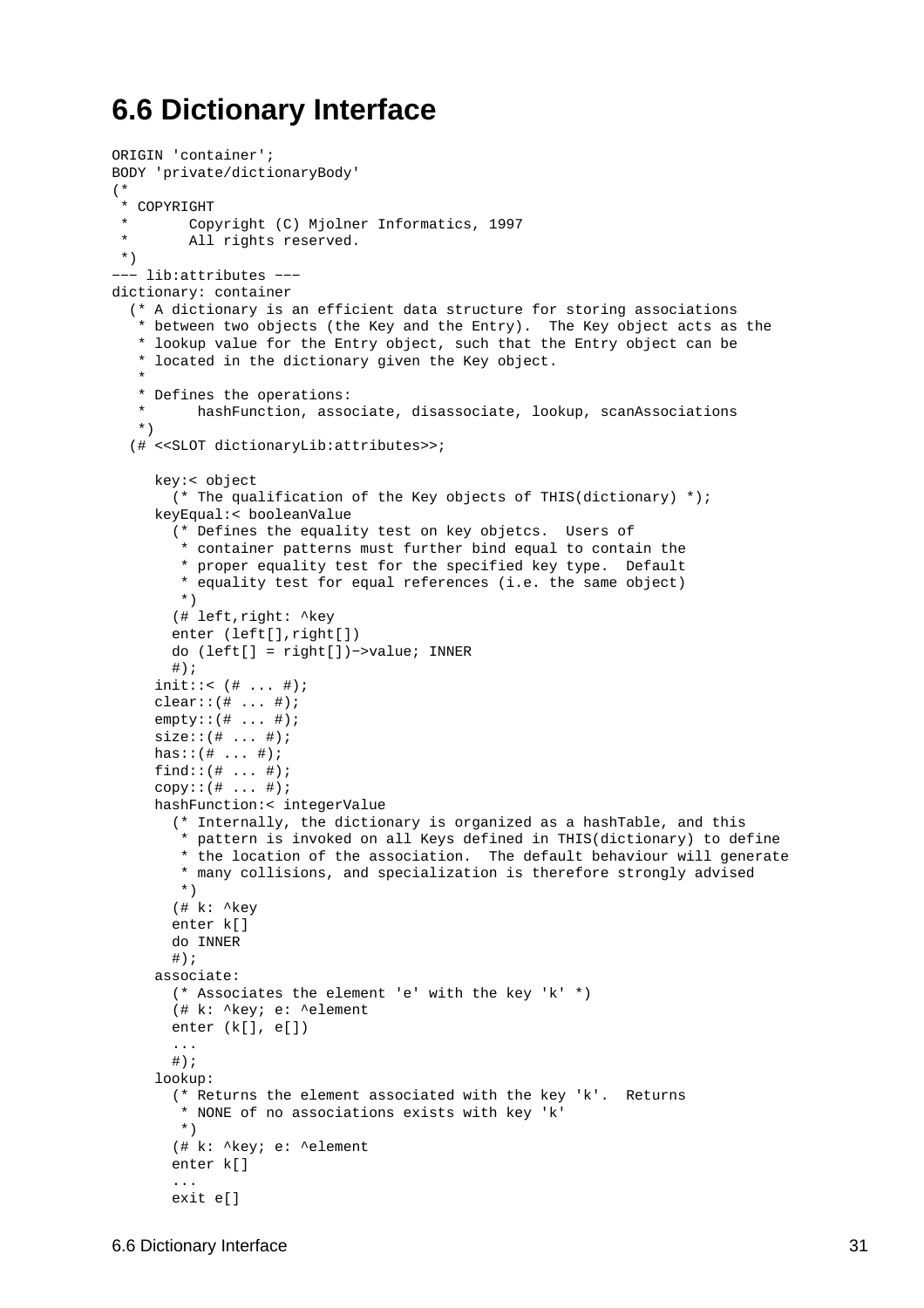```
\#);
  disassociate:
      (* Removes an possible association between key 'k' and element
      * 'e'. Does nothing if no associateion exists.
      *)
      (# k: ^key; e: ^element
     enter k[]
     ...
     exit e[]
    #);
   scanAssociations:
      (* Scans this(dictionary). For each assiciation in
       * this(dictionary), 'k' will refer to the key and 'e' will
      * refer to the associated element
      *)
      (# where:< elementPredicate(# k: ^key enter k[] do INNER #);
        k: ^key; e: ^element;
        start:< object;
        end:< object;
      ...
    #);
   theScanner::<
     (# 
      ...
    #);
  storage: (* Private *) @...;
 #)
```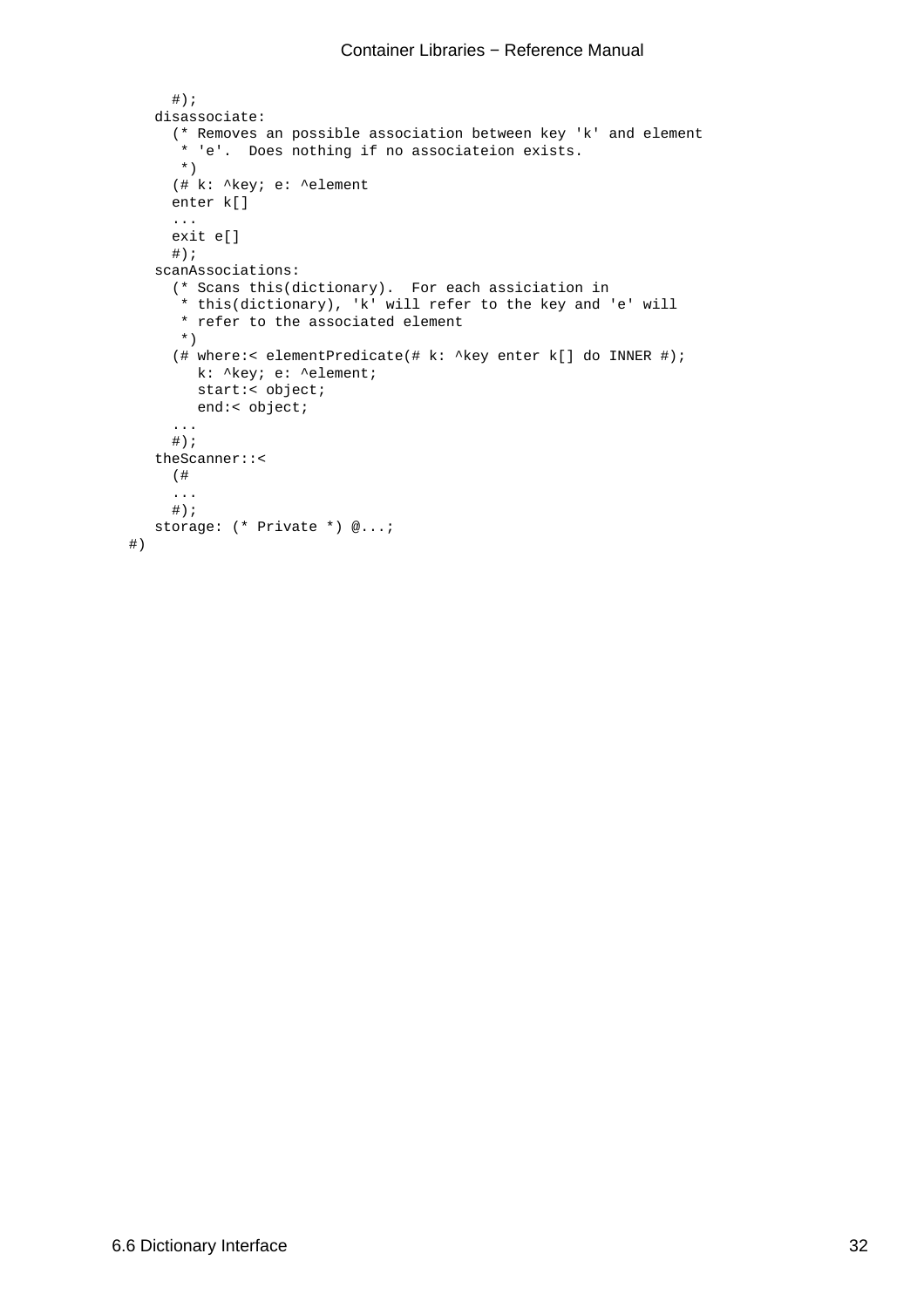## <span id="page-35-0"></span>**6.7 ArrayContainer Interface**

```
ORIGIN 'container';
LIB_DEF 'arraycont' '../lib';
BODY 'private/arrayContainerBody';
(*
  * COPYRIGHT
          * Copyright (C) Mjolner Informatics, 1992−98
  * All rights reserved.
 *)
−−− lib: attributes −−−
arrayContainer: container
   (* ArrayContainer is an abstraction of a repetition, offering
   * container capabilities as well as repetition capabilities.
    * Furthermore, arrayContainer implements three popular sorting
    * algorithms on the elements in the arrayContainer. Defines the
    * operations: 
          capacityInitial, capacityIncrement, capacityExtend,
          get, put, delete, bubbleSort, shellSort, quickSort
   *) 
   (# <<SLOT arrayContainerLib: attributes>>;
     less:< booleanValue
        (* should be further bound to contain an ordering operation to
         * be used by the sorting algorithms. Less is only used during
         * sorting, and can therefore be ignored if sorting is not
         * applied.
         *)
        (# left, right: ^element
        enter (left[],right[])
        do INNER
        #);
     init::< ( # ... #);
     clear::< (# ... #);
     empty::< (# ... #);
     size::<(# . . . #);capacity::< (# ... #);
     capacityInitial:< integerObject(# do 25−>value; INNER #);
     capacityIncrement:< integerObject(# do 10−>value; INNER #); (* −1 means double *)
     capacityExtend:< (# ... #);
     find::(# ... #);
     copy::(# . . . . #);has::(# ... #);
    put:< 
        (* Takes an element and an index position and inserts the
         * element at that position
         *)
        (# elm: ^element; inx: @integer 
        enter (elm[],inx)
        ...
       #);
     get:< 
        (* Takes an index position and returns the element at that
         * position
        *)
        (# elm: ^element; inx: @integer
        enter inx
 ...
        exit elm[]
       \#);
     delete:< 
        (* Takes an index position and deletes the element at that
         * position (the deleted element is returned)
         *)
        (# inx: @integer; elm: ^element;
```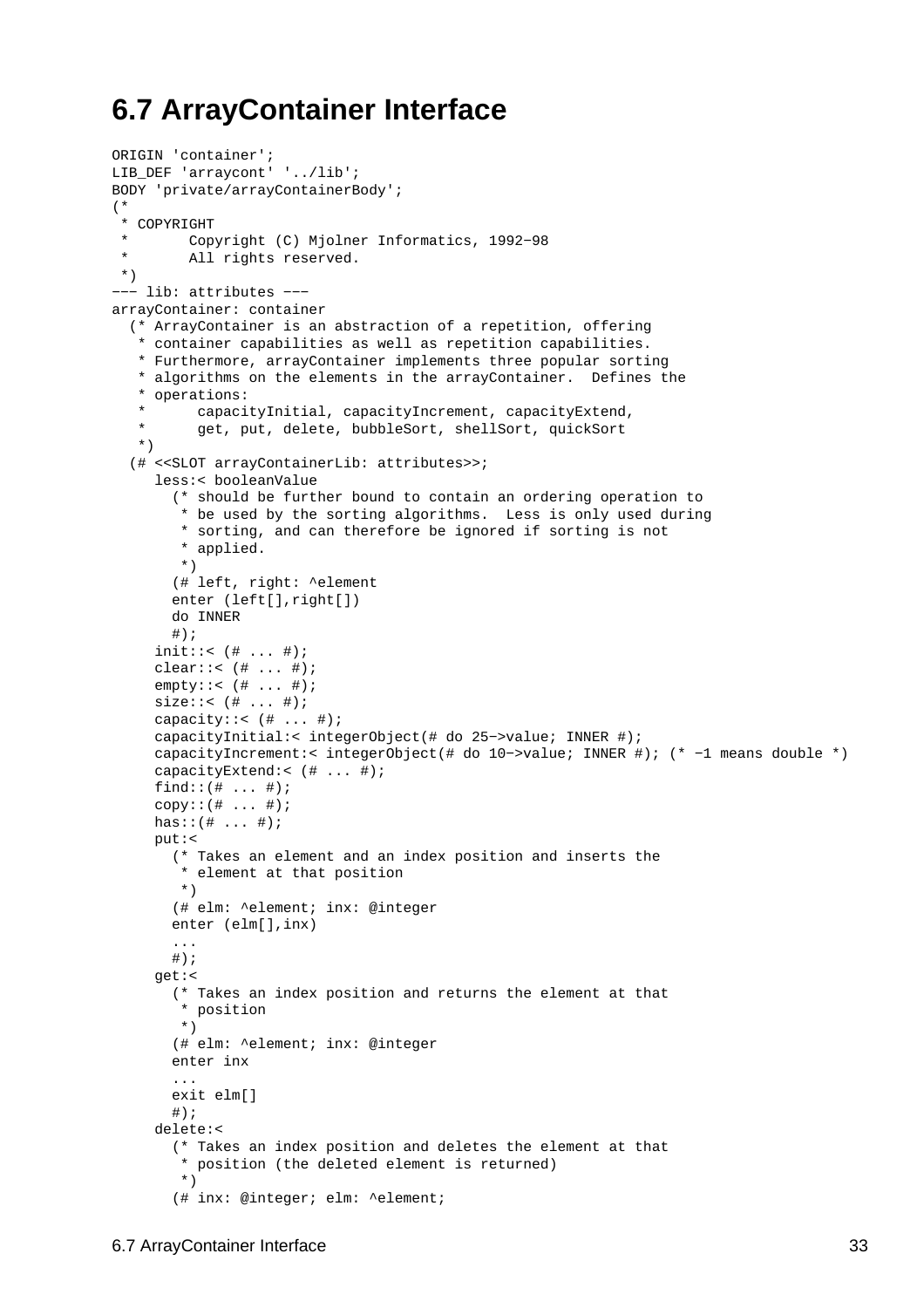```
 enter inx
        ...
       exit elm[]
      \#);
    bubbleSort: 
        (* Takes an index position and sorts the elements in positions
         * [1: n], using the bubblesort algorithm
        *)
        (# n: @integer
       enter n
       do ...; INNER
       exit this(arrayContainer)[] 
       \#);
     shellSort: 
        (* Takes an index position and sorts the elements in positions
        * [1: n], using the shellsort algorithm
        *)
        (# n: @integer
       enter n
       do ...; INNER
       exit this(arrayContainer)[] 
      \#);
     quickSort: 
        (* Takes an index position and sorts the elements in positions
         * [1: n], using the quicksort algorithm
        *)
        (# n: @integer;
       enter n
       do ...; INNER 
       exit this(arrayContainer)[] 
      \#);
     doEnter::<
       (# containerType::<arrayContainer
        ... 
      #);
     theCellType::< (* Private *)
        (# occupied: @boolean;
           copy::< (# 
                   do elm[]−>theCellCopy.elm[];
                      occupied−>theCellCopy.occupied; INNER
 #)
        enter elm[]
       do INNER 
       exit elm[]
      \#);
    theScanner::<
      ( # ... #);
    private: (* Private *) @...
  do INNER
```
#)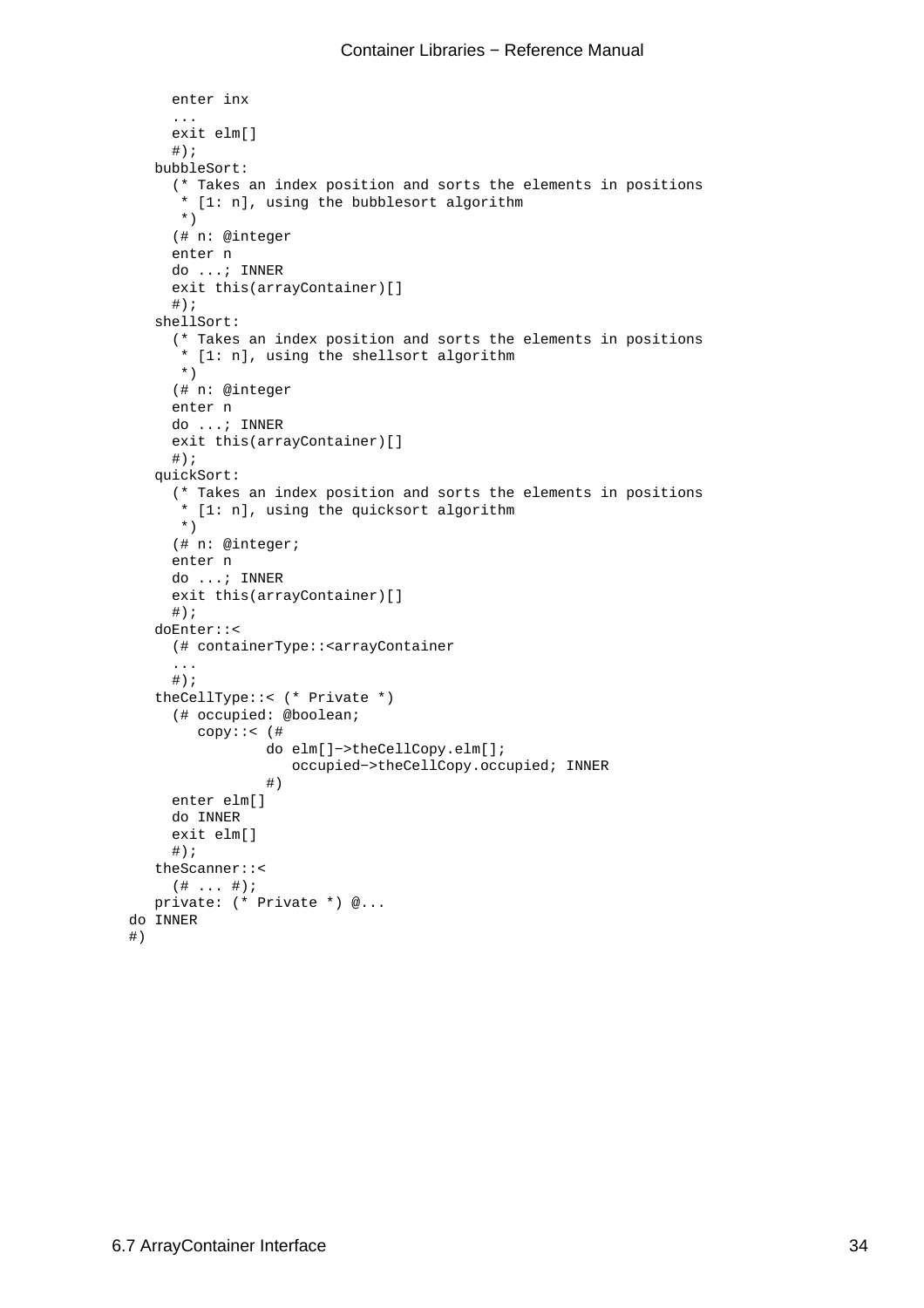## <span id="page-37-0"></span>**6.8 List Interface**

```
ORIGIN 'container';
LIB_DEF 'list' '../lib';
BODY 'private/listBody';
(*
  * COPYRIGHT
         * Copyright (C) Mjolner Informatics, 1992−96
  * All rights reserved.
 *)
−−− lib: attributes −−−
list: container
   (* This list pattern defines a double−linked list data structure.
    * Most operations either enters or exits a list position. List
    * positions are references into a particular place in the list,
    * containing an element. These positions are instances of
    * theCellType.
 * 
    * list
           cyclicList --- prev and next operations to impl. cyclic list
           priorityList --- elements ordered by priority
           recList --- allows for recursive lists (in separate fragment)
 * 
    * Defines the following new operations: prepend, append, head,
         tail, last, preample, at, locate, concatenate, splitBefore,
         splitAfter, insertBefore, insertAfter, delete, deleteBefore,
         deleteAfter, scanReverse, iterate, iterateFrom,
         iterateReverse, iterateReverseFrom
    *)
   (# <<SLOT listLib: attributes>>;
     theCellType::< 
        (* theCellType is the pattern from which the individual list
         * positions are created. It defines the succ and pred
         * references to the list positions immediately before/after
         * this position in the list (NONE means the end of the list
         * (either end). The elm attribute refers to the element at
         * this position in the list.
        *)
        (# succ, pred: ^theCelltype; 
        do INNER
       \#);
     clear::< (# ... #);
     size::< (# ... #);
     empty::< (# ... #);
    has::
      ( # ... #);copy::<(#
             ... 
           #);
     prepend: (* insert elm as first element *)
        (# elm: ^element; 
          position: ^theCellType
        enter elm[]
        ...
        exit position[]
       #);
     append: (* insert elm as last element *)
        (# elm: ^element; 
          position: ^theCellType
        enter elm[]
 ...
        exit position[]
       #);
```
head: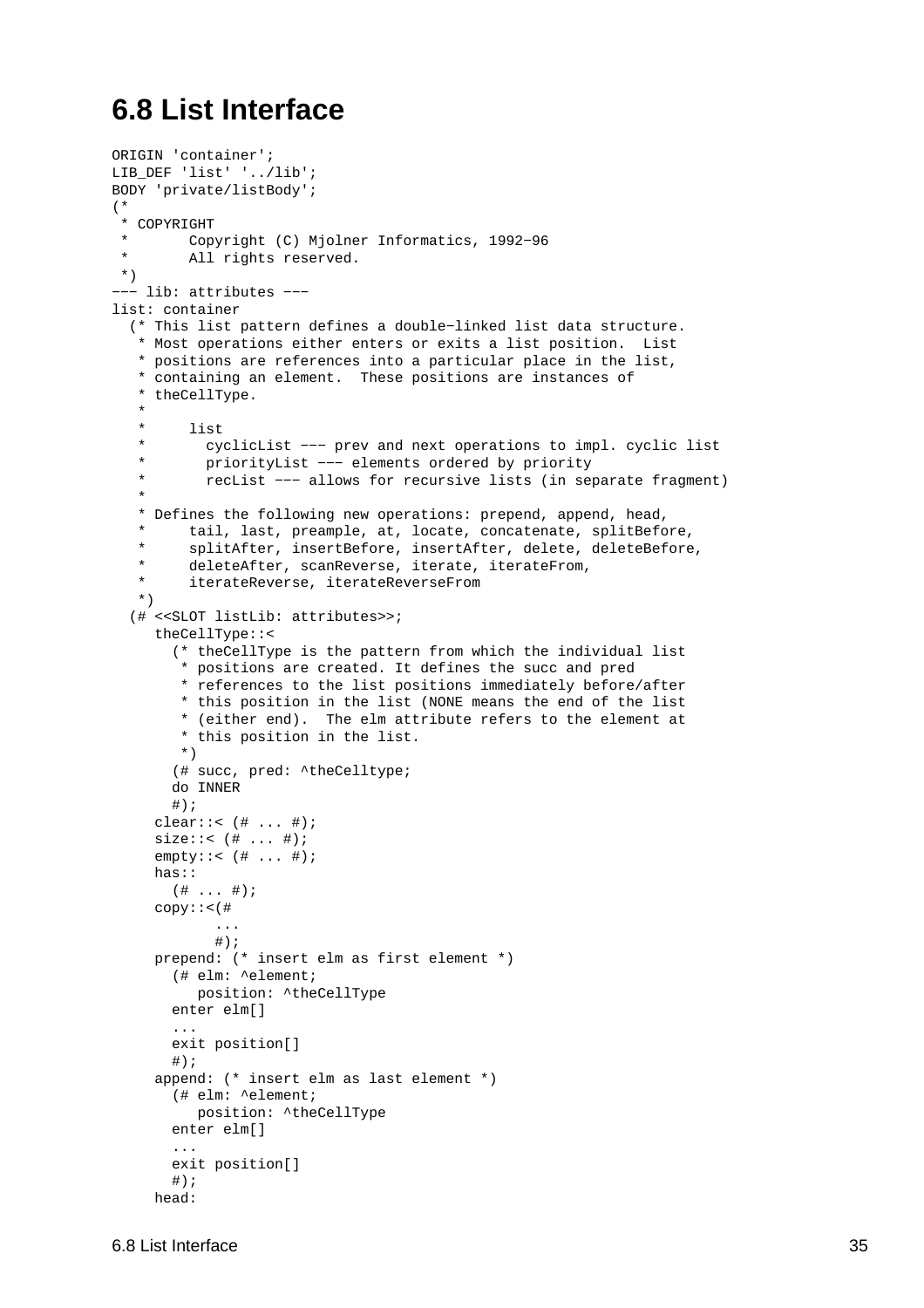```
 (* returns the position element of the first position in the
         * list
        *)
        (# position: ^theCellType
 ...
       exit position[]
       \#);
     tail: 
        (* returns a copy of THIS(list), except the first element *)
        (# lst: ^list
         ...
       exit lst[]
       \#);
     last: 
        (* returns the position element of the last position in the
        * list
        *)
        (# position: ^theCellType
 ...
        exit position[]
       \#) ;
     preample: 
        (* returns a copy of THIS(list), except the last element *)
        (# lst: ^list
 ...
        exit lst[]
       \#);
     concatenate: 
        (* returns a new list, containing the concatenated list *)
        (# otherList, newlist: ^list; 
       enter otherList[]
        ...
       exit newlist[]
        #);
     insertBefore: (* if position=NONE, insert elm as last element *)
        (# elm: ^element; position, newPosition: ^theCellType
       enter (elm[], position[])
        ...
        exit newPosition[]
       #);
     insertAfter: (* if position=NONE, insert elm as first element *)
        (# elm: ^element; position, newPosition: ^theCellType
       enter (elm[], position[])
        ...
       exit newPosition[]
        #);
     delete: (* if position=NONE, delete nothing *)
        (# deletedPosition, position: ^theCellType;
           empty:< emptyContainer
       enter position[]
        ...
       exit deletedPosition[]
       \#);
     deleteBefore: 
        (* if position=NONE, delete last position element *)
        (# deletedPosition, position: ^theCellType;
           empty:< emptyContainer
        enter position[]
        ...
       exit deletedPosition[]
       \#);
     deleteAfter: 
        (* if position=NONE, delete first position element *)
        (# deletedPosition, position: ^theCellType;
           empty:< emptyContainer
        enter position[]
```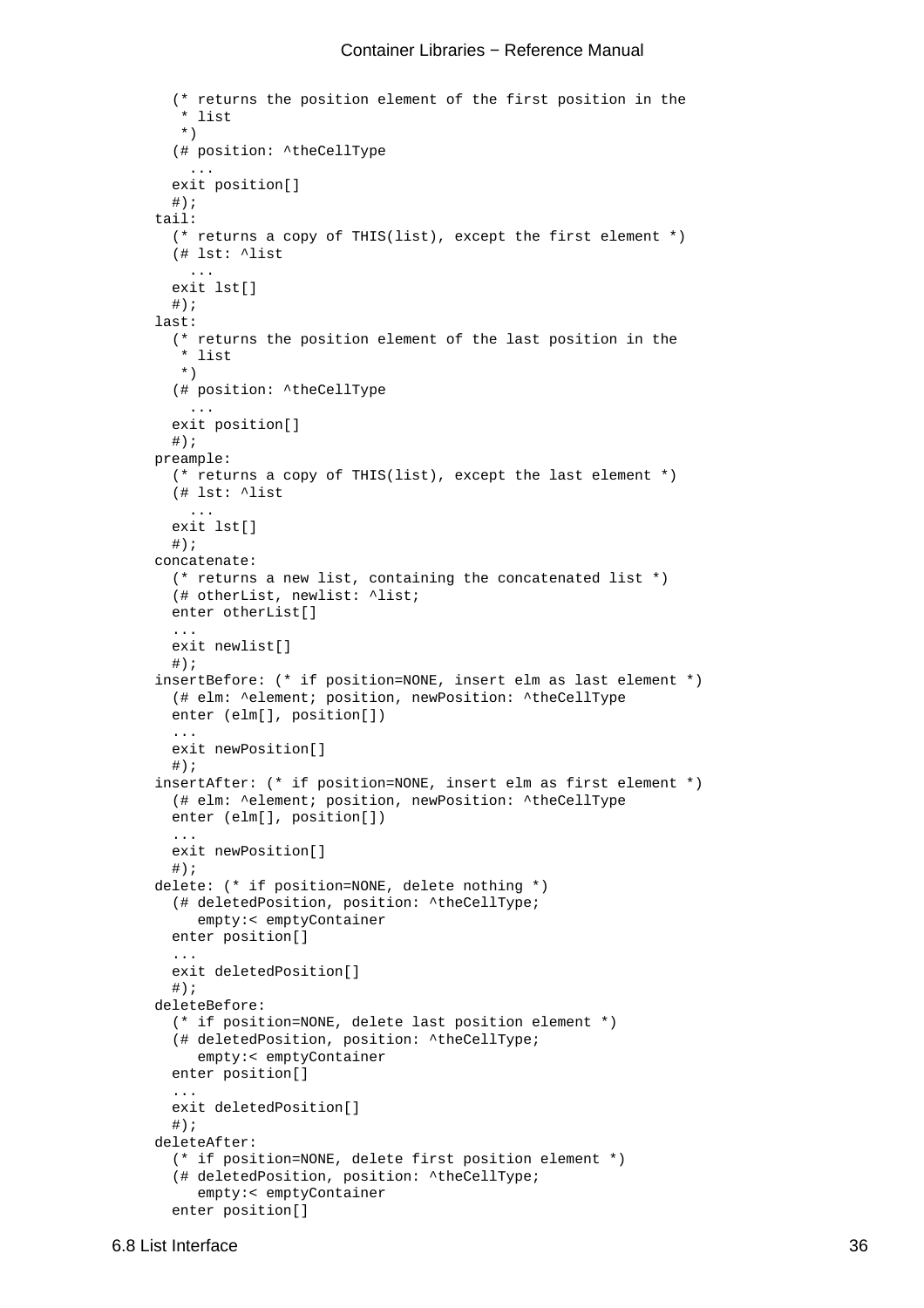```
 exit deletedPosition[]
       \#);
     splitBefore: 
        (* splits this(list) into two lists, where the elements before
         * position (excluding position) is placed in preList and the
         * rest of this(list) is placed in postList. PositionElm will
         * be the head of postList. If position=NONE, preList will
         * become a copy of the entire list and postList will become
         * NONE
         *)
        (# position: ^theCellType;
           preList, postList: ^list;
           listSplitBeforePrivate: @...
        enter position[]
        do listSplitBeforePrivate; INNER
        exit (preList[], postList[])
        #);
     splitAfter: 
        (* splits this(list) into two lists, where the elements before
         * position (including position) is placed in preList and the
         * rest of this(list) is placed in postList. PositionElm will
         * be the last element in postList If position=NONE, preList
         * will become a copy of the entire list and postList will
         * become NONE
         *)
        (# position: ^theCellType;
          preList, postList: ^list;
           listSplitAfterPrivate: @...
        enter position[]
       do listSplitAfterPrivate; INNER
        exit (preList[], postList[])
        #);
     at: (* returns the position of elm in the list *)
        (# elm: ^element;
           position: ^theCellType
       enter elm[]
        ...
        exit position[]
       #);
     locate: 
        (* returns the position of the element in the list, satisfying
         predicate. This operation is similar to find, except that
         * it returns the position, not the element.
         *)
        (# predicate:< cellPredicate;
           notFound:< Notification
             (# 
             do none−>position[];
                'Element not found in list'−>msg.putLine;
                INNER
            #);
           start:< object;
           end:< object;
           position: ^theCellType;
        ...
        exit position[]
       \# ) \, ;
     find::
        (#
        ...
       #);
     thescanner::< (* private *)
        (# theCell:^theCelltype;
           notdone:@boolean;
 ...
```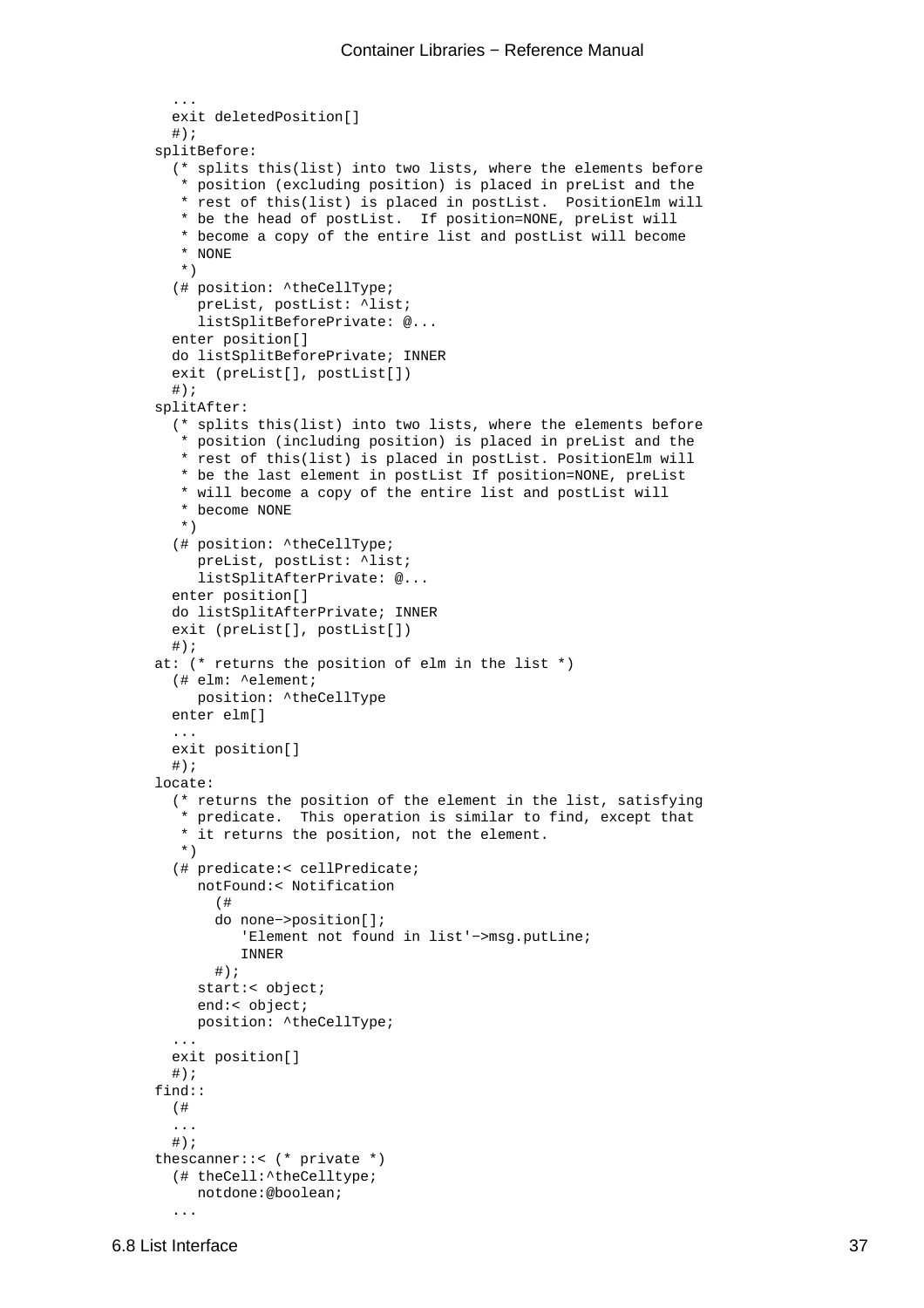```
#);
     theReverseScanner:< (* private *)
        (# 
           w:^elementPredicate;
           s:^scanreverse;
           aCell:^theCellType;
           notdone:@boolean;
        enter (s[],w[])
        ...
       #);
     theFromScanner:< (* private *)
        (# 
           w:^elementPredicate;
           s:^scanFrom;
           aCell:^theCellType;
           notdone:@boolean;
       enter (s[],w[],aCell[])
        ...
       #);
     scanReverse: 
        (* similar to scan, except that it scans the list in reverse
        * direction
        *)
        (# first:@boolean;
           where:< elementPredicate;
           current: ^element;
           start:< object;
          end:< object;
        ...
      \#);
     scanFrom:
        (* similar to scan, except that it scans the list from the
         * given position
         *)
        (# 
           first:@boolean;
           where:< elementPredicate;
           current: ^element;
           start:< object;
           end:< object;
           position:^theCelltype; (* start cell *)
        enter position[]
 ...
       #);
     scanReverseFrom: 
        (* similar to scanReverse, except that it scans the list in
         * reverse direction from the given position
        *)
        (# where:< elementPredicate;
           position: ^theCellType;
           current: ^element;
           theCell:^theCelltype;
           start:< object;
           end:< object;
        enter position[]
        ...
       #);
     iterate: 
        (* similar to scan, except that "current" refers to the
         * current cell in the list. If furthermore the list is an
         * instance of the recList subpattern, iterate respects the
         * sublist structure by not scanning the elements in the
         * sublists (as scan does). I.e. during an iterate of a
         * recList, "current" may refer to a cell containing either an
         * element, or a sublist.
         *)
```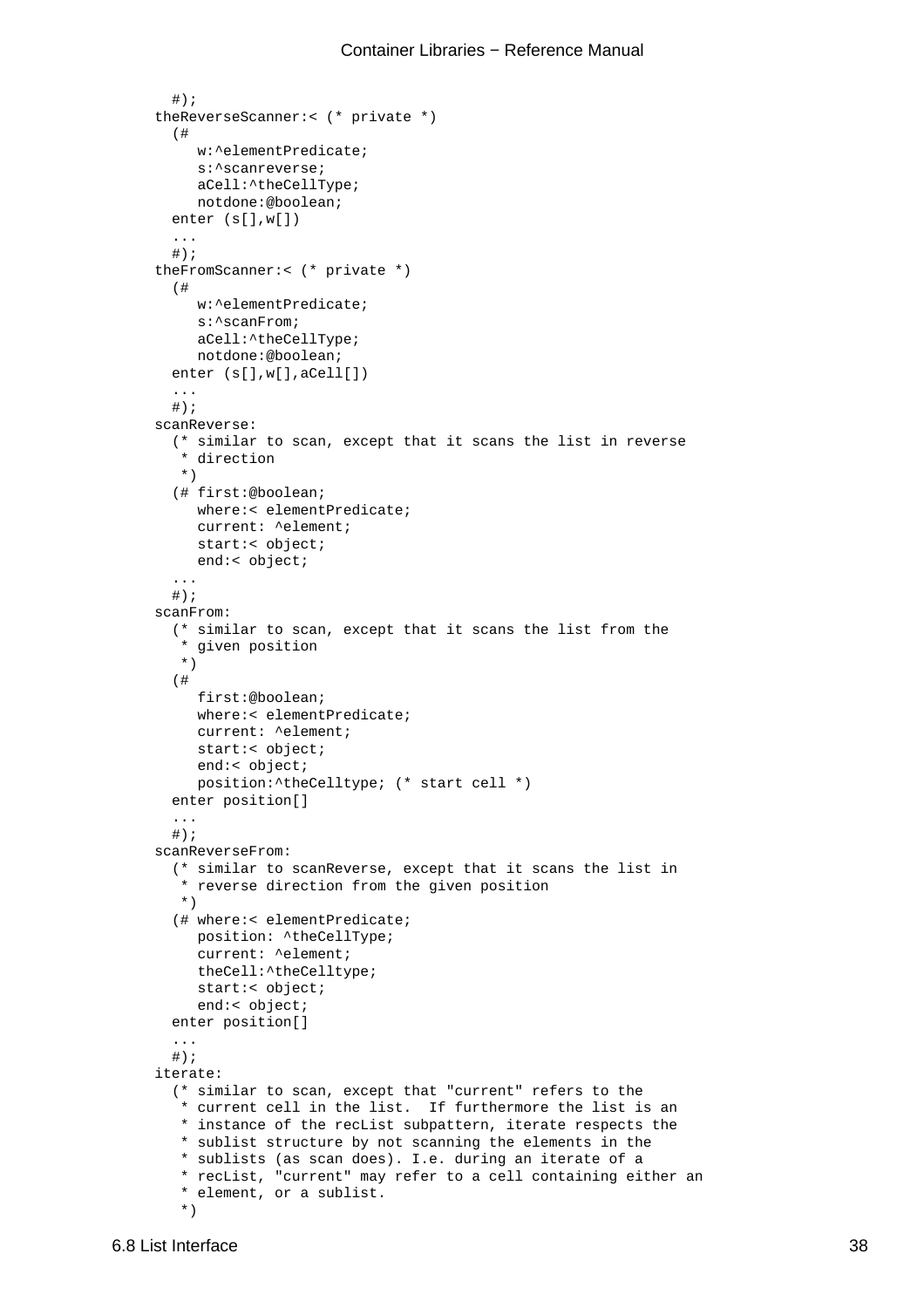```
 (# where:< cellPredicate;
           current: ^theCellType;
           start:< object;
           end:< object;
           listIteratePrivate: @...
 ...
       #);
     iterateFrom: 
        (* similar to iterate, except that it takes a position, and
         * starts the iteration from that position.
         *)
        (# where:< cellPredicate;
           position: ^theCellType;
           current: ^theCellType;
           start:< object;
           end:< object;
           listIterateFromPrivate: @...
        enter position[]
        ...
       #);
     iterateReverse: 
        (* similar to iterate, except that it iterates backwards.
        \overline{\ } (# where:< cellPredicate;
           current: ^theCellType;
           start:< object;
           end:< object;
           listIterateReversePrivate: @...
        ...
       \#);
     iterateReverseFrom: 
        (* similar to iterateReverse, except that it takes a position,
         * and starts the reverse iteration from that position.
         *)
        (# where:< cellPredicate;
           position: ^theCellType;
           current: ^theCellType;
           start:< object;
           end:< object;
           listIterateReverseFromPrivate: @...
        enter position[] 
        ...
       \# ) \; ;
     cellPredicate: booleanValue
        (* This pattern is used as the superpattern for the predicates
         * in the locate and iterate operations.
         *)
        (# current: ^theCellType
        enter current[]
        do true−>value;
           INNER
       \#);
     doEnter::<
        (# containerType::<list;
           doneInInner:@boolean
        ...
       \#);
     private:@...;
   do INNER
   #) (* list *);
cyclicList: list
   (* Add operations next and prev to enable traverse the list as a
    * cycle list
    *)
   (# theCellType::<
```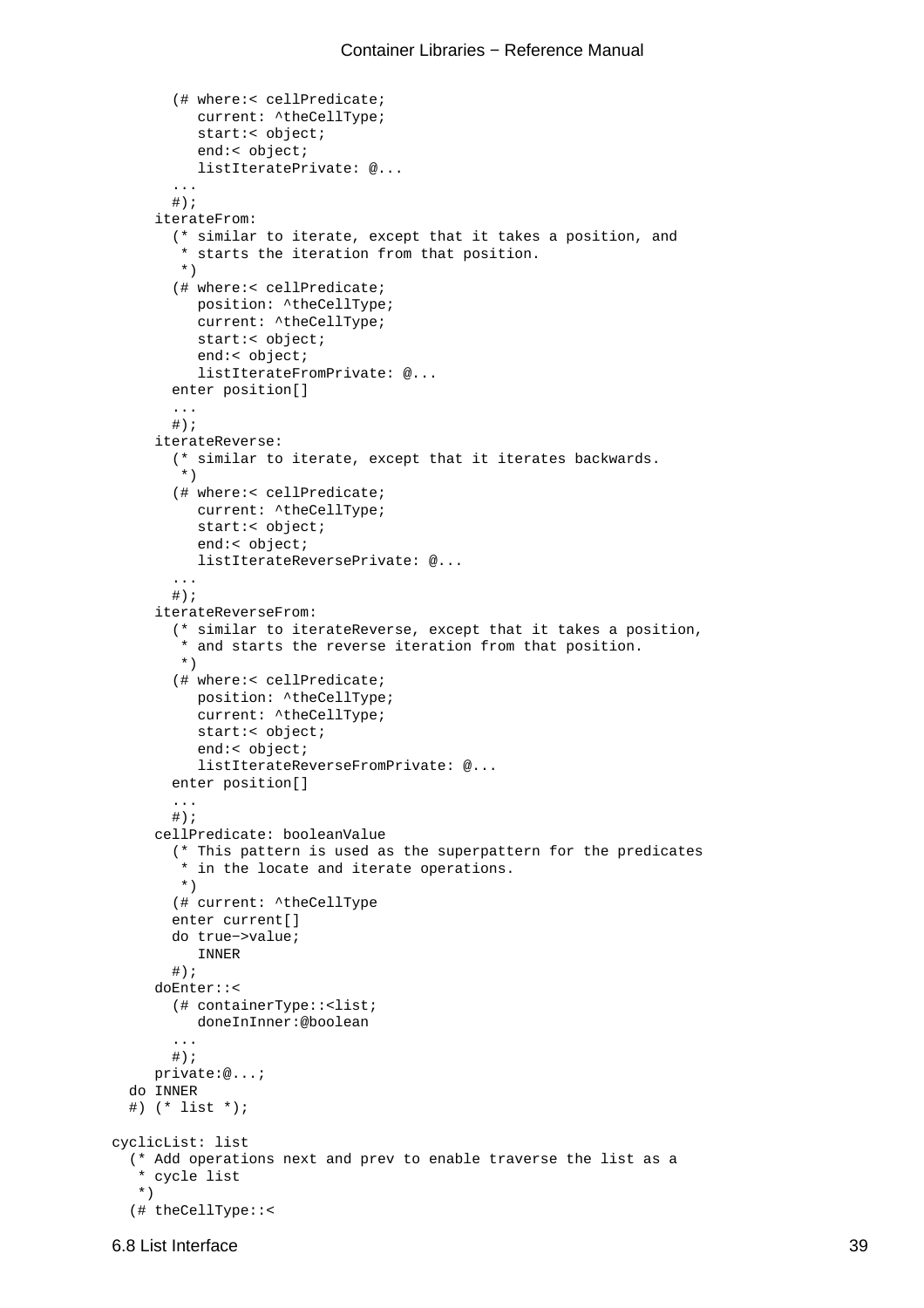```
 (# prev:
             (# position: ^theCellType
             do pred[]−>position[];
                (if position[]=NONE then last−>position[] if);
             exit position[]
            #);
           next:
             (# position: ^theCellType
             do succ[]−>position[];
                 (if position[]=NONE then head−>position[] if);
             exit position[]
            #);
       #);
  #);
priorityList: list
   (* implements a priority list where the elements added to the list
    * are ordered according to their priority (implemented by the
    * ordering relation 'less')
    *)
   (# less:< booleanValue
        (# left,right: ^element enter (left[],right[]) do INNER #);
     add:
        (# elm: ^element; added: @boolean
        enter elm[]
        do loop:
             iterate
             (#
             do (if (elm[],current.elm[])−>less then
                     (elm[],current[])−>insertBefore;
                     true−>added;
                     leave loop
                if)
            #);
           (if not added then elm[]−>append if)
        #)
   #)
```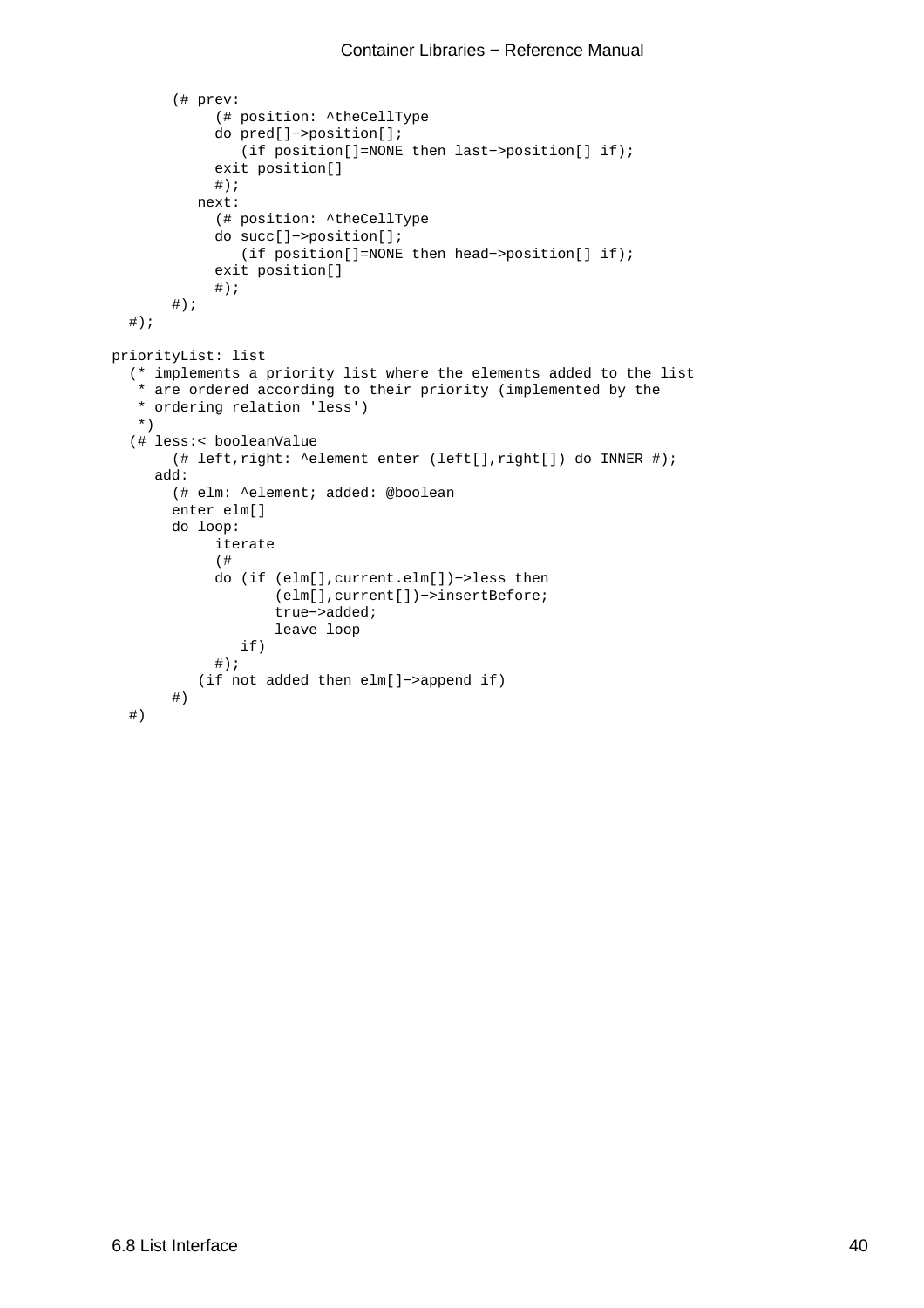## <span id="page-43-0"></span>**6.9 RecList Interface**

```
ORIGIN 'list';
BODY 'private/recListBody';
(*
 * COPYRIGHT
 * 
         * Copyright (C) Mjolner Informatics, 1992−94
 * 
  * All rights reserved.
 *)
−−− lib: attributes −−−
recList: list
   (* This recList pattern extends the list pattern to allow for
   * sublists. Most operations either enters or exits a list
    * position. List positions in a recList may contain either an
    * element or a sublist. Defines the following new operations: 
 * 
    * insertSublistBefore, insertSublistAfter,
   *)
   (# <<SLOT recListLib: attributes>>;
    theCellType::< 
        (* theCellType is the pattern from which the individual
         * recList positions are created. It also defines the when
        * attribute which is used for accessing either the element or
        * the sublist at this position. By further binding element,
        * respectively sublist, in when, the actions to be executed in
        * either case, may be specified.
        *)
        (# sublist: ^list; 
          when: 
            (* to differenciate between this(theCellType) holding an
             * element or a sublist
             *)
            (# elm:< (# elm: ^element
 ...
                     exit elm[]
                    \#);
               sublist:< (# lst: ^list
 ...
                         exit lst[] 
\#);
               recListCellWhenPrivate: @... 
            do INNER; recListCellWhenPrivate
           #);
          copy::< (# 
                  do (if sublist[] <> NONE then
                         sublist.copy−>theCellCopy.sublist[]
                     if)
 #)
       do INNER
       \#);
    insertSublistBefore: 
        (* if position=NONE, insert lst as last element *)
        (# lst: ^list; position, newPosition: ^theCellType;
          illegalSublist:< illegalSublistException
       enter (lst[], position[])
 ...
       exit newPosition[]
      \#);
    insertSublistAfter: 
        (* if position=NONE, insert lst as first element *)
        (# lst: ^list; position, newPosition: ^theCellType;
          illegalSublist:< illegalSublistException
```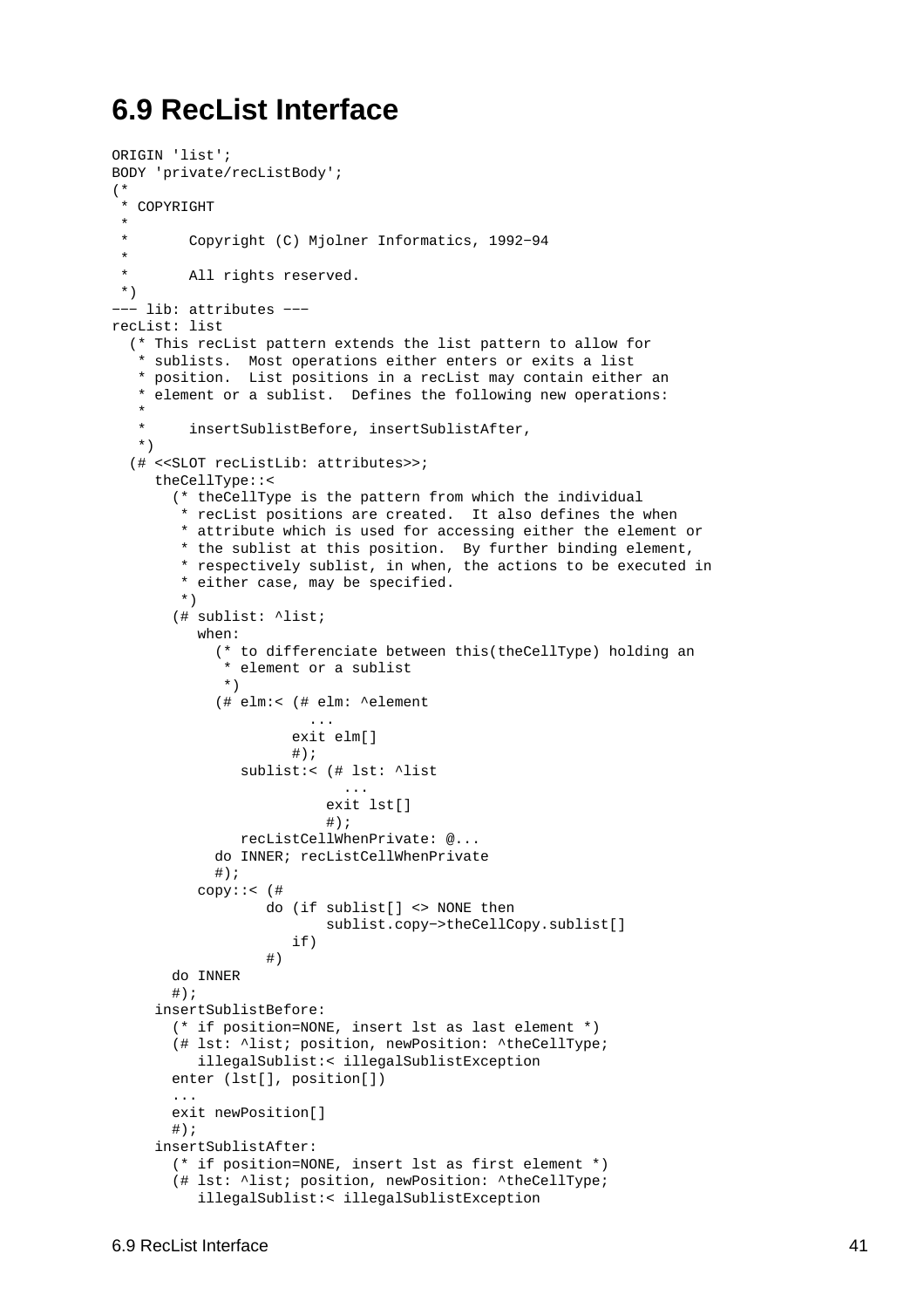```
 enter (lst[], position[])
      ...
      exit newPosition[]
     \#);
   illegalSublistException: Exception
      (# 
      do 'The element of this sublist does not share '−>msg.putText;
         'qualifications with the element type of the list'−>msg.putLine;
         INNER
     #);
   theScanner::<
     ( \# \ldots\#);
   theReverseScanner::<
      (# ...
     \# ) \, ;
   theFromScanner::<
      (# ...
     \#);
   doEnter::<
      (# containerType::<recList;
      ...
     #);
 do INNER
 #)
```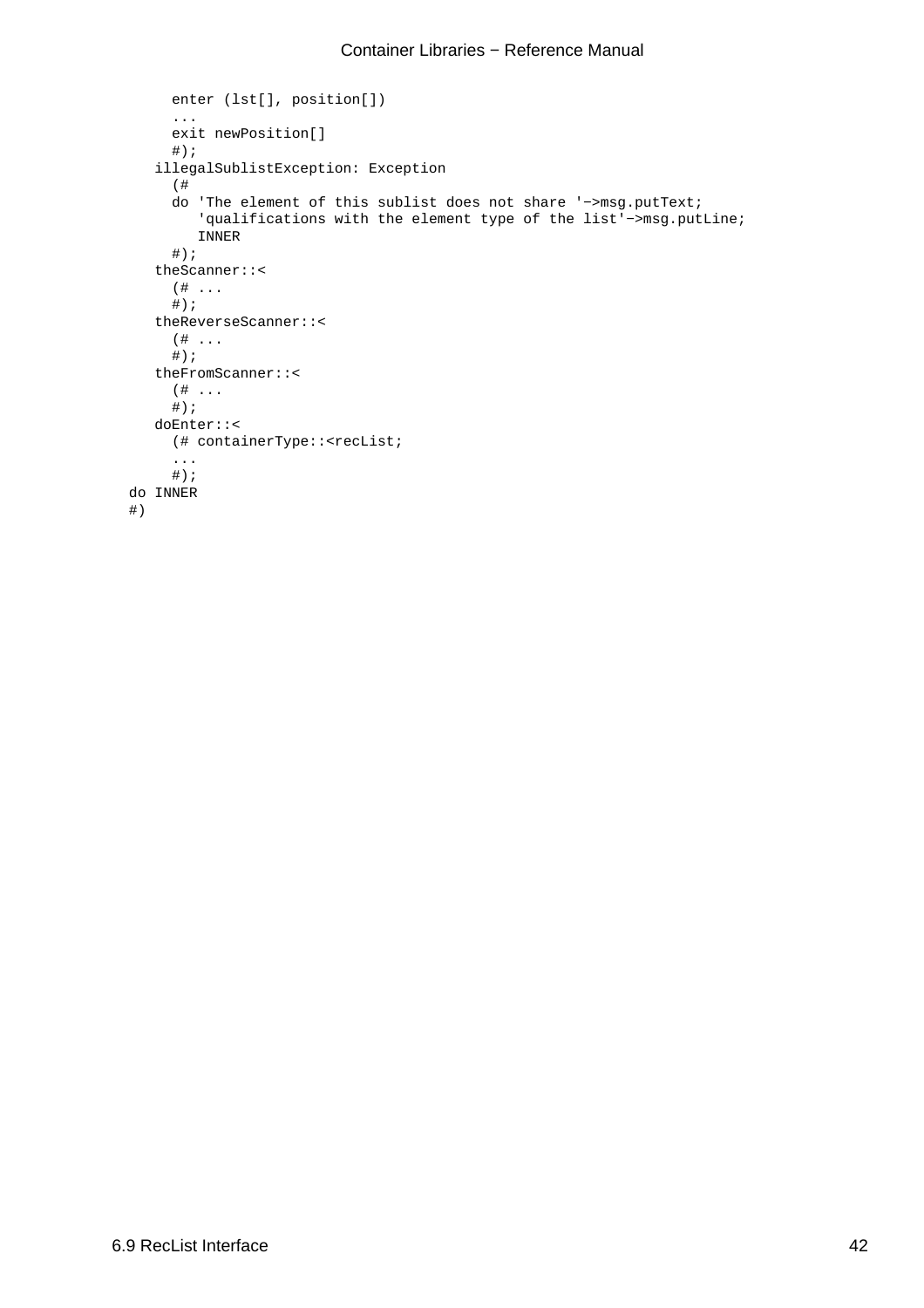## <span id="page-45-0"></span>**6.10 SeqContainers Interface**

```
ORIGIN 'container';
LIB_DEF 'contseq' '../lib';
BODY 'private/seqContainersBody';
(*
  * COPYRIGHT
  * Copyright (C) Mjolner Informatics, 1992−94
  * All rights reserved.
  *)
−−− lib: attributes −−−
sequentialContainer: container
   (* sequentialContainer is an abstract superpattern and the
    * currently available subpatterns are (indentation specifies
    * specialization): 
    * sequentialContainer
         stack
    * queue
    * deque
    *)
   (# <<SLOT sequentialContainerLib: attributes>>;
     theScanner::<(# 
        ...
       \#);
     size:: 
        (# 
        ...
       #);
     clear::
        (# 
        ...
       #);
     empty::
        (# 
        ...
      #);
     has::<
       (# 
        ...
       #);
     theCellType::< (* Private *)
        (# succ, pred: (* Private *) ^theCellType; 
        do INNER #);
     private:@...;
   do INNER
   #) (* sequentialContainer *);
(*−−−−−−−−−−−−−−−−−−−−−−−−−−−−−−−−−−−−−−−−−−−−−−−−−−−−−−−−−−−−*)
(*−−− stack−−−−−−−−−−−−−−−−−−−−−−−−−−−−−−−−−−−−−−−−−−−−−−−−−−−*)
(*−−−−−−−−−−−−−−−−−−−−−−−−−−−−−−−−−−−−−−−−−−−−−−−−−−−−−−−−−−−−*)
stack: sequentialContainer
   (* Stack is an ordinary stack data structure. Defines the
    * operations: top, push, pop
    *)
   (# <<SLOT stackLib: attributes>>;
     find::
       (# privateFinder:@...;
        ...
       #);
     copy::<
        (# 
        ...
       \# ) \, ;
```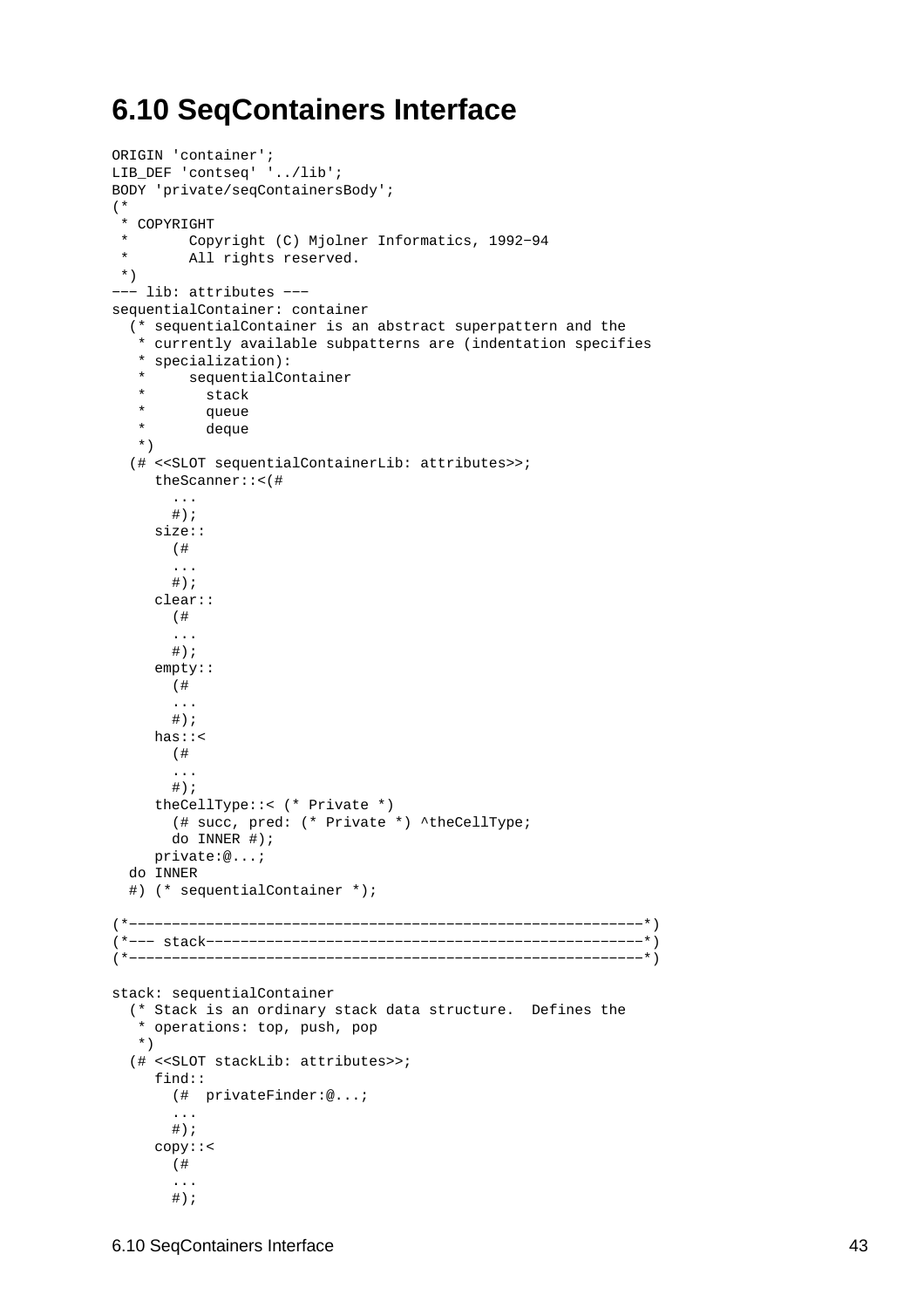```
top: (* Returns the topmost element on THIS(stack) *)
        (# elm: ^element; empty:< emptyContainer
          ...
        exit elm[]
       \#);
     push: 
        (* Takes an element and places it on the top of THIS(stack) *)
        (# elm: ^element
        enter elm[]
        ...
       #);
     pop: 
        (* Returns the topmost element, and removes it from the stack
         *)
        (# elm: ^element; empty:< emptyContainer
          ...
        exit elm[]
       \#);
     doEnter::<
        (# containerType::<stack;
        ...
        #)
   do INNER
   #) (* stack *);
(*−−−−−−−−−−−−−−−−−−−−−−−−−−−−−−−−−−−−−−−−−−−−−−−−−−−−−−−−−−−−*) 
(*−−− queue −−−−−−−−−−−−−−−−−−−−−−−−−−−−−−−−−−−−−−−−−−−−−−−−−−*) 
(*−−−−−−−−−−−−−−−−−−−−−−−−−−−−−−−−−−−−−−−−−−−−−−−−−−−−−−−−−−−−*) 
queue: sequentialContainer
   (* Queue is an ordinary queue data structure. Defines the
    * operations: front, insert, remove
    *)
   (# <<SLOT queueLib: attributes>>;
    has::<
        (# 
        ...
       #);
     find::
        (# privateFinder:@...;
        ...
       #);
     copy::<
       (# 
        ...
        #);
     front: (* Returns the element in the front of THIS(queue) *)
        (# elm: ^element; empty:< emptyContainer
          ...
        exit elm[]
       \#);
     insert: 
        (* Takes an element and inserts it at the end of THIS(queue) *)
        (# elm: ^element
        enter elm[]
        ...
       #);
     remove: 
        (* Returns the element in front, and removes it from the queue
         *)
        (# elm: ^element; empty:< emptyContainer
          ...
        exit elm[]
       \#);
      doEnter::<
        (# containerType::<queue;
```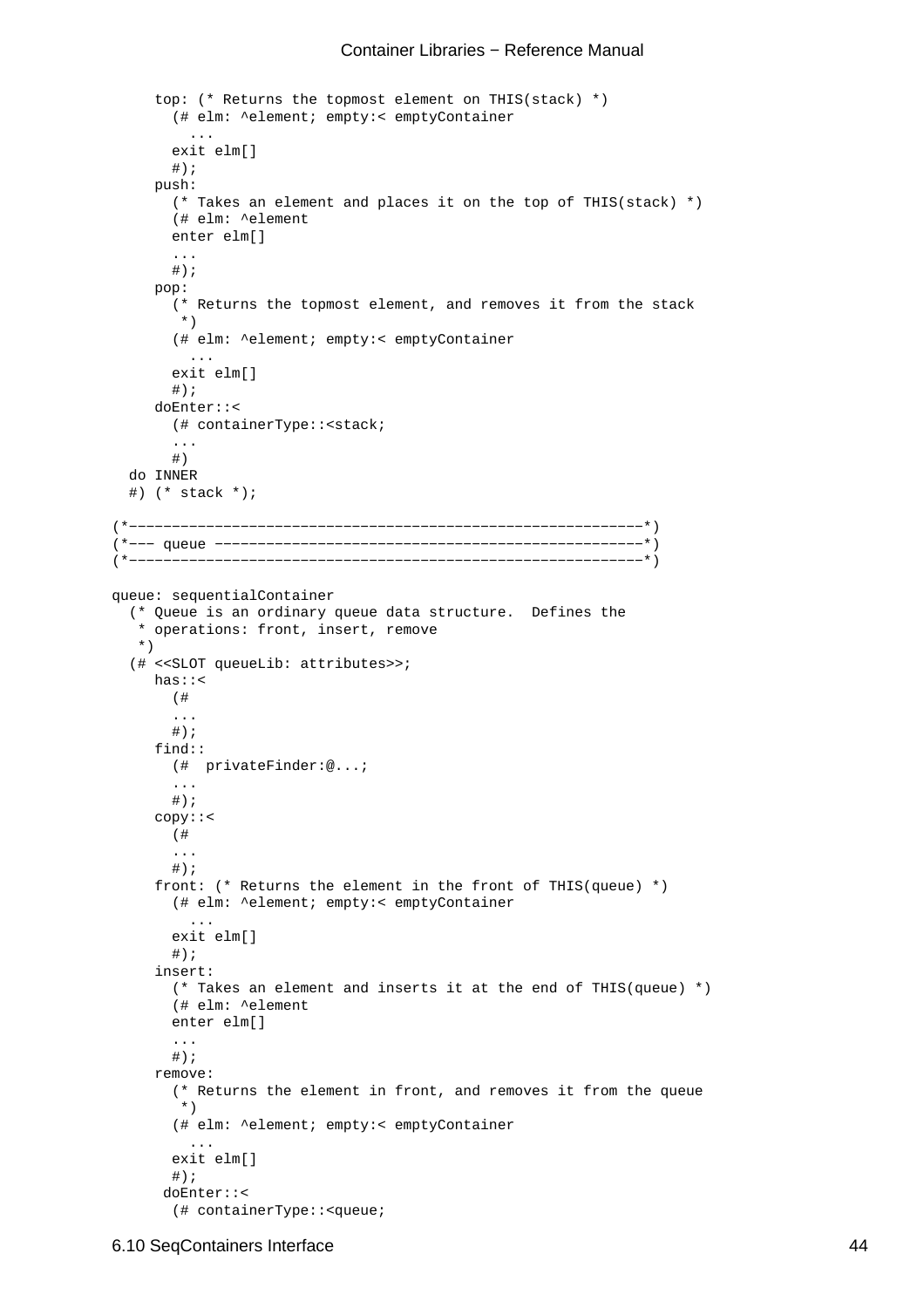```
\begin{array}{c} 1 \  \  \, + \end{array} (* private:@...;*)
   do INNER
   #) (* queue *);
(*−−−−−−−−−−−−−−−−−−−−−−−−−−−−−−−−−−−−−−−−−−−−−−−−−−−−−−−−−−−−−−−*) 
(*−−− deque −−−−−−−−−−−−−−−−−−−−−−−−−−−−−−−−−−−−−−−−−−−−−−−−−−−−−*) 
(*−−−−−−−−−−−−−−−−−−−−−−−−−−−−−−−−−−−−−−−−−−−−−−−−−−−−−−−−−−−−−−−*) 
deque: sequentialContainer
   (* Deque is a double−ended queue in which elements may be inserted
    * and removed from both ends of the queue. Defines the operations: 
    * front, insertFront, removeFront, back, insertBack, removeBack
    *)
   (# <<SLOT dequeLib: attributes>>;
     find::
        (# 
        ... 
       #);
     front: (* Returns the element in the front *)
        (# elm: ^element; empty:< emptyContainer
          ...
        exit elm[]
       \#);
     insertFront: (* Takes an element and inserts it at the front *)
        (# elm: ^element
        enter elm[]
        ...
       #);
     removeFront: 
        (* Remove and return the element in front of THIS(deque) *)
        (# elm: ^element; empty:< emptyContainer
          ...
        exit elm[]
       \#);
     back: (* Returns the element in the back *)
        (# elm: ^element; empty:< emptyContainer
          ...
        exit elm[]
        #);
     insertBack: (* Takes an element and inserts it at the back *)
        (# elm: ^element
        enter elm[]
        ...
       #);
     removeBack: (* Returns the element in the back, removing it *)
        (# elm: ^element; empty:< emptyContainer
 ...
        exit elm[]
       \#);
     doEnter::<
        (# containerType::<deque;
        ...
        #)
   do INNER
   #) (* deque *);
(* These are to different priorityqueues! *)
(*−−−−−−−−−−−−−−−−−−−−−−−−−−−−−−−−−−−−−−−−−−−−−−−−−−−−−−−−−−−−−−−−*) 
(*−−− prioQueue −−−−−−−−−−−−−−−−−−−−−−−−−−−−−−−−−−−−−−−−−−−−−−−−−−*) 
(*−−−−−−−−−−−−−−−−−−−−−−−−−−−−−−−−−−−−−−−−−−−−−−−−−−−−−−−−−−−−−−−−*)
```
...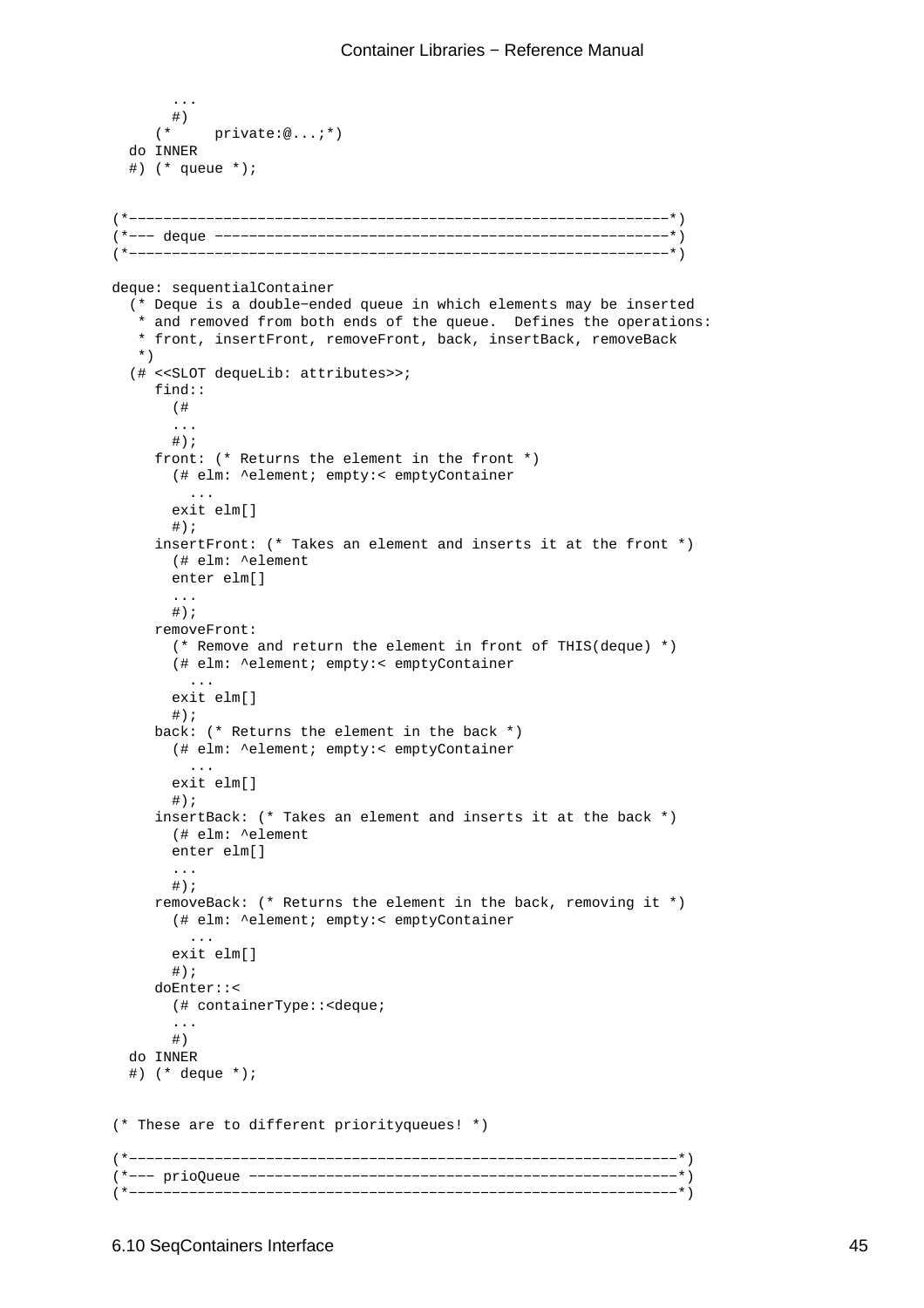```
prioQueue: sequentialContainer
   (* PrioQueue is a priority queue, in which the elements are kept in
    * SEPARATE queues for each priority. Defines the operations: 
    * front, insert, remove, scanPriority.
    *)
   (# <<SLOT prioQueueLib: attributes>>;
     theScanner::<
       ( \pm ...
       #);
     front: (* Returns the element in front with the given priority *)
        (# prio: @integer; elm: ^element; empty:< emptyContainer
        enter prio
        ...
        exit elm[]
       \#);
     insert: 
        (* Insert an element in the queue with the given priority *)
        (# prio: @integer; elm: ^element
        enter (elm[],prio)
        ...
       #);
     remove: 
        (* Remove and returns the front element with the given
         * priority
         *)
        (# prio: @integer; elm: ^element; empty:< emptyContainer
        enter prio
        ...
        exit elm[]
       \#);
     scanPriority: 
        (* scans through all elements of the given priority *)
        (# prio: @integer;
           where:< elementPredicate;
           current: ^element;
           start:< object;
           end:< object;
        enter prio
        ...
       #);
     copy::<
        (# 
        ...
       #);
     theCellType::< (* Private *)
        (# prio: @integer;
           theQueue: ^queue;
           copy::< (# 
                   do prio−>theCellCopy.prio;
                       (if theQueue[] = NONE then
                        else
                           theQueue.copy−>theCellCopy.theQueue[]
 if)
                   #)
        do INNER #);
     doEnter::<
        (# containerType::<prioQueue;
        ...
        #)
   do INNER
   #) (* prioQueue *);
(*−−−−−−−−−−−−−−−−−−−−−−−−−−−−−−−−−−−−−−−−−−−−−−−−−−−−−−−−−−−−−−−−*) 
(*−−− priorityQueue −−−−−−−−−−−−−−−−−−−−−−−−−−−−−−−−−−−−−−−−−−−−−−*) 
(*−−−−−−−−−−−−−−−−−−−−−−−−−−−−−−−−−−−−−−−−−−−−−−−−−−−−−−−−−−−−−−−−*)
```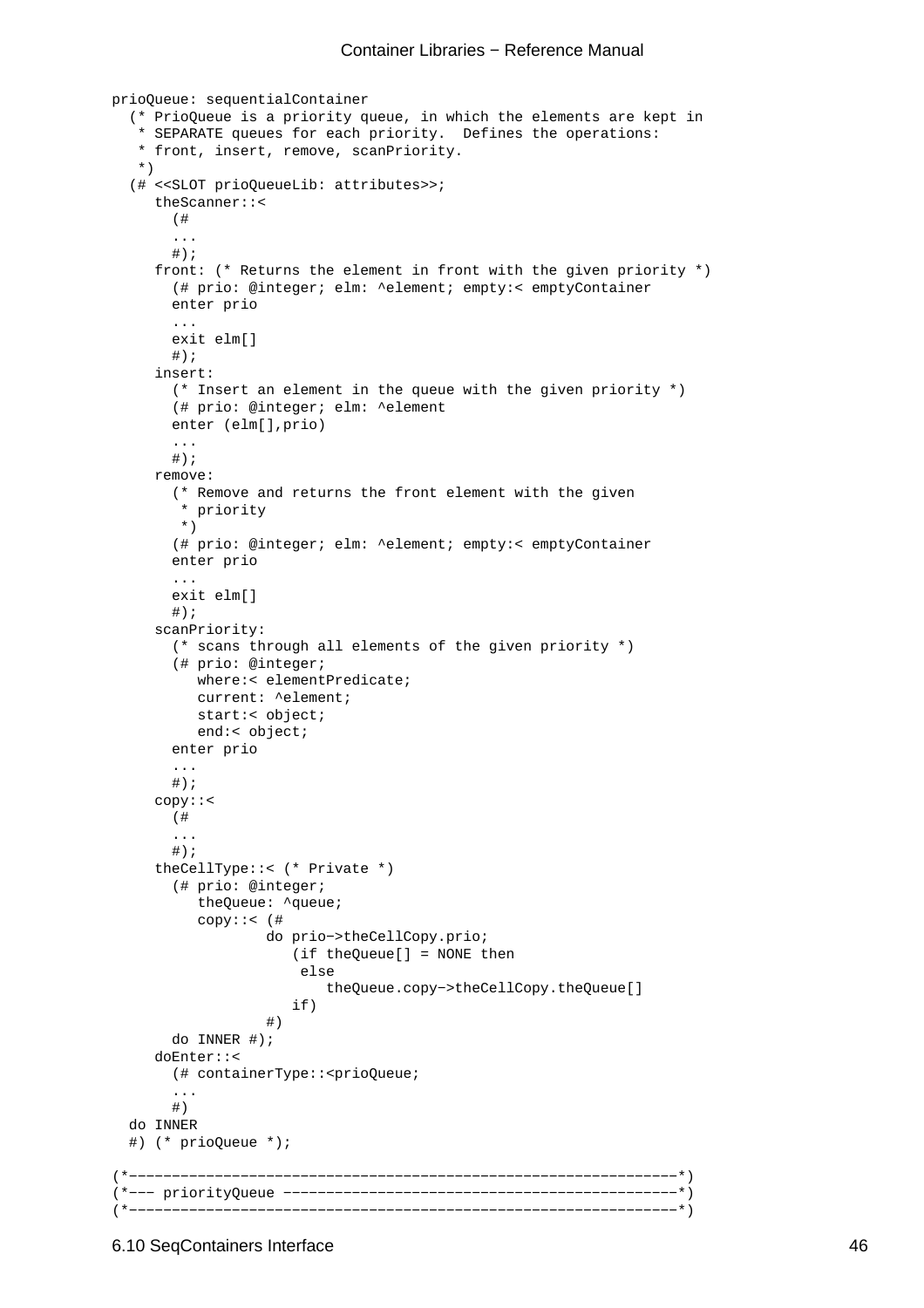```
PriorityQueue:container
   (* This implements a general priorityqueue. 
    * O(log n) time for insert and deletemin. (list based balanced treee)
    * Does not require elments to have and explicit
    * priority. It is based purely on the less attribute.
    * Futherbind element and less to use your own priotities
    * Note this redefines basic attributes!
    *)
(# <<SLOT priorityQueueLib: attributes>>;
   less:<booleanValue
      (# e1,e2:^element;
     enter (e1[],e2[])
      do INNER
     \#);
   insert:
      (# elm: ^element;
         doInsert: @...;
      enter elm[]
      do doInsert
     #);
   deleteMin:
      (# elm: ^element;
         doDeleteMin: @...;
      do doDeleteMin;
      exit elm[]
     #);
   min:
     (# elm: ^element;
      ...
      exit elm[]
     #);
   scan:
      (# current: ^element;
      ... 
     #);
   init::<
     (# ... #);
   clear:<
    ( # ... #);size:IntegerValue
    ( # ... #);empty:<BooleanValue
    (\# \ldots \#);
   has:<BooleanValue
     (# elm:^element;
     enter elm[]
      ... 
      #);
   emptyContainer:< exception;
   storage: @...;
```
#)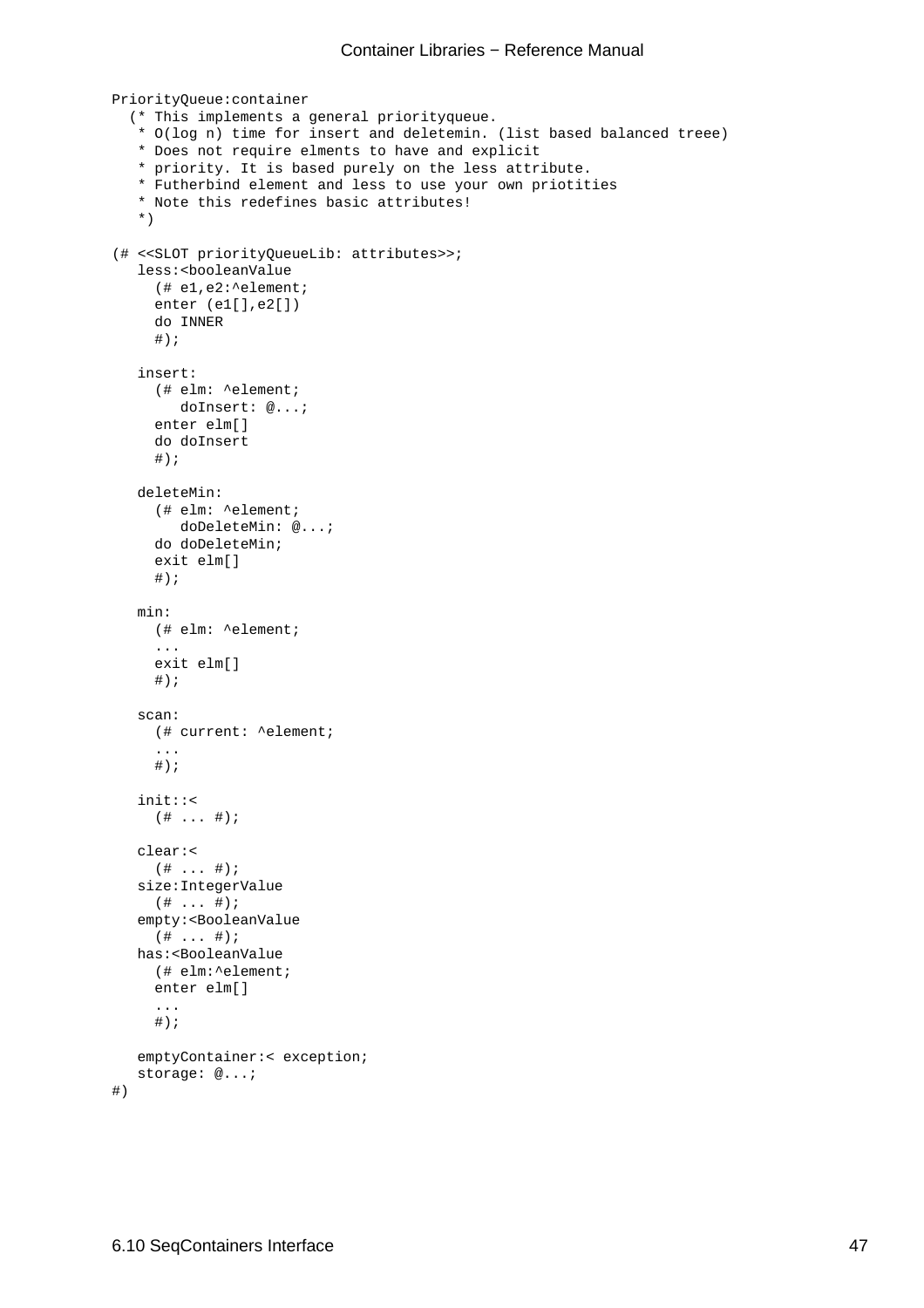# <span id="page-50-0"></span>**Index**

**A**

The entries in the alphabetic index consists of selected words and symbols from the body files of this manual − these are in **bold** font − as well as the identifiers defined in the public interfaces of the libraries − set in regular font.

In the manual, the entries, which can be found in the index are typeset like this. This can help localizing the identifier, when the link from the index if followed − especially in the case where the browser does not scroll the line to the top, e.g. because there is less than a page of text left. In the small table of letters and symbols below, each entry links directly to the section of the index containing entries starting with the corresponding letter or symbol.

#### **A B C D E F G H I J K L M N O P Q R S T U V W X Y Z**

| A                                                                                                                                                                                                                                                                             |                                                                                                                                                                                                                                                                          |                                                                                                                                                                                                                                                                   |
|-------------------------------------------------------------------------------------------------------------------------------------------------------------------------------------------------------------------------------------------------------------------------------|--------------------------------------------------------------------------------------------------------------------------------------------------------------------------------------------------------------------------------------------------------------------------|-------------------------------------------------------------------------------------------------------------------------------------------------------------------------------------------------------------------------------------------------------------------|
| add<br>append<br><b>ArrayContainer</b><br>arrayContainer<br>bubbleSort<br>capacity<br>capacityExtend<br>capacityIncrement<br>capacityInitial<br>clear                                                                                                                         | copy<br>delete<br>doEnter<br>empty<br>find<br>get<br>has<br>init<br>less<br>private                                                                                                                                                                                      | put<br>quickSort<br>shellSort<br>size<br>theCellType<br>theScanner<br>associate<br>at                                                                                                                                                                             |
| B                                                                                                                                                                                                                                                                             |                                                                                                                                                                                                                                                                          |                                                                                                                                                                                                                                                                   |
| back                                                                                                                                                                                                                                                                          | bubbleSort                                                                                                                                                                                                                                                               |                                                                                                                                                                                                                                                                   |
| C                                                                                                                                                                                                                                                                             |                                                                                                                                                                                                                                                                          |                                                                                                                                                                                                                                                                   |
| capacity [2] [3]<br>capacityExtend<br>capacityIncrement<br>capacityInitial<br>cellPredicate<br><b>ClassificationSet</b><br>classificationSet<br>clear<br>copy<br>delete<br>doEnter<br>has<br>insert<br><b>insertSubset</b><br>scanUnclassified<br>size<br>subsets<br>superSet | theScanner<br>clear [2] [3] [4] [5] [6] [7] [8] [9]<br><b>Collection</b><br>collection<br>delete<br>diff<br>insert<br>sect<br>symDiff<br>union<br>concatenate<br><b>Container Libraries [2]</b><br><b>Container</b><br>container<br>capacity<br>clear<br>copy<br>doEnter | element<br>elementPredicate<br>empty<br>emptyContainer<br>emptyContainerError<br>equal<br>find<br>has<br>illegalCellReference<br>init<br>scan<br>size<br>theCellType<br>theScanner<br>copy [2] [3] [4] [5] [6] [7] [8] [9]<br>$[10]$<br>cyclicList<br>theCellType |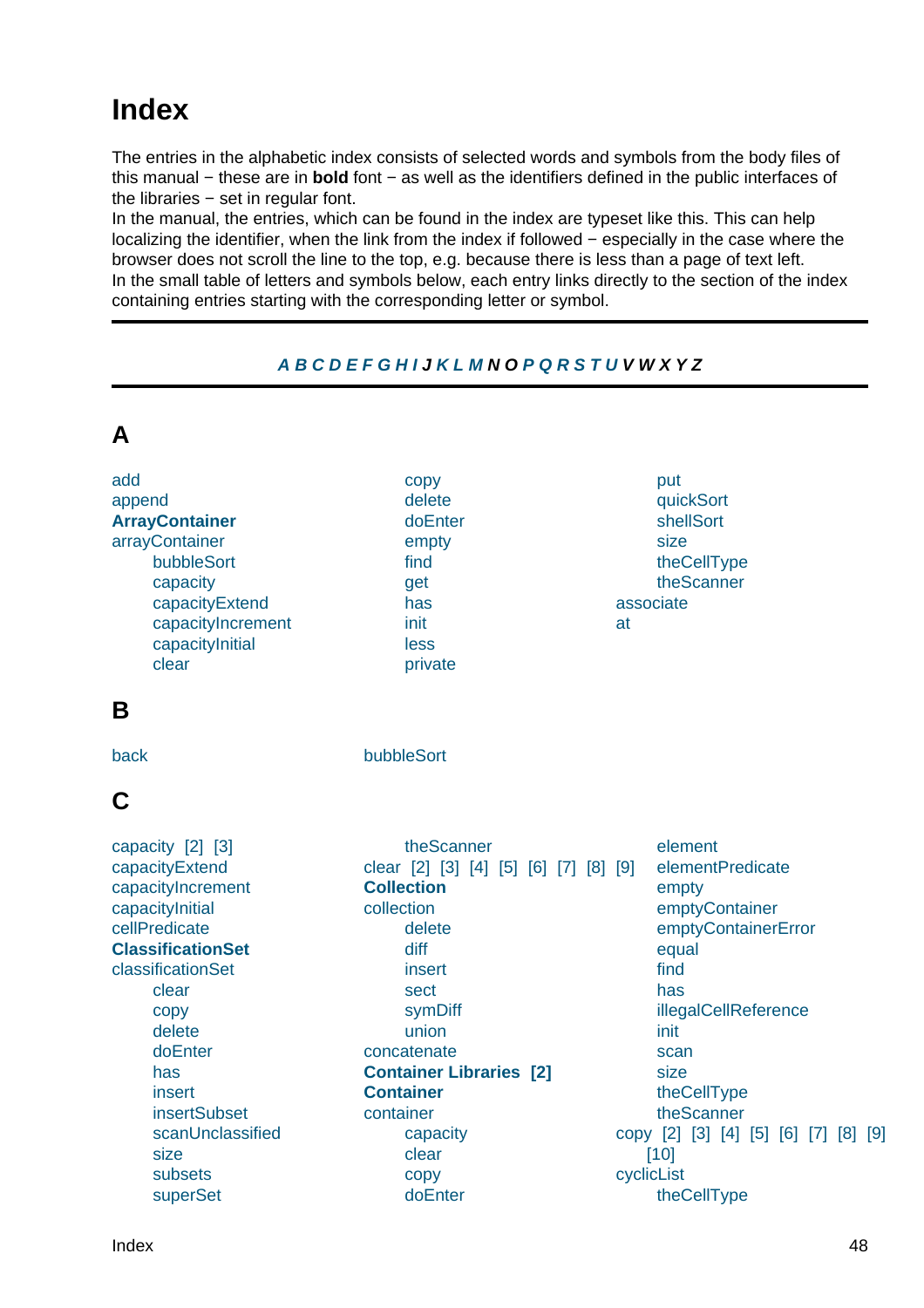## <span id="page-51-0"></span>**D**

delete [2] [3] [4] [5] [6] deleteAfter deleteBefore delete[Min](#page-25-0) **[Deque](#page-23-0)** [deque](#page-38-0) [back](#page-38-0) [doEn](#page-49-0)ter [fin](#page-7-0)d [fro](#page-47-0)nt **[inser](#page-47-0)tBack [insertFro](#page-47-0)nt** removeBack removeFront dictionary associate [clear](#page-47-0) [copy](#page-47-0) [disas](#page-33-0)sociate [empty](#page-33-0) [find](#page-33-0) [has](#page-33-0) [hashFunction](#page-34-0) [init](#page-33-0) key keyEqual lookup scanAssociations [size](#page-33-0) [storage](#page-33-0) [theSca](#page-33-0)[nner](#page-34-0) diff disas[soci](#page-33-0)[ate](#page-34-0) doEnter [2] [3] [4] [5] [6] [7] [8] [9] [10] [\[11\]](#page-34-0) [12] **E** element elementPredicate empty [2] [3] [4] [5] [6] [7] [8] **[Container Libraries](#page-21-0)** [emptyCo](#page-19-0)ntainer [2] empt[yCo](#page-33-0)ntainerError equal **Examples of Use of the** [extend](#page-20-0) **ExtensibleHashTable** [2] extend rehash **[F](#page-19-0)** find [2] [3] [4] [5] [6] [7] [8] [9]ndlndexed front [2] [3] **G** [get](#page-20-0) **H** [has](#page-35-0) [2] [3] [4] [5] [6] [7] [8] [9] [10] hashFunction [2] **HashTable** [hash](#page-20-0)[Tab](#page-25-0)[le](#page-27-0) [cle](#page-49-0)ar [copy](#page-29-0) [delete](#page-6-0) [doEnt](#page-29-0)er [empt](#page-29-0)y find findIndexed has hashFunction [inde](#page-30-0)x [indexValue](#page-30-0) [init](#page-29-0) [insert](#page-29-0) [privat](#page-29-0)e [range](#page-29-0) rangeInitial scanIndexed size statistics [theCellType](#page-29-0) [theIndex](#page-29-0) [theS](#page-29-0)[cann](#page-30-0)er head **I** illega[lCellRe](#page-29-0)ference inser[tAfter](#page-29-0) **insertSubset** 

illegalSublistException index [indexValue](#page-21-0) init [2] [3] [4] [5] [insert](#page-44-0) [2] [3] [4] [5] [6] [7] [8] [insertSublis](#page-47-0)[tB](#page-38-0)efore

**insertBack insertBefore** insertFront [insertSublis](#page-38-0)tAfter iterate iterateFrom iterateReverse [iterateRevers](#page-27-0)eFrom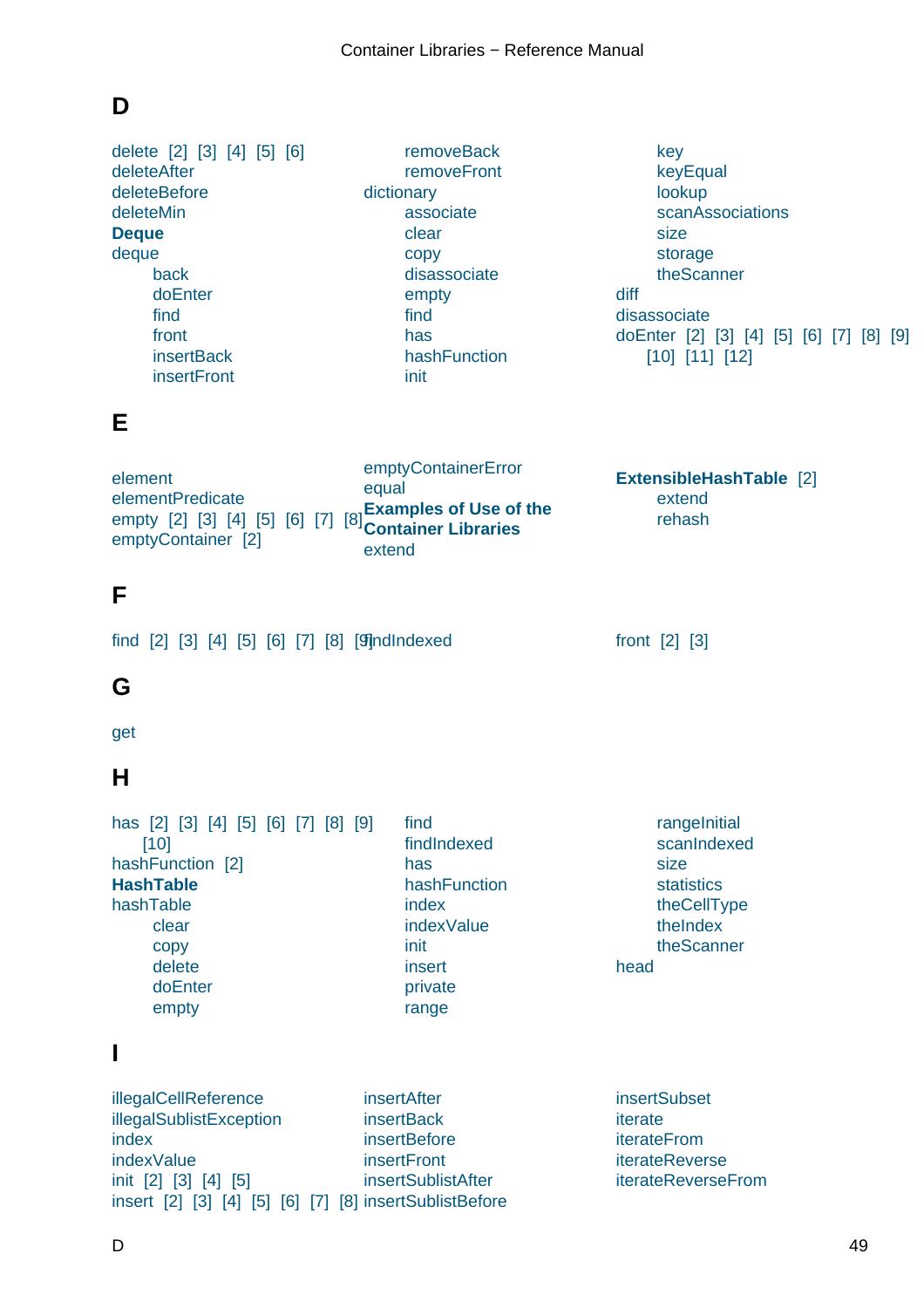## <span id="page-52-0"></span>**K**

#### key keyEqual

#### **L**

[last](#page-33-0) less [2] [3] **List** [list](#page-38-0) app[end](#page-49-0) [at](#page-42-0) cellPredicate clear [concate](#page-37-0)nate [co](#page-39-0)py [delete](#page-41-0) [delet](#page-37-0)eAfter [deleteBefore](#page-38-0) [doEn](#page-37-0)[te](#page-38-0)r

[empt](#page-33-0)y find has head [insertA](#page-37-0)fter **[inse](#page-39-0)rtBefore** [itera](#page-37-0)te [iterat](#page-37-0)eFrom [iterateReve](#page-38-0)rse [iterateRever](#page-38-0)seFrom [last](#page-40-0) [locate](#page-41-0) [preample](#page-41-0) [prepend](#page-41-0)

private scanFrom scanReverse scanReverseFrom [size](#page-41-0) [splitAfter](#page-40-0) [splitBefore](#page-40-0) tail [theC](#page-37-0)ellType [theFromS](#page-39-0)canner [theReverse](#page-39-0)Scanner [the](#page-38-0)[scanner](#page-37-0) locate looku[p](#page-40-0)

#### **M**

| delete  | private     |
|---------|-------------|
| doEnter | size        |
| empty   | theCellType |
| find    | theScanner  |
| has     |             |
| insert  |             |
|         |             |

#### **P**

pop preample prepend **PrioQueue** [prioQ](#page-46-0)ueue [copy](#page-38-0) [doE](#page-37-0)nter [front](#page-7-0) [insert](#page-48-0) [remo](#page-48-0)ve **[scanPrio](#page-48-0)rity** 

#### [theCe](#page-25-0)llType theScanner priorityList add [less](#page-48-0) **Priori[tyQueue](#page-48-0)**

[clear](#page-42-0) [dele](#page-42-0)teMin [emp](#page-42-0)ty [emptyCon](#page-49-0)tainer [has](#page-49-0)

init insert less min [sca](#page-49-0)n [size](#page-49-0) [stora](#page-49-0)ge priva[te](#page-49-0) [\[2\]](#page-49-0) [3] [4] [5] push put

#### **Q**

**Que[ue](#page-48-0)** queue copy [do](#page-7-0)Enter

[find](#page-49-0) front has [inse](#page-46-0)rt

remove quickSort